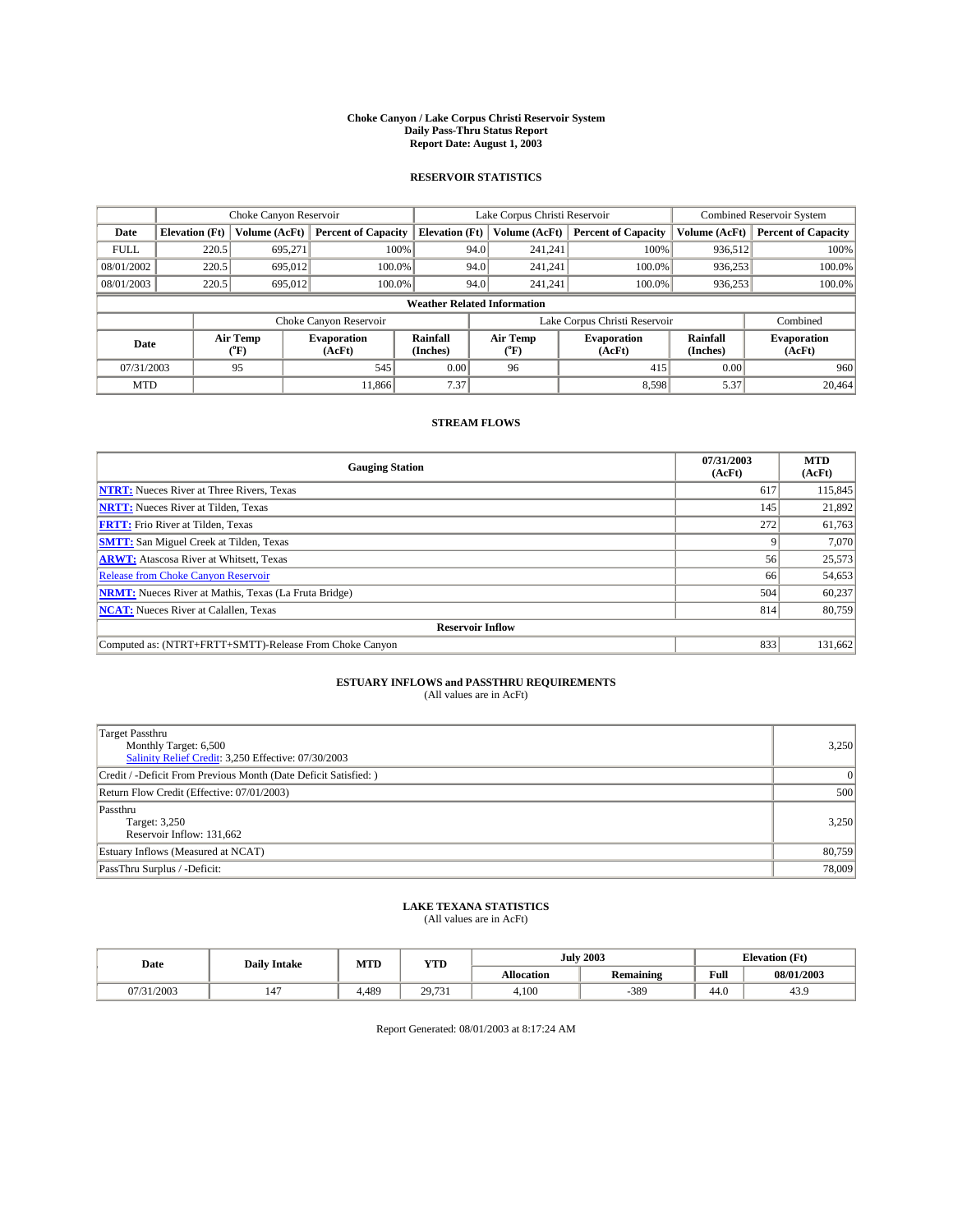#### **Choke Canyon / Lake Corpus Christi Reservoir System Daily Pass-Thru Status Report Report Date: August 2, 2003**

### **RESERVOIR STATISTICS**

|                                    | Choke Canyon Reservoir |                  | Lake Corpus Christi Reservoir |                       |      |                           | <b>Combined Reservoir System</b> |                      |                              |
|------------------------------------|------------------------|------------------|-------------------------------|-----------------------|------|---------------------------|----------------------------------|----------------------|------------------------------|
| Date                               | <b>Elevation</b> (Ft)  | Volume (AcFt)    | <b>Percent of Capacity</b>    | <b>Elevation (Ft)</b> |      | Volume (AcFt)             | <b>Percent of Capacity</b>       | Volume (AcFt)        | <b>Percent of Capacity</b>   |
| <b>FULL</b>                        | 220.5                  | 695,271          | 100%                          |                       | 94.0 | 241,241                   | 100%                             | 936.512              | 100%                         |
| 08/02/2002                         | 220.5                  | 695.271          | $100.0\%$                     |                       | 94.0 | 241.241                   | 100.0%                           | 936.512              | 100.0%                       |
| 08/02/2003                         | 220.5                  | 694.752          | 99.9%                         |                       | 94.0 | 241.241                   | $100.0\%$                        | 935,993              | 99.9%                        |
| <b>Weather Related Information</b> |                        |                  |                               |                       |      |                           |                                  |                      |                              |
|                                    |                        |                  | Choke Canyon Reservoir        |                       |      |                           | Lake Corpus Christi Reservoir    |                      | Combined                     |
| Date                               |                        | Air Temp<br>(°F) | <b>Evaporation</b><br>(AcFt)  | Rainfall<br>(Inches)  |      | Air Temp<br>$^{\circ}$ F) | <b>Evaporation</b><br>(AcFt)     | Rainfall<br>(Inches) | <b>Evaporation</b><br>(AcFt) |
| 08/01/2003                         |                        | 96               | 636                           | 0.00                  |      | 95                        | 348                              | 0.00                 | 984                          |
| <b>MTD</b>                         |                        |                  | 636                           | 0.00                  |      |                           | 348                              | 0.00                 | 984                          |

### **STREAM FLOWS**

| <b>Gauging Station</b>                                       | 08/01/2003<br>(AcFt) | <b>MTD</b><br>(AcFt) |  |  |  |  |
|--------------------------------------------------------------|----------------------|----------------------|--|--|--|--|
| <b>NTRT:</b> Nueces River at Three Rivers, Texas             | 528                  | 528                  |  |  |  |  |
| <b>NRTT:</b> Nueces River at Tilden, Texas                   | 119                  | 119                  |  |  |  |  |
| <b>FRTT:</b> Frio River at Tilden, Texas                     | 260                  | 260                  |  |  |  |  |
| <b>SMTT:</b> San Miguel Creek at Tilden, Texas               |                      |                      |  |  |  |  |
| <b>ARWT:</b> Atascosa River at Whitsett, Texas               | 50                   | 50                   |  |  |  |  |
| <b>Release from Choke Canyon Reservoir</b>                   | 66                   | 66                   |  |  |  |  |
| <b>NRMT:</b> Nueces River at Mathis, Texas (La Fruta Bridge) | 333                  | 333                  |  |  |  |  |
| <b>NCAT:</b> Nueces River at Calallen, Texas                 | 429                  | 429                  |  |  |  |  |
| <b>Reservoir Inflow</b>                                      |                      |                      |  |  |  |  |
| Computed as: (NTRT+FRTT+SMTT)-Release From Choke Canyon      | 731                  | 731                  |  |  |  |  |

## **ESTUARY INFLOWS and PASSTHRU REQUIREMENTS**<br>(All values are in AcFt)

| <b>Target Passthru</b><br>Monthly Target: 6,500<br>Salinity Relief Credit: 0 Effective: |     |
|-----------------------------------------------------------------------------------------|-----|
| Credit / -Deficit From Previous Month (Date Deficit Satisfied: )                        |     |
| Return Flow Credit (Effective: 08/01/2003)                                              | 500 |
| Passthru<br>Target:<br>Reservoir Inflow: 731                                            |     |
| Estuary Inflows (Measured at NCAT)                                                      | 429 |
| PassThru Surplus / -Deficit:                                                            | 0   |

# **LAKE TEXANA STATISTICS** (All values are in AcFt)

| Date       | <b>Daily Intake</b> | MTD | <b>YTD</b> |                   | <b>August 2003</b> | <b>Elevation</b> (Ft) |                |
|------------|---------------------|-----|------------|-------------------|--------------------|-----------------------|----------------|
|            |                     |     |            | <b>Allocation</b> | <b>Remaining</b>   | Full                  | 08/02/2003     |
| 08/01/2003 | 146                 | 146 | 29.878     | 4,100             | 3,954              | $\sim$<br>44.V        | $\sim$<br>43.9 |

Report Generated: 08/02/2003 at 8:02:34 AM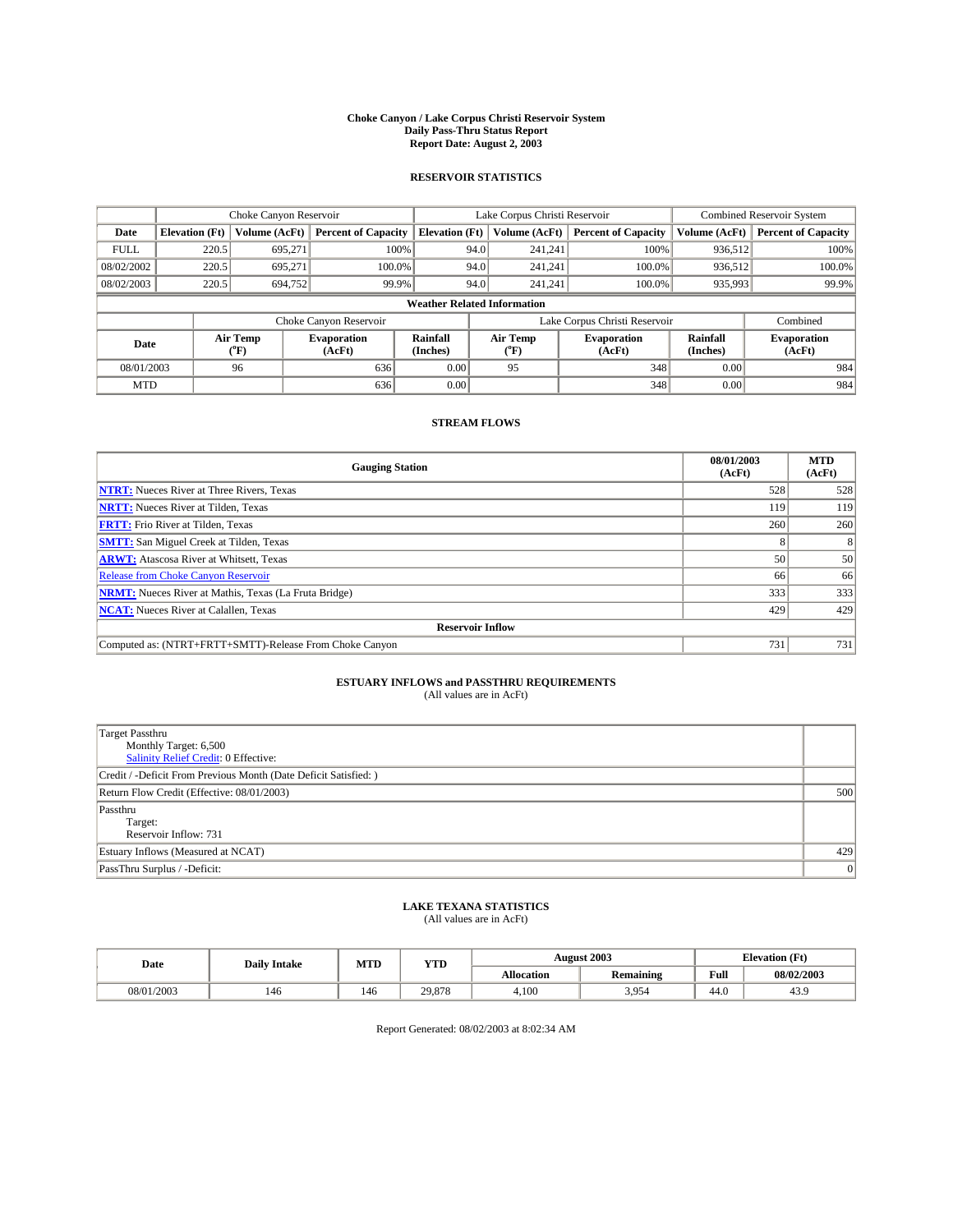#### **Choke Canyon / Lake Corpus Christi Reservoir System Daily Pass-Thru Status Report Report Date: August 3, 2003**

### **RESERVOIR STATISTICS**

|                                    | Choke Canyon Reservoir |                  | Lake Corpus Christi Reservoir |                             |      |                  | <b>Combined Reservoir System</b> |                      |                              |
|------------------------------------|------------------------|------------------|-------------------------------|-----------------------------|------|------------------|----------------------------------|----------------------|------------------------------|
| Date                               | <b>Elevation</b> (Ft)  | Volume (AcFt)    | <b>Percent of Capacity</b>    | <b>Elevation</b> (Ft)       |      | Volume (AcFt)    | <b>Percent of Capacity</b>       | Volume (AcFt)        | <b>Percent of Capacity</b>   |
| <b>FULL</b>                        | 220.5                  | 695,271          | 100%                          |                             | 94.0 | 241,241          | 100%                             | 936.512              | 100%                         |
| 08/03/2002                         | 220.5                  | 695.271          | $100.0\%$                     |                             | 94.0 | 241.241          | $100.0\%$                        | 936.512              | 100.0%                       |
| 08/03/2003                         | 220.5                  | 694,493          | 99.9%                         |                             | 94.0 | 241.241          | $100.0\%$                        | 935,734              | 99.9%                        |
| <b>Weather Related Information</b> |                        |                  |                               |                             |      |                  |                                  |                      |                              |
|                                    |                        |                  | Choke Canyon Reservoir        |                             |      |                  | Lake Corpus Christi Reservoir    |                      | Combined                     |
| Date                               |                        | Air Temp<br>(°F) | <b>Evaporation</b><br>(AcFt)  | <b>Rainfall</b><br>(Inches) |      | Air Temp<br>("F) | <b>Evaporation</b><br>(AcFt)     | Rainfall<br>(Inches) | <b>Evaporation</b><br>(AcFt) |
| 08/02/2003                         |                        | 97               | 590                           | 0.00                        |      | 96               | 404                              | 0.00                 | 994                          |
| <b>MTD</b>                         |                        |                  | 1,226                         | 0.00                        |      |                  | 752                              | 0.00                 | 1,978                        |

### **STREAM FLOWS**

| <b>Gauging Station</b>                                       | 08/02/2003<br>(AcFt) | <b>MTD</b><br>(AcFt) |
|--------------------------------------------------------------|----------------------|----------------------|
| <b>NTRT:</b> Nueces River at Three Rivers, Texas             | 461                  | 989                  |
| <b>NRTT:</b> Nueces River at Tilden, Texas                   | 97                   | 216                  |
| <b>FRTT:</b> Frio River at Tilden, Texas                     | 250                  | 510                  |
| <b>SMTT:</b> San Miguel Creek at Tilden, Texas               |                      | 15                   |
| <b>ARWT:</b> Atascosa River at Whitsett, Texas               | 46                   | 95                   |
| <b>Release from Choke Canyon Reservoir</b>                   | 66                   | 131                  |
| <b>NRMT:</b> Nueces River at Mathis, Texas (La Fruta Bridge) | 308                  | 641                  |
| <b>NCAT:</b> Nueces River at Calallen, Texas                 | 157                  | 586                  |
| <b>Reservoir Inflow</b>                                      |                      |                      |
| Computed as: (NTRT+FRTT+SMTT)-Release From Choke Canyon      | 652                  | 1,383                |

# **ESTUARY INFLOWS and PASSTHRU REQUIREMENTS**<br>(All values are in AcFt)

| <b>Target Passthru</b><br>Monthly Target: 6,500                                                                    |     |
|--------------------------------------------------------------------------------------------------------------------|-----|
| Salinity Relief Credit: 0 Effective:<br>Credit / -Deficit From Previous Month (Date Deficit Satisfied: 08/01/2003) |     |
| Return Flow Credit (Effective: 08/01/2003)                                                                         | 500 |
| Passthru                                                                                                           |     |
| Target:<br>Reservoir Inflow: 1,383                                                                                 |     |
| Estuary Inflows (Measured at NCAT)                                                                                 | 586 |
| PassThru Surplus / -Deficit:                                                                                       | 0   |

# **LAKE TEXANA STATISTICS** (All values are in AcFt)

| Date       | <b>Daily Intake</b> | MTD | YTD    |                   | <b>August 2003</b>     | <b>Elevation</b> (Ft) |            |
|------------|---------------------|-----|--------|-------------------|------------------------|-----------------------|------------|
|            |                     |     |        | <b>Allocation</b> | $\cdot$ .<br>Remaining | Full                  | 08/03/2003 |
| 08/02/2003 | 146                 | 293 | 30,024 | 4,100             | 3.807                  | $\sim$<br>44.U        | 43.9       |

Report Generated: 08/03/2003 at 8:52:07 AM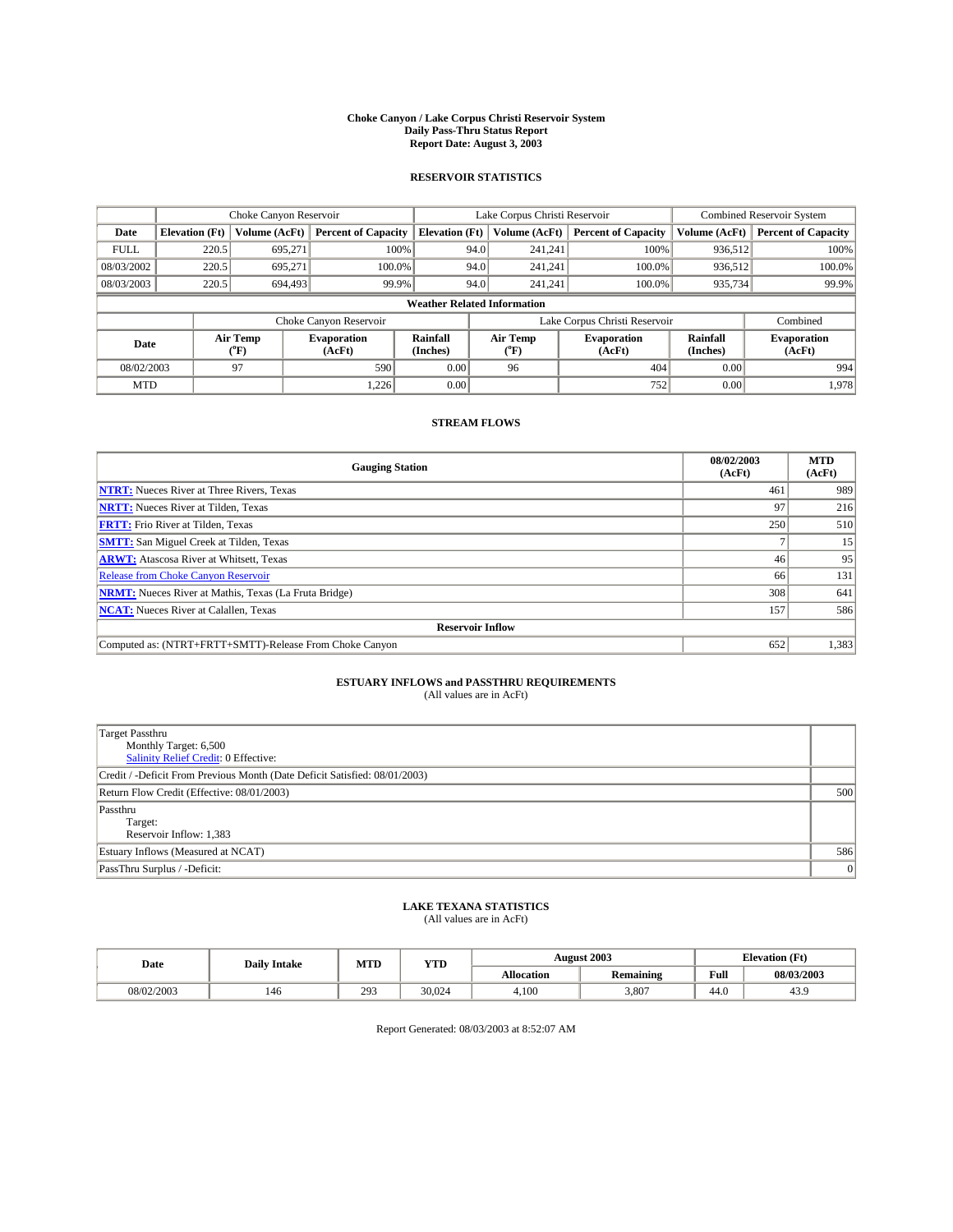#### **Choke Canyon / Lake Corpus Christi Reservoir System Daily Pass-Thru Status Report Report Date: August 4, 2003**

### **RESERVOIR STATISTICS**

|                                    | Choke Canyon Reservoir                                              |                  |                              |                       | Lake Corpus Christi Reservoir |                  |                              |                      | <b>Combined Reservoir System</b> |  |  |
|------------------------------------|---------------------------------------------------------------------|------------------|------------------------------|-----------------------|-------------------------------|------------------|------------------------------|----------------------|----------------------------------|--|--|
| Date                               | <b>Elevation</b> (Ft)                                               | Volume (AcFt)    | <b>Percent of Capacity</b>   | <b>Elevation (Ft)</b> |                               | Volume (AcFt)    | <b>Percent of Capacity</b>   | Volume (AcFt)        | <b>Percent of Capacity</b>       |  |  |
| <b>FULL</b>                        | 220.5                                                               | 695,271          | 100%                         |                       | 94.0                          | 241,241          | 100%                         | 936.512              | 100%                             |  |  |
| 08/04/2002                         | 220.5                                                               | 695.271          | $100.0\%$                    |                       | 94.0                          | 241.241          | $100.0\%$                    | 936.512              | 100.0%                           |  |  |
| 08/04/2003                         | 220.4                                                               | 693,974          | 99.8%                        |                       | 94.0                          | 241.241          | $100.0\%$                    | 935,215              | 99.9%                            |  |  |
| <b>Weather Related Information</b> |                                                                     |                  |                              |                       |                               |                  |                              |                      |                                  |  |  |
|                                    | Lake Corpus Christi Reservoir<br>Choke Canyon Reservoir<br>Combined |                  |                              |                       |                               |                  |                              |                      |                                  |  |  |
| Date                               |                                                                     | Air Temp<br>(°F) | <b>Evaporation</b><br>(AcFt) | Rainfall<br>(Inches)  |                               | Air Temp<br>("F) | <b>Evaporation</b><br>(AcFt) | Rainfall<br>(Inches) | <b>Evaporation</b><br>(AcFt)     |  |  |
| 08/03/2003                         |                                                                     | 96               | 575                          | 0.00                  |                               | 95               | 404                          | 0.00                 | 979                              |  |  |
| <b>MTD</b>                         |                                                                     |                  | 1,801                        | 0.00                  |                               |                  | 1,156                        | 0.00                 | 2,957                            |  |  |

### **STREAM FLOWS**

| <b>Gauging Station</b>                                       | 08/03/2003<br>(AcFt) | <b>MTD</b><br>(AcFt) |
|--------------------------------------------------------------|----------------------|----------------------|
| <b>NTRT:</b> Nueces River at Three Rivers, Texas             | 395                  | 1,384                |
| <b>NRTT:</b> Nueces River at Tilden, Texas                   | 81                   | 298                  |
| <b>FRTT:</b> Frio River at Tilden, Texas                     | 242                  | 752                  |
| <b>SMTT:</b> San Miguel Creek at Tilden, Texas               |                      | 21                   |
| <b>ARWT:</b> Atascosa River at Whitsett, Texas               | 42                   | 137                  |
| Release from Choke Canyon Reservoir                          | 66                   | 197                  |
| <b>NRMT:</b> Nueces River at Mathis, Texas (La Fruta Bridge) | 306                  | 947                  |
| <b>NCAT:</b> Nueces River at Calallen, Texas                 | 95                   | 681                  |
| <b>Reservoir Inflow</b>                                      |                      |                      |
| Computed as: (NTRT+FRTT+SMTT)-Release From Choke Canyon      | 578                  | 1.960                |

# **ESTUARY INFLOWS and PASSTHRU REQUIREMENTS**<br>(All values are in AcFt)

| Target Passthru<br>Monthly Target: 6,500<br>Salinity Relief Credit: 0 Effective: | 6,500 |
|----------------------------------------------------------------------------------|-------|
| Credit / -Deficit From Previous Month (Date Deficit Satisfied: 08/01/2003)       | 3,250 |
| Return Flow Credit (Effective: 08/01/2003)                                       | 500   |
| Passthru<br>Target: 6,500<br>Reservoir Inflow: 1,960                             | 1,960 |
| Estuary Inflows (Measured at NCAT)                                               | 681   |
| PassThru Surplus / -Deficit:                                                     | 0     |

# **LAKE TEXANA STATISTICS** (All values are in AcFt)

| Date       | <b>Daily Intake</b>            | MTD | <b>YTD</b>      |                   | <b>August 2003</b> | <b>Elevation</b> (Ft) |                |
|------------|--------------------------------|-----|-----------------|-------------------|--------------------|-----------------------|----------------|
|            |                                |     |                 | <b>Allocation</b> | <b>Remaining</b>   | Full                  | 08/04/2003     |
| 08/03/2003 | $\overline{\phantom{a}}$<br>14 | 440 | 30.17<br>$\sim$ | 4,100             | 3.660              | $\sim$<br>44.V        | $\sim$<br>43.9 |

Report Generated: 08/04/2003 at 8:19:49 AM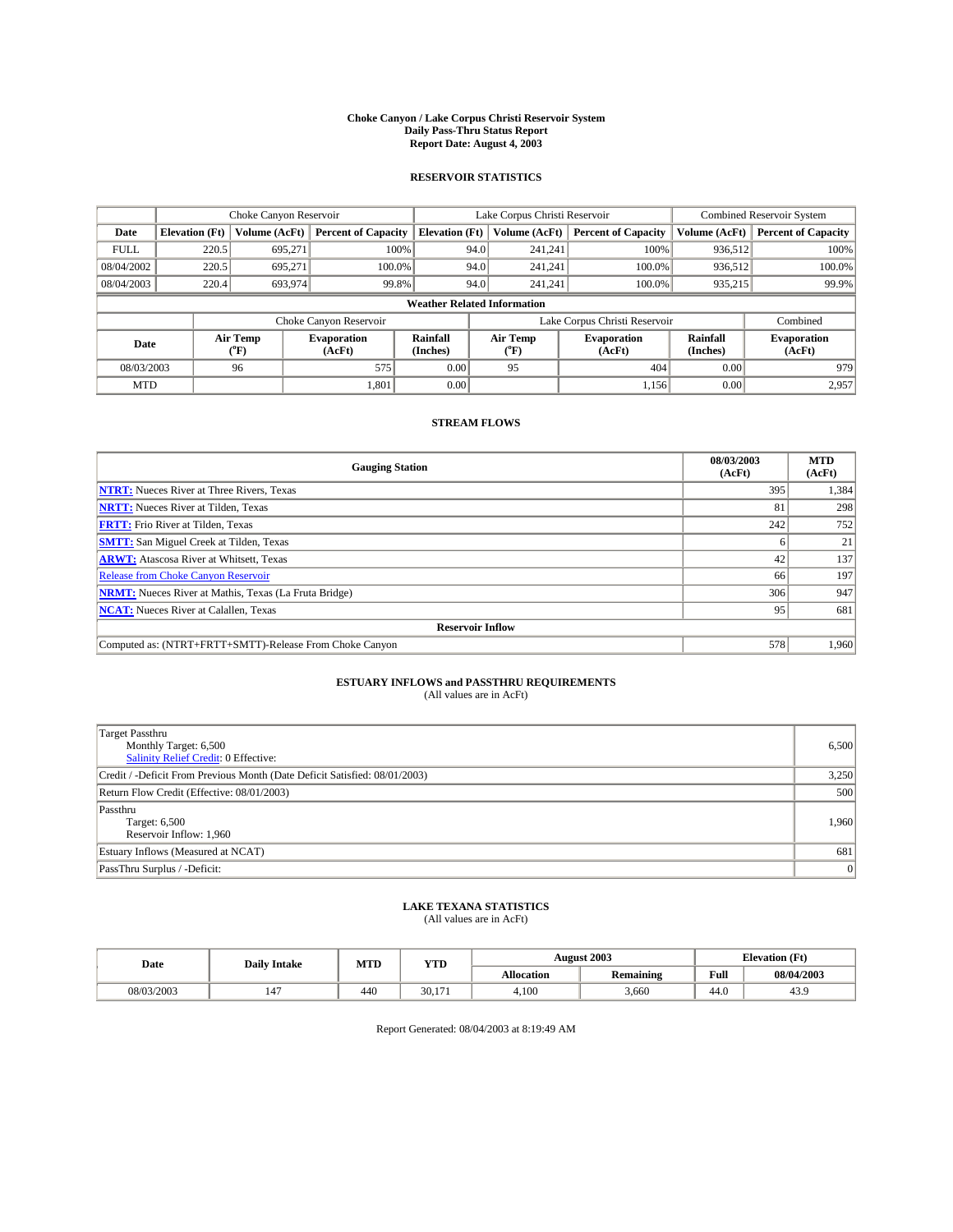#### **Choke Canyon / Lake Corpus Christi Reservoir System Daily Pass-Thru Status Report Report Date: August 5, 2003**

### **RESERVOIR STATISTICS**

|             | Choke Canyon Reservoir             |                             |                              |                             | Lake Corpus Christi Reservoir |                  |                               |                             | <b>Combined Reservoir System</b> |  |  |
|-------------|------------------------------------|-----------------------------|------------------------------|-----------------------------|-------------------------------|------------------|-------------------------------|-----------------------------|----------------------------------|--|--|
| Date        | <b>Elevation</b> (Ft)              | Volume (AcFt)               | <b>Percent of Capacity</b>   | <b>Elevation</b> (Ft)       |                               | Volume (AcFt)    | <b>Percent of Capacity</b>    | Volume (AcFt)               | <b>Percent of Capacity</b>       |  |  |
| <b>FULL</b> | 220.5                              | 695,271                     |                              | 100%                        | 94.0                          | 241,241          | 100%                          | 936.512                     | 100%                             |  |  |
| 08/05/2002  | 220.5                              | 695.271                     | $100.0\%$                    |                             | 94.0                          | 241.241          | $100.0\%$                     | 936,512                     | 100.0%                           |  |  |
| 08/05/2003  | 220.4                              | 693,455                     |                              | 99.7%                       | 94.0                          | 240,663          | 99.8%                         | 934,118                     | 99.7%                            |  |  |
|             | <b>Weather Related Information</b> |                             |                              |                             |                               |                  |                               |                             |                                  |  |  |
|             |                                    |                             | Choke Canyon Reservoir       |                             |                               |                  | Lake Corpus Christi Reservoir |                             | Combined                         |  |  |
| Date        |                                    | Air Temp<br>${}^{\circ}$ F) | <b>Evaporation</b><br>(AcFt) | <b>Rainfall</b><br>(Inches) |                               | Air Temp<br>("F) | <b>Evaporation</b><br>(AcFt)  | <b>Rainfall</b><br>(Inches) | <b>Evaporation</b><br>(AcFt)     |  |  |
| 08/04/2003  |                                    | 97                          | 574                          | 0.00                        |                               | 96               | 527                           | 0.00                        | 1,101                            |  |  |
| <b>MTD</b>  |                                    |                             | 2,375                        | 0.00                        |                               |                  | 1,683                         | 0.00                        | 4,058                            |  |  |

### **STREAM FLOWS**

| <b>Gauging Station</b>                                       | 08/04/2003<br>(AcFt) | <b>MTD</b><br>(AcFt) |  |  |  |  |
|--------------------------------------------------------------|----------------------|----------------------|--|--|--|--|
| <b>NTRT:</b> Nueces River at Three Rivers, Texas             | 341                  | 1,725                |  |  |  |  |
| <b>NRTT:</b> Nueces River at Tilden, Texas                   | 71                   | 369                  |  |  |  |  |
| <b>FRTT:</b> Frio River at Tilden, Texas                     | 234                  | 987                  |  |  |  |  |
| <b>SMTT:</b> San Miguel Creek at Tilden, Texas               |                      | 26                   |  |  |  |  |
| <b>ARWT:</b> Atascosa River at Whitsett, Texas               | 36                   | 173                  |  |  |  |  |
| Release from Choke Canyon Reservoir                          | 66                   | 262                  |  |  |  |  |
| <b>NRMT:</b> Nueces River at Mathis, Texas (La Fruta Bridge) | 302                  | 1,249                |  |  |  |  |
| <b>NCAT:</b> Nueces River at Calallen, Texas                 | 89                   | 770                  |  |  |  |  |
| <b>Reservoir Inflow</b>                                      |                      |                      |  |  |  |  |
| Computed as: (NTRT+FRTT+SMTT)-Release From Choke Canyon      | 515                  | 2,476                |  |  |  |  |

## **ESTUARY INFLOWS and PASSTHRU REQUIREMENTS**<br>(All values are in AcFt)

| Target Passthru<br>Monthly Target: 6,500<br>Salinity Relief Credit: 0 Effective: | 6,500 |
|----------------------------------------------------------------------------------|-------|
| Credit / -Deficit From Previous Month (Date Deficit Satisfied: 08/01/2003)       | 3,250 |
| Return Flow Credit (Effective: 08/01/2003)                                       | 500   |
| Passthru<br>Target: 6,500<br>Reservoir Inflow: 2,476                             | 2,476 |
| Estuary Inflows (Measured at NCAT)                                               | 770   |
| PassThru Surplus / -Deficit:                                                     | 0     |

# **LAKE TEXANA STATISTICS** (All values are in AcFt)

| Date       | <b>Daily Intake</b> | MTD | <b>YTD</b> |                   | <b>August 2003</b>    | <b>Elevation</b> (Ft) |                |
|------------|---------------------|-----|------------|-------------------|-----------------------|-----------------------|----------------|
|            |                     |     |            | <b>Allocation</b> | .<br><b>Remaining</b> | Full                  | 08/05/2003     |
| 08/04/2003 | 147                 | 587 | 30.318     | 4,100             | 5517<br>ر د ر. د      | $\sim$<br>44.0        | $\sim$<br>45.8 |

Report Generated: 08/05/2003 at 8:30:22 AM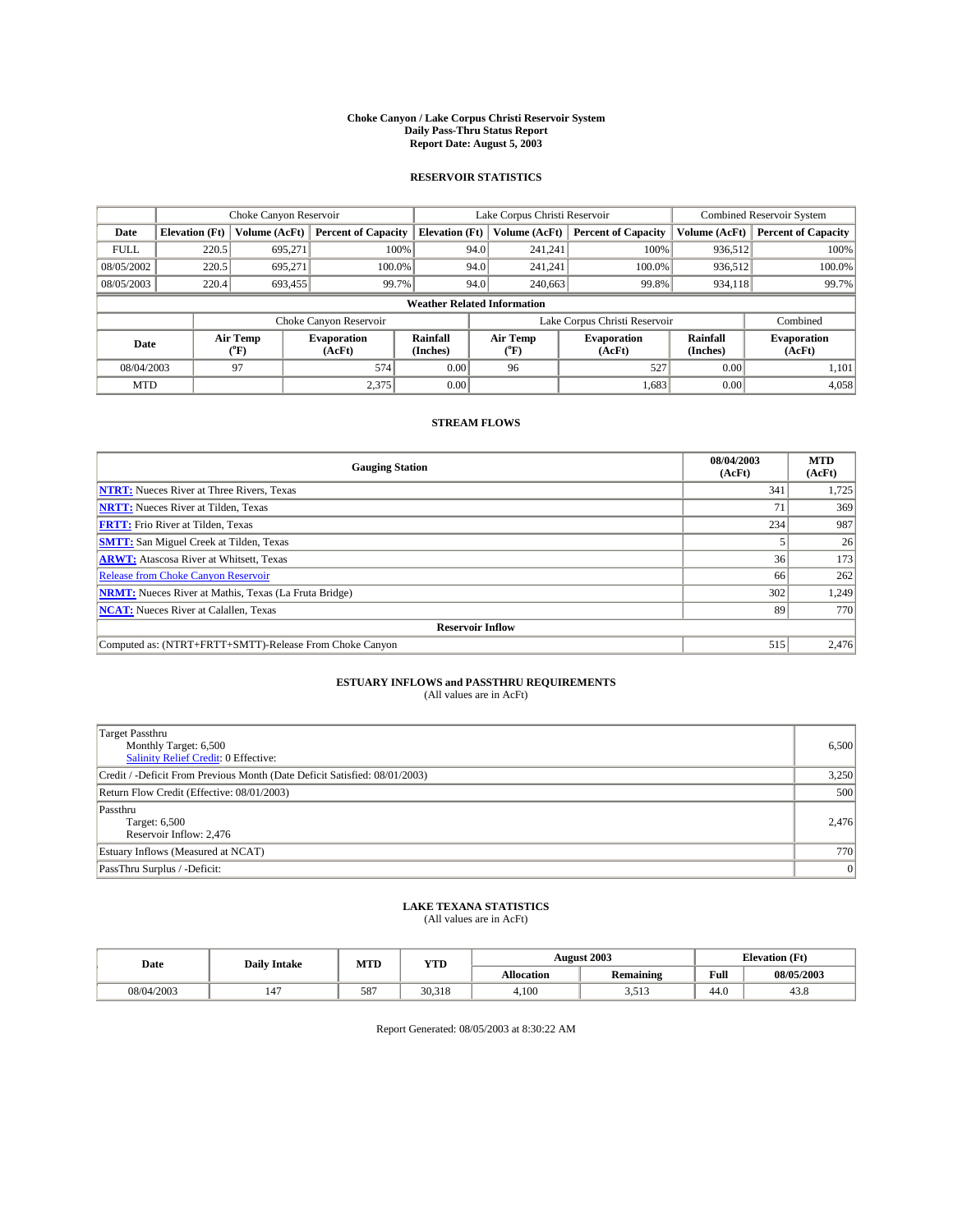#### **Choke Canyon / Lake Corpus Christi Reservoir System Daily Pass-Thru Status Report Report Date: August 6, 2003**

### **RESERVOIR STATISTICS**

|             | Choke Canyon Reservoir             |                  |                              |                             | Lake Corpus Christi Reservoir |                  |                               |                      | <b>Combined Reservoir System</b> |  |  |
|-------------|------------------------------------|------------------|------------------------------|-----------------------------|-------------------------------|------------------|-------------------------------|----------------------|----------------------------------|--|--|
| Date        | <b>Elevation</b> (Ft)              | Volume (AcFt)    | <b>Percent of Capacity</b>   | <b>Elevation (Ft)</b>       |                               | Volume (AcFt)    | <b>Percent of Capacity</b>    | Volume (AcFt)        | <b>Percent of Capacity</b>       |  |  |
| <b>FULL</b> | 220.5                              | 695,271          |                              | 100%                        | 94.0                          | 241,241          | 100%                          | 936.512              | 100%                             |  |  |
| 08/06/2002  | 220.5                              | 695.271          | $100.0\%$                    |                             | 94.0                          | 241.241          | $100.0\%$                     | 936,512              | 100.0%                           |  |  |
| 08/06/2003  | 220.4                              | 692,936          | 99.7%                        |                             | 94.0                          | 240,279          | 99.6%                         | 933,215              | 99.6%                            |  |  |
|             | <b>Weather Related Information</b> |                  |                              |                             |                               |                  |                               |                      |                                  |  |  |
|             |                                    |                  | Choke Canyon Reservoir       |                             |                               |                  | Lake Corpus Christi Reservoir |                      | Combined                         |  |  |
| Date        |                                    | Air Temp<br>(°F) | <b>Evaporation</b><br>(AcFt) | <b>Rainfall</b><br>(Inches) |                               | Air Temp<br>("F) | <b>Evaporation</b><br>(AcFt)  | Rainfall<br>(Inches) | <b>Evaporation</b><br>(AcFt)     |  |  |
| 08/05/2003  |                                    | 97               | 529                          | 0.00                        |                               | 95               | 392                           | 0.00                 | 921                              |  |  |
| <b>MTD</b>  |                                    |                  | 2.904                        | 0.00                        |                               |                  | 2,075                         | 0.00                 | 4,979                            |  |  |

### **STREAM FLOWS**

| <b>Gauging Station</b>                                       | 08/05/2003<br>(AcFt) | <b>MTD</b><br>(AcFt) |  |  |  |  |
|--------------------------------------------------------------|----------------------|----------------------|--|--|--|--|
| <b>NTRT:</b> Nueces River at Three Rivers, Texas             | 296                  | 2,021                |  |  |  |  |
| <b>NRTT:</b> Nueces River at Tilden, Texas                   | -60                  | 429                  |  |  |  |  |
| <b>FRTT:</b> Frio River at Tilden, Texas                     | 226                  | 1,213                |  |  |  |  |
| <b>SMTT:</b> San Miguel Creek at Tilden, Texas               |                      | 30                   |  |  |  |  |
| <b>ARWT:</b> Atascosa River at Whitsett, Texas               | 34                   | 206                  |  |  |  |  |
| <b>Release from Choke Canyon Reservoir</b>                   | 66                   | 328                  |  |  |  |  |
| <b>NRMT:</b> Nueces River at Mathis, Texas (La Fruta Bridge) | 302                  | 1,550                |  |  |  |  |
| <b>NCAT:</b> Nueces River at Calallen, Texas                 | 107                  | 877                  |  |  |  |  |
| <b>Reservoir Inflow</b>                                      |                      |                      |  |  |  |  |
| Computed as: (NTRT+FRTT+SMTT)-Release From Choke Canyon      | 461                  | 2,936                |  |  |  |  |

## **ESTUARY INFLOWS and PASSTHRU REQUIREMENTS**<br>(All values are in AcFt)

| Target Passthru<br>Monthly Target: 6,500<br>Salinity Relief Credit: 0 Effective: | 6,500 |
|----------------------------------------------------------------------------------|-------|
| Credit / -Deficit From Previous Month (Date Deficit Satisfied: 08/01/2003)       | 3,250 |
| Return Flow Credit (Effective: 08/01/2003)                                       | 500   |
| Passthru<br>Target: 6,500<br>Reservoir Inflow: 2,936                             | 2.936 |
| Estuary Inflows (Measured at NCAT)                                               | 877   |
| PassThru Surplus / -Deficit:                                                     | 0     |

# **LAKE TEXANA STATISTICS** (All values are in AcFt)

| Date       | <b>Daily Intake</b> | MTD | <b>YTD</b> |                   | <b>August 2003</b> | <b>Elevation</b> (Ft) |            |
|------------|---------------------|-----|------------|-------------------|--------------------|-----------------------|------------|
|            |                     |     |            | <b>Allocation</b> | Remaining          | Full                  | 08/06/2003 |
| 08/05/2003 | 148                 | 734 | 30.466     | 4,100             | 3.366              | $\sim$<br>44.0        | 45.8       |

Report Generated: 08/06/2003 at 8:30:45 AM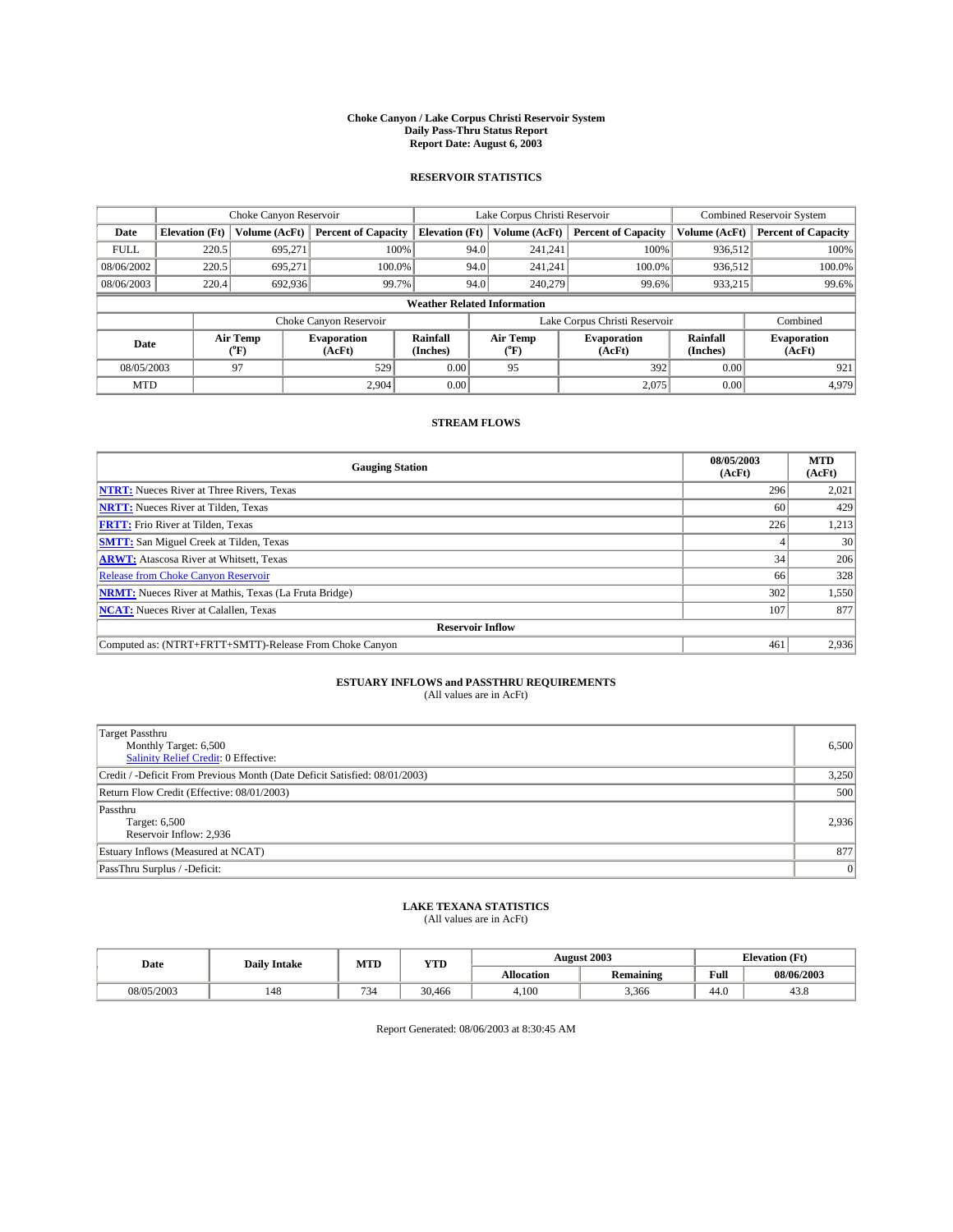#### **Choke Canyon / Lake Corpus Christi Reservoir System Daily Pass-Thru Status Report Report Date: August 7, 2003**

### **RESERVOIR STATISTICS**

|             | Choke Canyon Reservoir                                              |                  | Lake Corpus Christi Reservoir |                             |      |                  | <b>Combined Reservoir System</b> |                      |                              |  |
|-------------|---------------------------------------------------------------------|------------------|-------------------------------|-----------------------------|------|------------------|----------------------------------|----------------------|------------------------------|--|
| Date        | <b>Elevation</b> (Ft)                                               | Volume (AcFt)    | <b>Percent of Capacity</b>    | <b>Elevation (Ft)</b>       |      | Volume (AcFt)    | <b>Percent of Capacity</b>       | Volume (AcFt)        | <b>Percent of Capacity</b>   |  |
| <b>FULL</b> | 220.5                                                               | 695,271          |                               | 100%                        | 94.0 | 241,241          | 100%                             | 936.512              | 100%                         |  |
| 08/07/2002  | 220.5                                                               | 695.271          | $100.0\%$                     |                             | 94.0 | 241.241          | $100.0\%$                        | 936.512              | 100.0%                       |  |
| 08/07/2003  | 220.4                                                               | 692.418          | 99.6%                         |                             | 93.9 | 240,087          | 99.5%                            | 932,505              | 99.6%                        |  |
|             | <b>Weather Related Information</b>                                  |                  |                               |                             |      |                  |                                  |                      |                              |  |
|             | Lake Corpus Christi Reservoir<br>Choke Canyon Reservoir<br>Combined |                  |                               |                             |      |                  |                                  |                      |                              |  |
| Date        |                                                                     | Air Temp<br>(°F) | <b>Evaporation</b><br>(AcFt)  | <b>Rainfall</b><br>(Inches) |      | Air Temp<br>("F) | <b>Evaporation</b><br>(AcFt)     | Rainfall<br>(Inches) | <b>Evaporation</b><br>(AcFt) |  |
| 08/06/2003  |                                                                     | 99               | 543                           | 0.00                        |      | 99               | 481                              | 0.00                 | 1.024                        |  |
| <b>MTD</b>  |                                                                     |                  | 3,447                         | 0.00                        |      |                  | 2,556                            | 0.00                 | 6,003                        |  |

### **STREAM FLOWS**

| <b>Gauging Station</b>                                       | 08/06/2003<br>(AcFt) | <b>MTD</b><br>(AcFt) |
|--------------------------------------------------------------|----------------------|----------------------|
| <b>NTRT:</b> Nueces River at Three Rivers, Texas             | 266                  | 2,287                |
| <b>NRTT:</b> Nueces River at Tilden, Texas                   | 52                   | 480                  |
| <b>FRTT:</b> Frio River at Tilden, Texas                     | 220                  | 1,433                |
| <b>SMTT:</b> San Miguel Creek at Tilden, Texas               |                      | 34                   |
| <b>ARWT:</b> Atascosa River at Whitsett, Texas               | 32 <sub>1</sub>      | 238                  |
| <b>Release from Choke Canyon Reservoir</b>                   | 66                   | 393                  |
| <b>NRMT:</b> Nueces River at Mathis, Texas (La Fruta Bridge) | 294                  | 1,844                |
| <b>NCAT:</b> Nueces River at Calallen, Texas                 | 66                   | 943                  |
| <b>Reservoir Inflow</b>                                      |                      |                      |
| Computed as: (NTRT+FRTT+SMTT)-Release From Choke Canyon      | 425                  | 3,361                |

# **ESTUARY INFLOWS and PASSTHRU REQUIREMENTS**<br>(All values are in AcFt)

| Target Passthru<br>Monthly Target: 6,500<br>Salinity Relief Credit: 0 Effective: | 6,500 |
|----------------------------------------------------------------------------------|-------|
| Credit / -Deficit From Previous Month (Date Deficit Satisfied: 08/01/2003)       | 3,250 |
| Return Flow Credit (Effective: 08/01/2003)                                       | 500   |
| Passthru<br>Target: 6,500<br>Reservoir Inflow: 3,361                             | 3,361 |
| Estuary Inflows (Measured at NCAT)                                               | 943   |
| PassThru Surplus / -Deficit:                                                     | 0     |

# **LAKE TEXANA STATISTICS** (All values are in AcFt)

| Date       | <b>Daily Intake</b> | MTD | <b>VTT</b><br>1 I D |                   | <b>August 2003</b> | <b>Elevation</b> (Ft) |            |
|------------|---------------------|-----|---------------------|-------------------|--------------------|-----------------------|------------|
|            |                     |     |                     | <b>Allocation</b> | <b>Remaining</b>   | Full                  | 08/07/2003 |
| 08/06/2003 | 148                 | 882 | 30.613              | 4,100             | 0.10<br>3,210      | $\sqrt{ }$<br>44.U    | 45         |

Report Generated: 08/07/2003 at 8:06:30 AM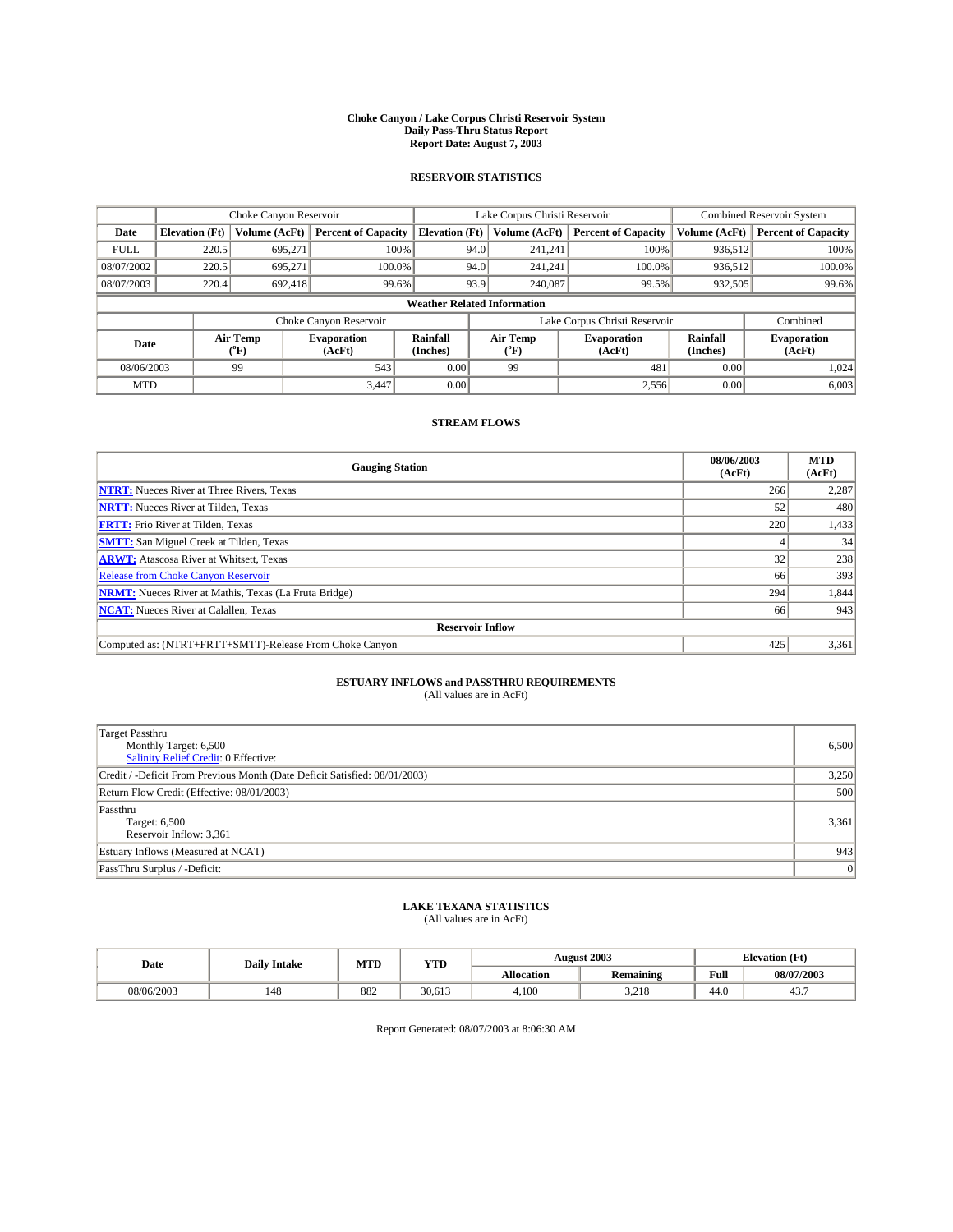#### **Choke Canyon / Lake Corpus Christi Reservoir System Daily Pass-Thru Status Report Report Date: August 8, 2003**

### **RESERVOIR STATISTICS**

|                                                                                         | Choke Canyon Reservoir                                              |               |                            |                              | Lake Corpus Christi Reservoir |                              |                            |               | <b>Combined Reservoir System</b> |  |  |
|-----------------------------------------------------------------------------------------|---------------------------------------------------------------------|---------------|----------------------------|------------------------------|-------------------------------|------------------------------|----------------------------|---------------|----------------------------------|--|--|
| Date                                                                                    | <b>Elevation</b> (Ft)                                               | Volume (AcFt) | <b>Percent of Capacity</b> | <b>Elevation (Ft)</b>        |                               | Volume (AcFt)                | <b>Percent of Capacity</b> | Volume (AcFt) | <b>Percent of Capacity</b>       |  |  |
| <b>FULL</b>                                                                             | 220.5                                                               | 695,271       |                            | 100%                         | 94.0                          | 241,241                      | 100%                       | 936.512       | 100%                             |  |  |
| 08/08/2002                                                                              | 220.5                                                               | 695.271       | $100.0\%$                  |                              | 94.0                          | 241.241                      | $100.0\%$                  | 936,512       | 100.0%                           |  |  |
| 08/08/2003                                                                              | 220.4                                                               | 691.899       | 99.5%                      |                              | 93.9                          | 239,510                      | 99.3%                      | 931,409       | 99.5%                            |  |  |
| <b>Weather Related Information</b>                                                      |                                                                     |               |                            |                              |                               |                              |                            |               |                                  |  |  |
|                                                                                         | Lake Corpus Christi Reservoir<br>Choke Canyon Reservoir<br>Combined |               |                            |                              |                               |                              |                            |               |                                  |  |  |
| Air Temp<br><b>Rainfall</b><br><b>Evaporation</b><br>Date<br>(°F)<br>(AcFt)<br>(Inches) |                                                                     |               | Air Temp<br>("F)           | <b>Evaporation</b><br>(AcFt) | Rainfall<br>(Inches)          | <b>Evaporation</b><br>(AcFt) |                            |               |                                  |  |  |
| 08/07/2003                                                                              |                                                                     | 101           | 558                        | 0.00                         |                               | 98                           | 380                        | 0.00          | 938                              |  |  |
| <b>MTD</b>                                                                              |                                                                     |               | 4,005                      | 0.00                         |                               |                              | 2,936                      | 0.00          | 6,941                            |  |  |

### **STREAM FLOWS**

| <b>Gauging Station</b>                                       | 08/07/2003<br>(AcFt) | <b>MTD</b><br>(AcFt) |
|--------------------------------------------------------------|----------------------|----------------------|
| <b>NTRT:</b> Nueces River at Three Rivers, Texas             | 242                  | 2,529                |
| <b>NRTT:</b> Nueces River at Tilden, Texas                   | 44                   | 524                  |
| <b>FRTT:</b> Frio River at Tilden, Texas                     | 214                  | 1,648                |
| <b>SMTT:</b> San Miguel Creek at Tilden, Texas               |                      | 37                   |
| <b>ARWT:</b> Atascosa River at Whitsett, Texas               | 30 <sup>1</sup>      | 268                  |
| <b>Release from Choke Canyon Reservoir</b>                   | 66                   | 459                  |
| <b>NRMT:</b> Nueces River at Mathis, Texas (La Fruta Bridge) | 258                  | 2,102                |
| <b>NCAT:</b> Nueces River at Calallen, Texas                 | 20                   | 963                  |
| <b>Reservoir Inflow</b>                                      |                      |                      |
| Computed as: (NTRT+FRTT+SMTT)-Release From Choke Canyon      | 394                  | 3,755                |

## **ESTUARY INFLOWS and PASSTHRU REQUIREMENTS**<br>(All values are in AcFt)

| <b>Target Passthru</b><br>Monthly Target: 6,500<br>Salinity Relief Credit: 0 Effective: | 6,500 |
|-----------------------------------------------------------------------------------------|-------|
| Credit / -Deficit From Previous Month (Date Deficit Satisfied: 08/01/2003)              | 3,250 |
| Return Flow Credit (Effective: 08/01/2003)                                              | 500   |
| Passthru<br>Target: 6,500<br>Reservoir Inflow: 3,755                                    | 3,755 |
| Estuary Inflows (Measured at NCAT)                                                      | 963   |
| PassThru Surplus / -Deficit:                                                            | 958   |

# **LAKE TEXANA STATISTICS** (All values are in AcFt)

| Date       | <b>Daily Intake</b> | MTD  | <b>VTT</b><br>1 I D |                   | <b>August 2003</b> | <b>Elevation</b> (Ft) |            |
|------------|---------------------|------|---------------------|-------------------|--------------------|-----------------------|------------|
|            |                     |      |                     | <b>Allocation</b> | <b>Remaining</b>   | Full                  | 08/08/2003 |
| 08/07/2003 | 148                 | .030 | 30.761              | 4,100             | 3.070              | $\sqrt{ }$<br>44.U    | 45         |

Report Generated: 08/08/2003 at 8:23:31 AM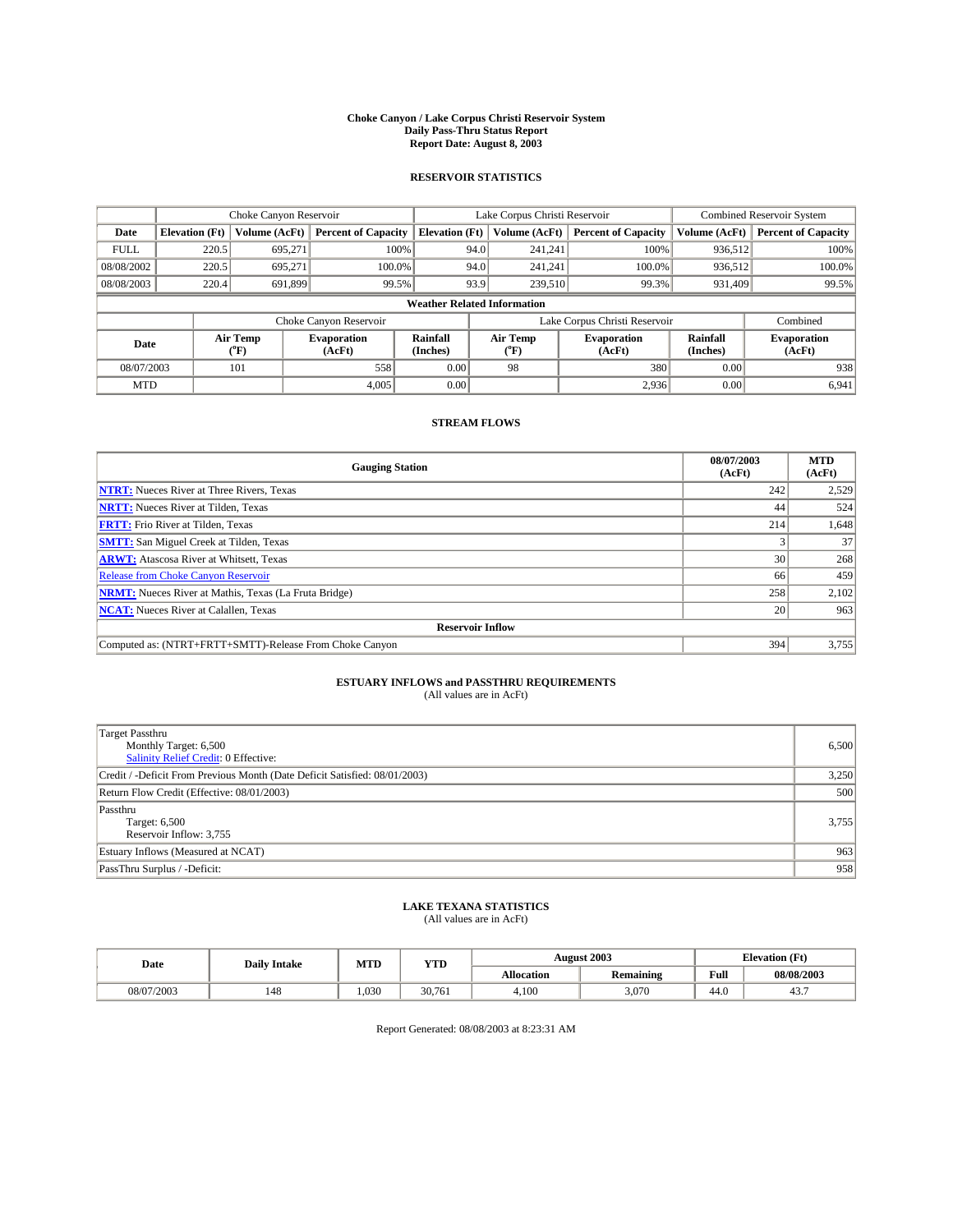#### **Choke Canyon / Lake Corpus Christi Reservoir System Daily Pass-Thru Status Report Report Date: August 9, 2003**

### **RESERVOIR STATISTICS**

|                                    | Choke Canyon Reservoir                                              |               | Lake Corpus Christi Reservoir |                             |      |                  | <b>Combined Reservoir System</b> |                      |                              |
|------------------------------------|---------------------------------------------------------------------|---------------|-------------------------------|-----------------------------|------|------------------|----------------------------------|----------------------|------------------------------|
| Date                               | <b>Elevation</b> (Ft)                                               | Volume (AcFt) | <b>Percent of Capacity</b>    | <b>Elevation (Ft)</b>       |      | Volume (AcFt)    | <b>Percent of Capacity</b>       | Volume (AcFt)        | <b>Percent of Capacity</b>   |
| <b>FULL</b>                        | 220.5                                                               | 695,271       |                               | 100%                        | 94.0 | 241,241          | 100%                             | 936.512              | 100%                         |
| 08/09/2002                         | 220.5                                                               | 695,012       | $100.0\%$                     |                             | 94.0 | 241.241          | $100.0\%$                        | 936.253              | 100.0%                       |
| 08/09/2003                         | 220.4                                                               | 691.639       | 99.5%                         |                             | 93.9 | 239.127          | 99.1%                            | 930,766              | 99.4%                        |
| <b>Weather Related Information</b> |                                                                     |               |                               |                             |      |                  |                                  |                      |                              |
|                                    | Lake Corpus Christi Reservoir<br>Choke Canyon Reservoir<br>Combined |               |                               |                             |      |                  |                                  |                      |                              |
| Air Temp<br>Date<br>(°F)           |                                                                     |               | <b>Evaporation</b><br>(AcFt)  | <b>Rainfall</b><br>(Inches) |      | Air Temp<br>("F) | <b>Evaporation</b><br>(AcFt)     | Rainfall<br>(Inches) | <b>Evaporation</b><br>(AcFt) |
| 08/08/2003                         |                                                                     | 102           | 543                           | 0.00                        |      | 102              | 402                              | 0.00                 | 945                          |
| <b>MTD</b>                         |                                                                     |               | 4,548                         | 0.00                        |      |                  | 3,338                            | 0.00                 | 7,886                        |

### **STREAM FLOWS**

| <b>Gauging Station</b>                                       | 08/08/2003<br>(AcFt) | <b>MTD</b><br>(AcFt) |
|--------------------------------------------------------------|----------------------|----------------------|
| <b>NTRT:</b> Nueces River at Three Rivers, Texas             | 222                  | 2,751                |
| <b>NRTT:</b> Nueces River at Tilden, Texas                   | 38 <sup>1</sup>      | 562                  |
| <b>FRTT:</b> Frio River at Tilden, Texas                     | 208                  | 1,856                |
| <b>SMTT:</b> San Miguel Creek at Tilden, Texas               |                      | 40                   |
| <b>ARWT:</b> Atascosa River at Whitsett, Texas               | 28                   | 296                  |
| <b>Release from Choke Canyon Reservoir</b>                   | 66                   | 524                  |
| <b>NRMT:</b> Nueces River at Mathis, Texas (La Fruta Bridge) | 232                  | 2,334                |
| <b>NCAT:</b> Nueces River at Calallen, Texas                 | 12                   | 974                  |
| <b>Reservoir Inflow</b>                                      |                      |                      |
| Computed as: (NTRT+FRTT+SMTT)-Release From Choke Canyon      | 368                  | 4,123                |

## **ESTUARY INFLOWS and PASSTHRU REQUIREMENTS**<br>(All values are in AcFt)

| <b>Target Passthru</b><br>Monthly Target: 6,500<br>Salinity Relief Credit: 0 Effective: | 6,500 |
|-----------------------------------------------------------------------------------------|-------|
| Credit / -Deficit From Previous Month (Date Deficit Satisfied: 08/01/2003)              | 3,250 |
| Return Flow Credit (Effective: 08/01/2003)                                              | 500   |
| Passthru<br>Target: 6,500<br>Reservoir Inflow: 4,123                                    | 4,123 |
| Estuary Inflows (Measured at NCAT)                                                      | 974   |
| PassThru Surplus / -Deficit:                                                            | 601   |

# **LAKE TEXANA STATISTICS** (All values are in AcFt)

| Date       | <b>Daily Intake</b> | MTD        | <b>YTD</b> |                   | <b>August 2003</b>                | <b>Elevation</b> (Ft) |            |
|------------|---------------------|------------|------------|-------------------|-----------------------------------|-----------------------|------------|
|            |                     |            |            | <b>Allocation</b> | $\ddot{\phantom{a}}$<br>Remaining | Full                  | 08/09/2003 |
| 08/08/2003 | 148                 | $\sim$ $-$ | 30.909     | 4,100             | 2,923                             | $\sim$<br>44.0        | 45.0       |

Report Generated: 08/09/2003 at 9:13:08 AM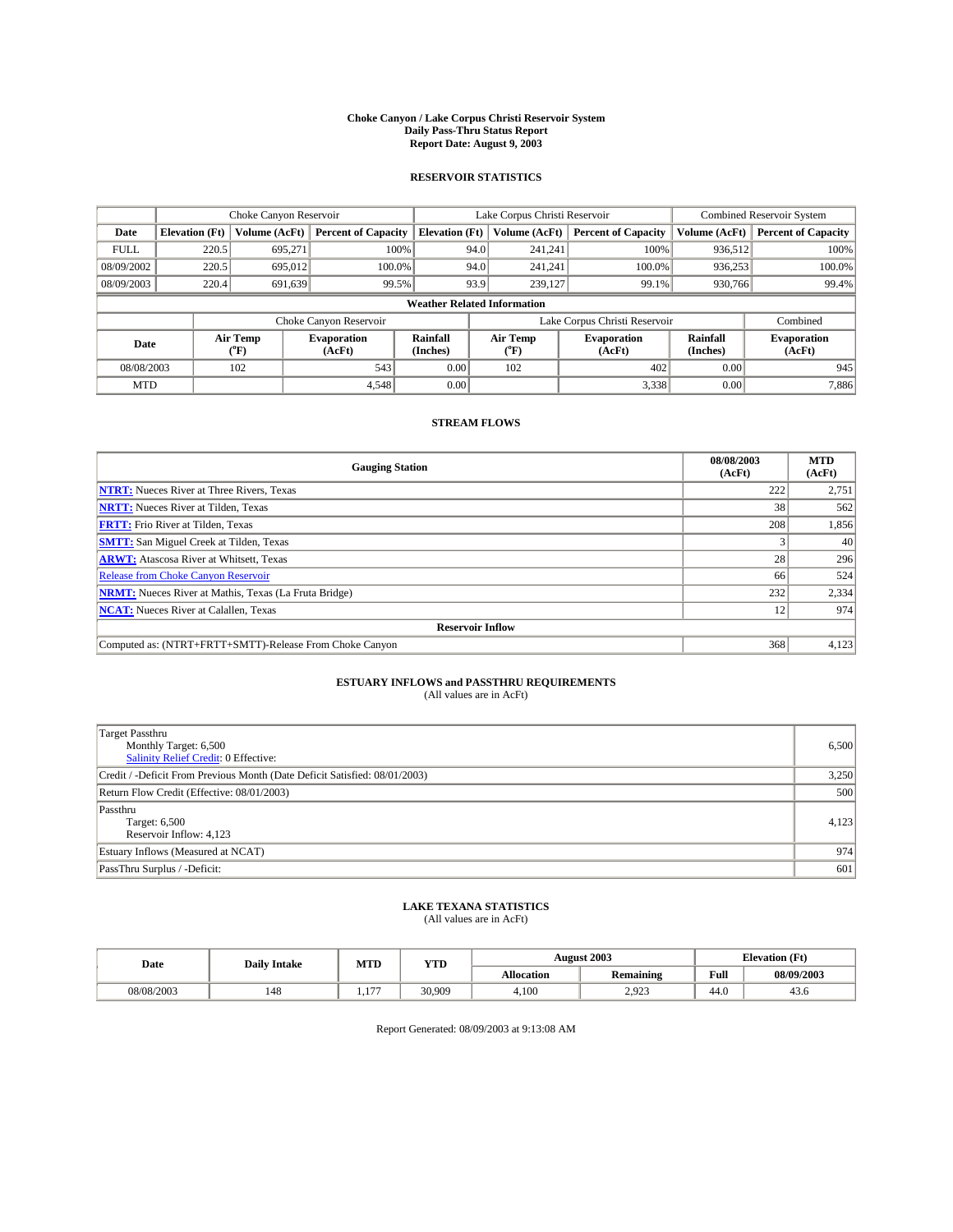#### **Choke Canyon / Lake Corpus Christi Reservoir System Daily Pass-Thru Status Report Report Date: August 10, 2003**

### **RESERVOIR STATISTICS**

|                                    | Choke Canyon Reservoir |                  | Lake Corpus Christi Reservoir |                             |      |                  | <b>Combined Reservoir System</b> |                      |                              |
|------------------------------------|------------------------|------------------|-------------------------------|-----------------------------|------|------------------|----------------------------------|----------------------|------------------------------|
| Date                               | <b>Elevation</b> (Ft)  | Volume (AcFt)    | <b>Percent of Capacity</b>    | <b>Elevation (Ft)</b>       |      | Volume (AcFt)    | <b>Percent of Capacity</b>       | Volume (AcFt)        | <b>Percent of Capacity</b>   |
| <b>FULL</b>                        | 220.5                  | 695,271          |                               | 100%                        | 94.0 | 241,241          | 100%                             | 936.512              | 100%                         |
| 08/10/2002                         | 220.5                  | 695,012          | $100.0\%$                     |                             | 94.0 | 241.241          | $100.0\%$                        | 936,253              | 100.0%                       |
| 08/10/2003                         | 220.3                  | 691,121          | 99.4%                         |                             | 93.8 | 238,360          | 98.8%                            | 929,481              | 99.2%                        |
| <b>Weather Related Information</b> |                        |                  |                               |                             |      |                  |                                  |                      |                              |
|                                    |                        |                  | Choke Canyon Reservoir        |                             |      |                  | Lake Corpus Christi Reservoir    |                      | Combined                     |
| Date                               |                        | Air Temp<br>(°F) | <b>Evaporation</b><br>(AcFt)  | <b>Rainfall</b><br>(Inches) |      | Air Temp<br>("F) | <b>Evaporation</b><br>(AcFt)     | Rainfall<br>(Inches) | <b>Evaporation</b><br>(AcFt) |
| 08/09/2003                         |                        | 102              | 648                           | 0.00                        |      | 101              | 458                              | 0.00                 | 1,106                        |
| <b>MTD</b>                         |                        |                  | 5,196                         | 0.00                        |      |                  | 3,796                            | 0.00                 | 8,992                        |

### **STREAM FLOWS**

| <b>Gauging Station</b>                                       | 08/09/2003<br>(AcFt) | <b>MTD</b><br>(AcFt) |  |  |  |  |  |
|--------------------------------------------------------------|----------------------|----------------------|--|--|--|--|--|
| <b>NTRT:</b> Nueces River at Three Rivers, Texas             | 204                  | 2,956                |  |  |  |  |  |
| <b>NRTT:</b> Nueces River at Tilden, Texas                   | 32                   | 594                  |  |  |  |  |  |
| <b>FRTT:</b> Frio River at Tilden, Texas                     | 202                  | 2,058                |  |  |  |  |  |
| <b>SMTT:</b> San Miguel Creek at Tilden, Texas               |                      | 42                   |  |  |  |  |  |
| <b>ARWT:</b> Atascosa River at Whitsett, Texas               | 26                   | 322                  |  |  |  |  |  |
| Release from Choke Canyon Reservoir                          | 66                   | 590                  |  |  |  |  |  |
| <b>NRMT:</b> Nueces River at Mathis, Texas (La Fruta Bridge) | 210                  | 2,545                |  |  |  |  |  |
| <b>NCAT:</b> Nueces River at Calallen, Texas                 |                      | 983                  |  |  |  |  |  |
| <b>Reservoir Inflow</b>                                      |                      |                      |  |  |  |  |  |
| Computed as: (NTRT+FRTT+SMTT)-Release From Choke Canyon      | 343                  | 4.466                |  |  |  |  |  |

## **ESTUARY INFLOWS and PASSTHRU REQUIREMENTS**<br>(All values are in AcFt)

| Target Passthru<br>Monthly Target: 6,500<br>Salinity Relief Credit: 0 Effective: | 6,500 |
|----------------------------------------------------------------------------------|-------|
| Credit / -Deficit From Previous Month (Date Deficit Satisfied: 08/01/2003)       | 3,250 |
| Return Flow Credit (Effective: 08/01/2003)                                       | 500   |
| Passthru<br>Target: 6,500<br>Reservoir Inflow: 4,466                             | 4,466 |
| Estuary Inflows (Measured at NCAT)                                               | 983   |
| PassThru Surplus / -Deficit:                                                     | 267   |

# **LAKE TEXANA STATISTICS** (All values are in AcFt)

| Date       | <b>Daily Intake</b> | MTD                 | <b>YTD</b> |                   | <b>August 2003</b>  |                | <b>Elevation</b> (Ft) |
|------------|---------------------|---------------------|------------|-------------------|---------------------|----------------|-----------------------|
|            |                     |                     |            | <b>Allocation</b> | <b>Remaining</b>    | Full           | 08/10/2003            |
| 08/09/2003 | 148                 | 325<br>ت کے قتون کا | ,1.057     | 4,100             | $- - -$<br><u>.</u> | $\sim$<br>44.V | 45.0                  |

Report Generated: 08/10/2003 at 9:15:37 AM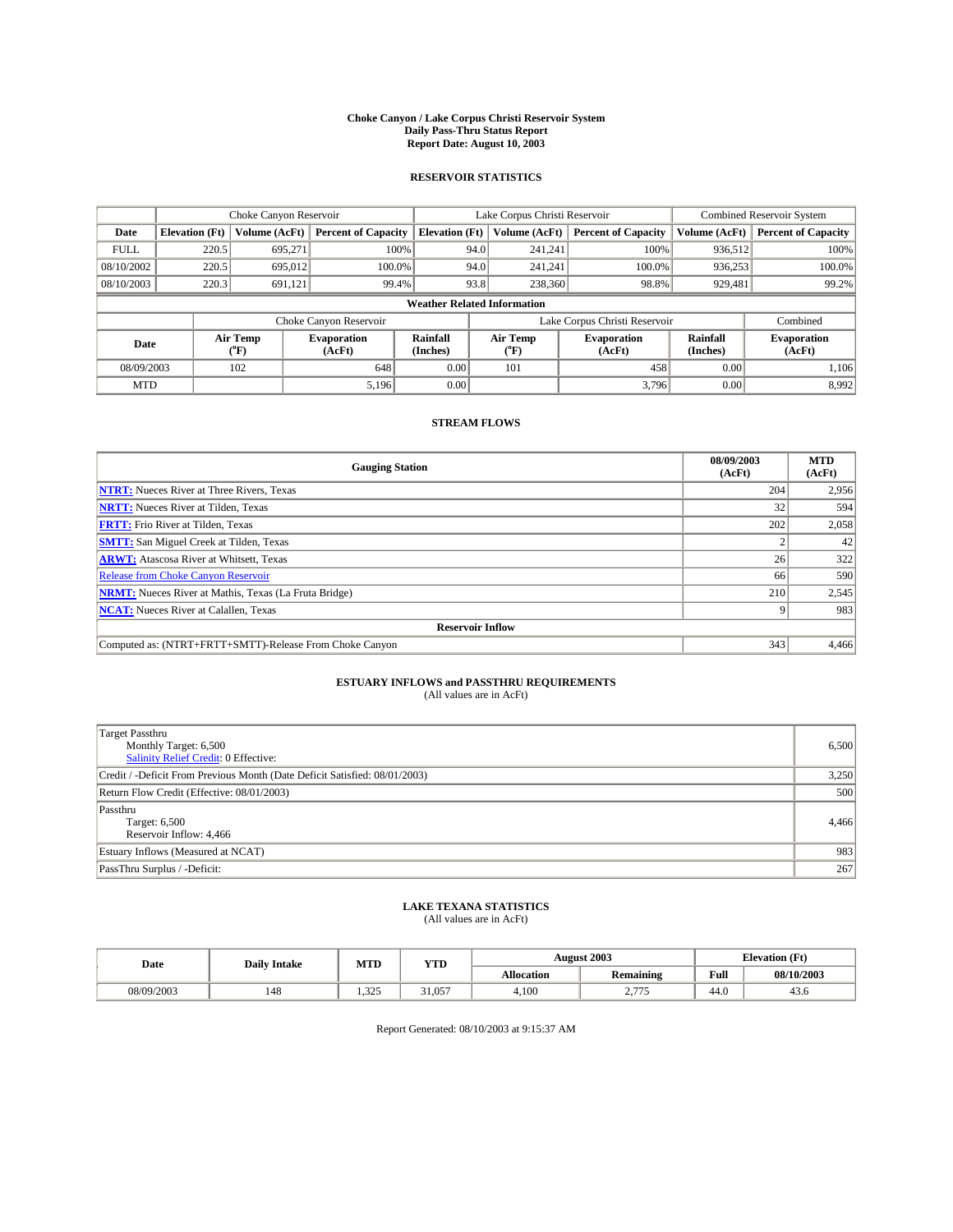#### **Choke Canyon / Lake Corpus Christi Reservoir System Daily Pass-Thru Status Report Report Date: August 11, 2003**

### **RESERVOIR STATISTICS**

|                                    | Choke Canyon Reservoir |                             | Lake Corpus Christi Reservoir |                             |      |                  | <b>Combined Reservoir System</b> |                             |                              |
|------------------------------------|------------------------|-----------------------------|-------------------------------|-----------------------------|------|------------------|----------------------------------|-----------------------------|------------------------------|
| Date                               | <b>Elevation</b> (Ft)  | Volume (AcFt)               | <b>Percent of Capacity</b>    | <b>Elevation</b> (Ft)       |      | Volume (AcFt)    | <b>Percent of Capacity</b>       | Volume (AcFt)               | <b>Percent of Capacity</b>   |
| <b>FULL</b>                        | 220.5                  | 695,271                     | 100%                          |                             | 94.0 | 241,241          | 100%                             | 936.512                     | 100%                         |
| 08/11/2002                         | 220.5                  | 695,012                     | $100.0\%$                     |                             | 94.0 | 241.241          | $100.0\%$                        | 936.253                     | 100.0%                       |
| 08/11/2003                         | 220.3                  | 690,602                     | 99.3%                         |                             | 93.8 | 237,977          | 98.6%                            | 928,579                     | 99.2%                        |
| <b>Weather Related Information</b> |                        |                             |                               |                             |      |                  |                                  |                             |                              |
|                                    |                        |                             | Choke Canyon Reservoir        |                             |      |                  | Lake Corpus Christi Reservoir    |                             | Combined                     |
| Date                               |                        | Air Temp<br>${}^{\circ}$ F) | <b>Evaporation</b><br>(AcFt)  | <b>Rainfall</b><br>(Inches) |      | Air Temp<br>("F) | <b>Evaporation</b><br>(AcFt)     | <b>Rainfall</b><br>(Inches) | <b>Evaporation</b><br>(AcFt) |
| 08/10/2003                         |                        | 94                          | 362                           | 0.00                        |      | 94               | 268                              | 0.00                        | 630                          |
| <b>MTD</b>                         |                        |                             | 5,558                         | 0.00                        |      |                  | 4,064                            | 0.00                        | 9,622                        |

### **STREAM FLOWS**

| <b>Gauging Station</b>                                       | 08/10/2003<br>(AcFt) | <b>MTD</b><br>(AcFt) |  |  |  |  |
|--------------------------------------------------------------|----------------------|----------------------|--|--|--|--|
| <b>NTRT:</b> Nueces River at Three Rivers, Texas             | 187                  | 3,142                |  |  |  |  |
| <b>NRTT:</b> Nueces River at Tilden, Texas                   | 26                   | 619                  |  |  |  |  |
| <b>FRTT:</b> Frio River at Tilden, Texas                     | 198                  | 2,257                |  |  |  |  |
| <b>SMTT:</b> San Miguel Creek at Tilden, Texas               |                      | 43                   |  |  |  |  |
| <b>ARWT:</b> Atascosa River at Whitsett, Texas               | 24 <sub>1</sub>      | 345                  |  |  |  |  |
| <b>Release from Choke Canyon Reservoir</b>                   | 66                   | 655                  |  |  |  |  |
| <b>NRMT:</b> Nueces River at Mathis, Texas (La Fruta Bridge) | 193                  | 2,737                |  |  |  |  |
| <b>NCAT:</b> Nueces River at Calallen, Texas                 |                      | 988                  |  |  |  |  |
| <b>Reservoir Inflow</b>                                      |                      |                      |  |  |  |  |
| Computed as: (NTRT+FRTT+SMTT)-Release From Choke Canyon      | 321                  | 4,787                |  |  |  |  |

## **ESTUARY INFLOWS and PASSTHRU REQUIREMENTS**<br>(All values are in AcFt)

| Target Passthru<br>Monthly Target: 6,500<br>Salinity Relief Credit: 0 Effective: | 6,500 |
|----------------------------------------------------------------------------------|-------|
| Credit / -Deficit From Previous Month (Date Deficit Satisfied: 08/01/2003)       | 3,250 |
| Return Flow Credit (Effective: 08/01/2003)                                       | 500   |
| Passthru<br>Target: 6,500<br>Reservoir Inflow: 4,787                             | 4.787 |
| Estuary Inflows (Measured at NCAT)                                               | 988   |
| PassThru Surplus / -Deficit:                                                     | $-49$ |

# **LAKE TEXANA STATISTICS** (All values are in AcFt)

| Date       | <b>Daily Intake</b> | MTD   | <b>YTD</b> |                   | <b>August 2003</b> | <b>Elevation</b> (Ft) |            |
|------------|---------------------|-------|------------|-------------------|--------------------|-----------------------|------------|
|            |                     |       |            | <b>Allocation</b> | <b>Remaining</b>   | Full                  | 08/11/2003 |
| 08/10/2003 | 148                 | 1.474 | 31.205     | 4,100             | 2,626              | $\sim$<br>44.0        | 45.0       |

Report Generated: 08/11/2003 at 8:31:23 AM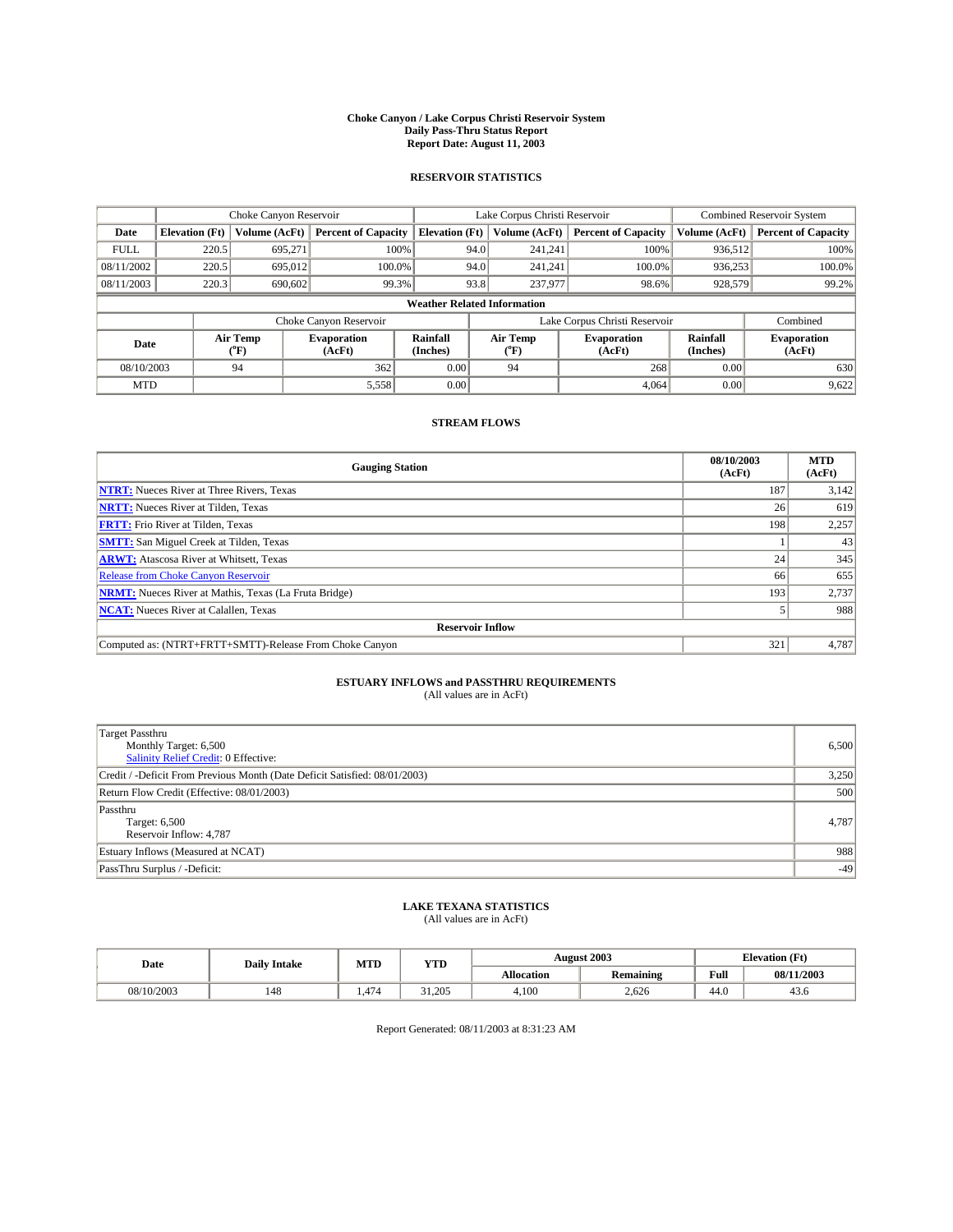#### **Choke Canyon / Lake Corpus Christi Reservoir System Daily Pass-Thru Status Report Report Date: August 12, 2003**

### **RESERVOIR STATISTICS**

|             | Choke Canyon Reservoir             |                             |                              |                             | Lake Corpus Christi Reservoir |                  |                               |                      | <b>Combined Reservoir System</b> |  |  |
|-------------|------------------------------------|-----------------------------|------------------------------|-----------------------------|-------------------------------|------------------|-------------------------------|----------------------|----------------------------------|--|--|
| Date        | <b>Elevation</b> (Ft)              | Volume (AcFt)               | <b>Percent of Capacity</b>   | <b>Elevation</b> (Ft)       |                               | Volume (AcFt)    | <b>Percent of Capacity</b>    | Volume (AcFt)        | <b>Percent of Capacity</b>       |  |  |
| <b>FULL</b> | 220.5                              | 695,271                     |                              | 100%                        | 94.0                          | 241,241          | 100%                          | 936.512              | 100%                             |  |  |
| 08/12/2002  | 220.5                              | 694,233                     | 99.9%                        |                             | 94.0                          | 241.241          | $100.0\%$                     | 935.474              | 99.9%                            |  |  |
| 08/12/2003  | 220.3                              | 689,569                     | 99.2%                        |                             | 93.8                          | 237,494          | 98.4%                         | 927,063              | 99.0%                            |  |  |
|             | <b>Weather Related Information</b> |                             |                              |                             |                               |                  |                               |                      |                                  |  |  |
|             |                                    |                             | Choke Canyon Reservoir       |                             |                               |                  | Lake Corpus Christi Reservoir |                      | Combined                         |  |  |
| Date        |                                    | Air Temp<br>${}^{\circ}$ F) | <b>Evaporation</b><br>(AcFt) | <b>Rainfall</b><br>(Inches) |                               | Air Temp<br>("F) | <b>Evaporation</b><br>(AcFt)  | Rainfall<br>(Inches) | <b>Evaporation</b><br>(AcFt)     |  |  |
| 08/11/2003  |                                    | 98                          | 482                          | 0.00                        |                               | 98               | 390                           | 0.00                 | 872                              |  |  |
| <b>MTD</b>  |                                    |                             | 6.040                        | 0.00                        |                               |                  | 4.454                         | 0.00                 | 10,494                           |  |  |

### **STREAM FLOWS**

| <b>Gauging Station</b>                                       | 08/11/2003<br>(AcFt) | <b>MTD</b><br>(AcFt) |  |  |  |  |  |
|--------------------------------------------------------------|----------------------|----------------------|--|--|--|--|--|
| <b>NTRT:</b> Nueces River at Three Rivers, Texas             | 173                  | 3,315                |  |  |  |  |  |
| <b>NRTT:</b> Nueces River at Tilden, Texas                   | 22                   | 641                  |  |  |  |  |  |
| <b>FRTT:</b> Frio River at Tilden, Texas                     | 195                  | 2,451                |  |  |  |  |  |
| <b>SMTT:</b> San Miguel Creek at Tilden, Texas               |                      | 44                   |  |  |  |  |  |
| <b>ARWT:</b> Atascosa River at Whitsett, Texas               | 24                   | 369                  |  |  |  |  |  |
| <b>Release from Choke Canyon Reservoir</b>                   | 66                   | 721                  |  |  |  |  |  |
| <b>NRMT:</b> Nueces River at Mathis, Texas (La Fruta Bridge) | 195                  | 2,932                |  |  |  |  |  |
| <b>NCAT:</b> Nueces River at Calallen, Texas                 |                      | 989                  |  |  |  |  |  |
| <b>Reservoir Inflow</b>                                      |                      |                      |  |  |  |  |  |
| Computed as: (NTRT+FRTT+SMTT)-Release From Choke Canyon      | 303                  | 5.090                |  |  |  |  |  |

# **ESTUARY INFLOWS and PASSTHRU REQUIREMENTS**<br>(All values are in AcFt)

| <b>Target Passthru</b><br>Monthly Target: 6,500<br>Salinity Relief Credit: 4,875 Effective: 08/11/2003 | 1,625  |
|--------------------------------------------------------------------------------------------------------|--------|
| Credit / -Deficit From Previous Month (Date Deficit Satisfied: 08/01/2003)                             |        |
| Return Flow Credit (Effective: 08/01/2003)                                                             | 500    |
| Passthru<br>Target: 1,625<br>Reservoir Inflow: 5,090                                                   | 1,625  |
| Estuary Inflows (Measured at NCAT)                                                                     | 989    |
| PassThru Surplus / -Deficit:                                                                           | $-136$ |

# **LAKE TEXANA STATISTICS** (All values are in AcFt)

| Date             | <b>Daily Intake</b> | MTD  | <b>YTD</b>      |                   | <b>August 2003</b> | <b>Elevation</b> (Ft) |            |
|------------------|---------------------|------|-----------------|-------------------|--------------------|-----------------------|------------|
|                  |                     |      |                 | <b>Allocation</b> | <b>Remaining</b>   | Full                  | 08/12/2003 |
| 1/2003<br>08/11/ | 148                 | .622 | 250<br><u>.</u> | 4,100             | 2,478              | $\sim$<br>44.V        | 45.5       |

Report Generated: 08/12/2003 at 3:26:32 PM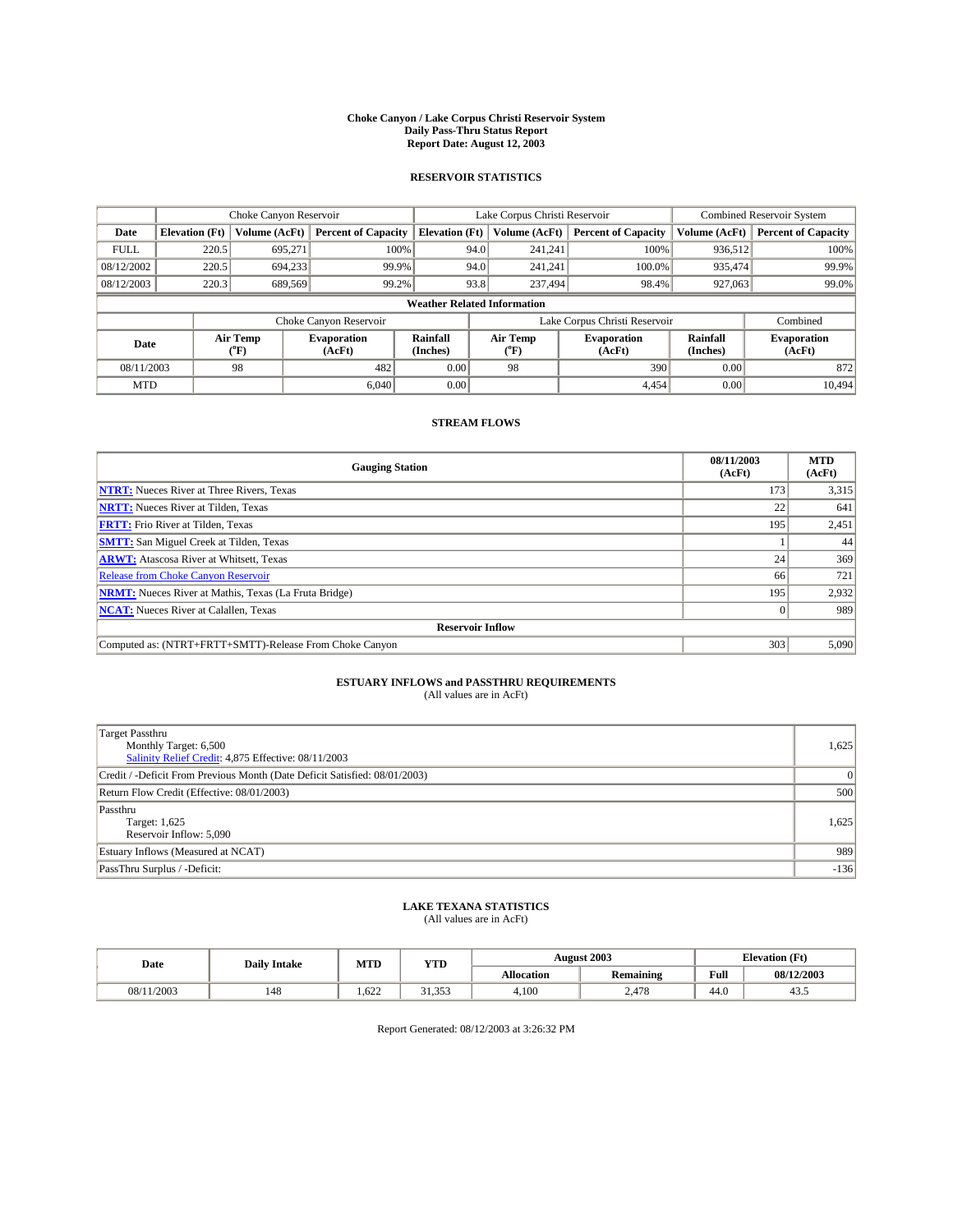#### **Choke Canyon / Lake Corpus Christi Reservoir System Daily Pass-Thru Status Report Report Date: August 13, 2003**

### **RESERVOIR STATISTICS**

|                                    | Choke Canyon Reservoir |                             |                              |                             | Lake Corpus Christi Reservoir |                  |                               |                      | <b>Combined Reservoir System</b> |  |
|------------------------------------|------------------------|-----------------------------|------------------------------|-----------------------------|-------------------------------|------------------|-------------------------------|----------------------|----------------------------------|--|
| Date                               | <b>Elevation</b> (Ft)  | Volume (AcFt)               | <b>Percent of Capacity</b>   | <b>Elevation</b> (Ft)       |                               | Volume (AcFt)    | <b>Percent of Capacity</b>    | Volume (AcFt)        | <b>Percent of Capacity</b>       |  |
| <b>FULL</b>                        | 220.5                  | 695,271                     | 100%                         |                             | 94.0                          | 241,241          | 100%                          | 936.512              | 100%                             |  |
| 08/13/2002                         | 220.4                  | 693,715                     | 99.8%                        |                             | 94.0                          | 241.241          | $100.0\%$                     | 934,956              | 99.8%                            |  |
| 08/13/2003                         | 220.3                  | 689,054                     | 99.1%                        |                             | 93.8                          | 237,211          | 98.3%                         | 926,265              | 98.9%                            |  |
| <b>Weather Related Information</b> |                        |                             |                              |                             |                               |                  |                               |                      |                                  |  |
|                                    |                        |                             | Choke Canyon Reservoir       |                             |                               |                  | Lake Corpus Christi Reservoir |                      | Combined                         |  |
| Date                               |                        | Air Temp<br>${}^{\circ}$ F) | <b>Evaporation</b><br>(AcFt) | <b>Rainfall</b><br>(Inches) |                               | Air Temp<br>("F) | <b>Evaporation</b><br>(AcFt)  | Rainfall<br>(Inches) | <b>Evaporation</b><br>(AcFt)     |  |
| 08/12/2003                         |                        | 92                          | 451                          | 0.00                        |                               | 92               | 356                           | 0.04                 | 807                              |  |
| <b>MTD</b>                         |                        |                             | 6.491                        | 0.00                        |                               |                  | 4,810                         | 0.04                 | 11,301                           |  |

### **STREAM FLOWS**

| <b>Gauging Station</b>                                       | 08/12/2003<br>(AcFt) | <b>MTD</b><br>(AcFt) |
|--------------------------------------------------------------|----------------------|----------------------|
| <b>NTRT:</b> Nueces River at Three Rivers, Texas             | 159                  | 3,474                |
| <b>NRTT:</b> Nueces River at Tilden, Texas                   | 18                   | 659                  |
| <b>FRTT:</b> Frio River at Tilden, Texas                     | 191                  | 2,642                |
| <b>SMTT:</b> San Miguel Creek at Tilden, Texas               |                      | 45                   |
| <b>ARWT:</b> Atascosa River at Whitsett, Texas               | 22                   | 391                  |
| <b>Release from Choke Canyon Reservoir</b>                   | 66                   | 786                  |
| <b>NRMT:</b> Nueces River at Mathis, Texas (La Fruta Bridge) | 220                  | 3,152                |
| <b>NCAT:</b> Nueces River at Calallen, Texas                 |                      | 989                  |
| <b>Reservoir Inflow</b>                                      |                      |                      |
| Computed as: (NTRT+FRTT+SMTT)-Release From Choke Canyon      | 285                  | 5,375                |

# **ESTUARY INFLOWS and PASSTHRU REQUIREMENTS**<br>(All values are in AcFt)

| Target Passthru<br>Monthly Target: 6,500<br>Salinity Relief Credit: 4,875 Effective: 08/11/2003 | 1,625    |
|-------------------------------------------------------------------------------------------------|----------|
| Credit / -Deficit From Previous Month (Date Deficit Satisfied: 08/01/2003)                      | $\Omega$ |
| Return Flow Credit (Effective: 08/01/2003)                                                      | 500      |
| Passthru<br>Target: 1,625<br>Reservoir Inflow: 5,375                                            | 1,625    |
| Estuary Inflows (Measured at NCAT)                                                              | 989      |
| PassThru Surplus / -Deficit:                                                                    | $-136$   |

# **LAKE TEXANA STATISTICS** (All values are in AcFt)

| Date       | <b>Daily Intake</b> | MTD        | <b>YTD</b> |                   | <b>August 2003</b> | <b>Elevation</b> (Ft) |            |
|------------|---------------------|------------|------------|-------------------|--------------------|-----------------------|------------|
|            |                     |            |            | <b>Allocation</b> | Remaining          | Full                  | 08/13/2003 |
| 08/12/2003 | $-$<br>"'           | <b>770</b> | 31.510     | 4,100             | 0.22<br>ہ کے بہت   | $\sim$<br>44.V        | 45.5       |

Report Generated: 08/13/2003 at 8:25:25 AM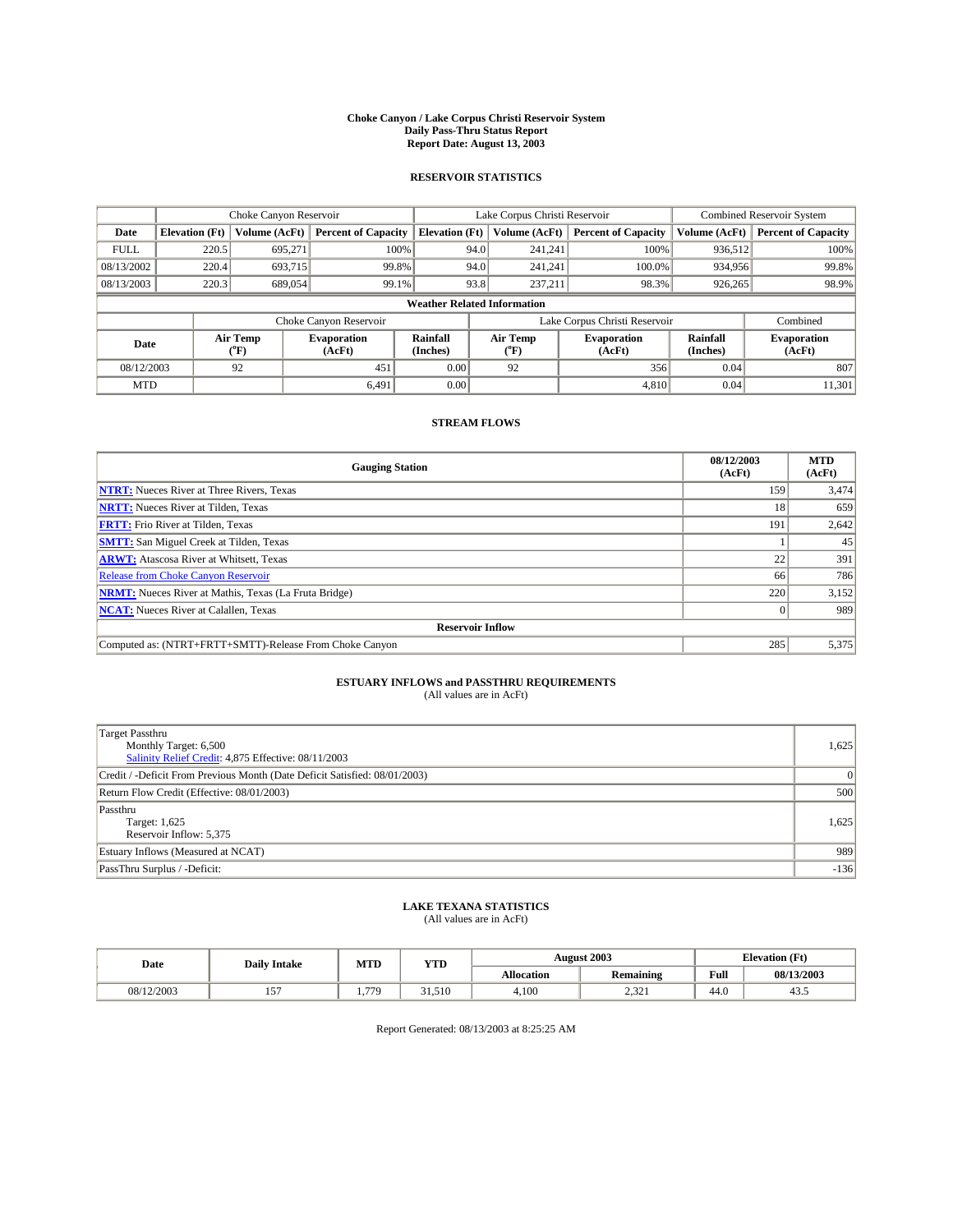#### Choke Canyon / Lake Corpus Christi Reservoir System Daily Pass-Thru Status Report Report Date: August 14, 2003

### **RESERVOIR STATISTICS**

|                                    | Choke Canyon Reservoir |                          |                              |                       | Lake Corpus Christi Reservoir |                  |                               |                      | <b>Combined Reservoir System</b> |  |
|------------------------------------|------------------------|--------------------------|------------------------------|-----------------------|-------------------------------|------------------|-------------------------------|----------------------|----------------------------------|--|
| Date                               | <b>Elevation</b> (Ft)  | Volume (AcFt)            | <b>Percent of Capacity</b>   | <b>Elevation</b> (Ft) |                               | Volume (AcFt)    | <b>Percent of Capacity</b>    | Volume (AcFt)        | <b>Percent of Capacity</b>       |  |
| <b>FULL</b>                        | 220.5                  | 695,271                  | 100%                         |                       | 94.0                          | 241,241          | 100%                          | 936,512              | 100%                             |  |
| 08/14/2002                         | 220.4                  | 693.196                  | 99.7%                        |                       | 94.0                          | 241.241          | 100.0%                        | 934,437              | 99.8%                            |  |
| 08/14/2003                         | 220.2                  | 688,540                  | 99.0%                        |                       | 93.8                          | 237.211          | 98.3%                         | 925,751              | 98.9%                            |  |
| <b>Weather Related Information</b> |                        |                          |                              |                       |                               |                  |                               |                      |                                  |  |
|                                    |                        |                          | Choke Canyon Reservoir       |                       |                               |                  | Lake Corpus Christi Reservoir |                      | Combined                         |  |
| Date                               |                        | Air Temp<br>$\rm ^{o}F)$ | <b>Evaporation</b><br>(AcFt) | Rainfall<br>(Inches)  |                               | Air Temp<br>("F) | <b>Evaporation</b><br>(AcFt)  | Rainfall<br>(Inches) | <b>Evaporation</b><br>(AcFt)     |  |
| 08/13/2003                         |                        | 90                       | 511                          | 0.00                  |                               | 89               | 334                           | 0.00                 | 845                              |  |
| <b>MTD</b>                         |                        |                          | 7,002                        | 0.00                  |                               |                  | 5,144                         | 0.04                 | 12.146                           |  |

### **STREAM FLOWS**

| <b>Gauging Station</b>                                       | 08/13/2003<br>(AcFt) | <b>MTD</b><br>(AcFt) |
|--------------------------------------------------------------|----------------------|----------------------|
| <b>NTRT:</b> Nueces River at Three Rivers, Texas             | 147                  | 3,621                |
| <b>NRTT:</b> Nueces River at Tilden, Texas                   | 15                   | 675                  |
| <b>FRTT:</b> Frio River at Tilden, Texas                     | 185                  | 2,827                |
| <b>SMTT:</b> San Miguel Creek at Tilden, Texas               |                      | 46                   |
| <b>ARWT:</b> Atascosa River at Whitsett, Texas               | 22                   | 413                  |
| Release from Choke Canyon Reservoir                          | 66                   | 852                  |
| <b>NRMT:</b> Nueces River at Mathis, Texas (La Fruta Bridge) | 260                  | 3,412                |
| <b>NCAT:</b> Nueces River at Calallen, Texas                 |                      | 989                  |
| <b>Reservoir Inflow</b>                                      |                      |                      |
| Computed as: (NTRT+FRTT+SMTT)-Release From Choke Canyon      | 267                  | 5,641                |

# **ESTUARY INFLOWS and PASSTHRU REQUIREMENTS**<br>(All values are in AcFt)

| Target Passthru<br>Monthly Target: 6,500<br>Salinity Relief Credit: 4,875 Effective: 08/11/2003 | 1,625    |
|-------------------------------------------------------------------------------------------------|----------|
| Credit / -Deficit From Previous Month (Date Deficit Satisfied: 08/01/2003)                      | $\Omega$ |
| Return Flow Credit (Effective: 08/01/2003)                                                      | 500      |
| Passthru<br>Target: 1,625<br>Reservoir Inflow: 5,641                                            | 1,625    |
| Estuary Inflows (Measured at NCAT)                                                              | 989      |
| PassThru Surplus / -Deficit:                                                                    | $-136$   |

# **LAKE TEXANA STATISTICS** (All values are in AcFt)

| Date       | <b>Daily Intake</b> | MTD   | <b>YTD</b> |                   | <b>August 2003</b> | <b>Elevation</b> (Ft) |            |
|------------|---------------------|-------|------------|-------------------|--------------------|-----------------------|------------|
|            |                     |       |            | <b>Allocation</b> | <b>Remaining</b>   | Full                  | 08/14/2003 |
| 08/13/2003 | $- - -$<br>$\cdot$  | 1.956 | 31.687     | 4,100             | 2.144              | $\sim$<br>-44.6       | 45.4       |

Report Generated: 08/14/2003 at 8:00:57 AM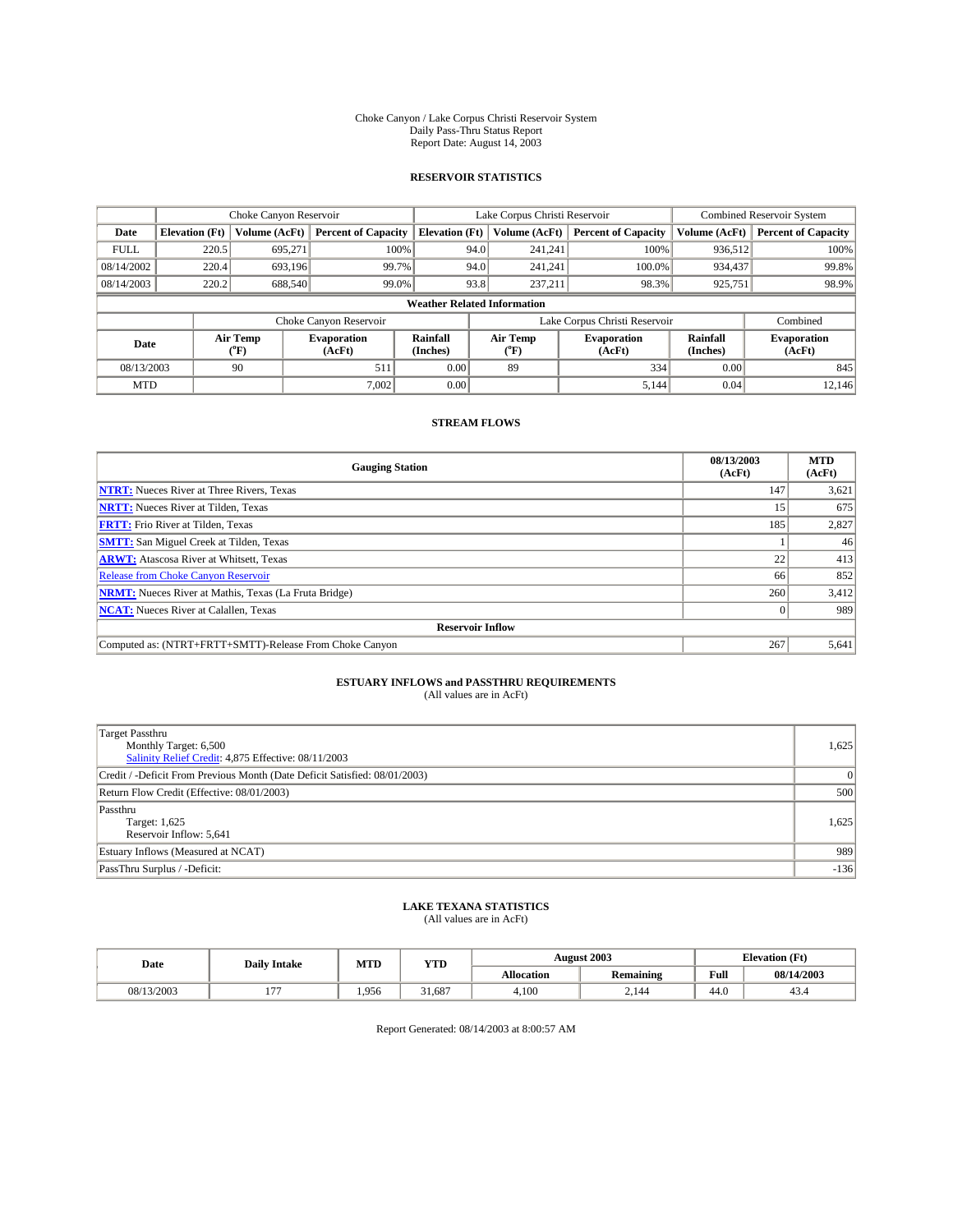#### **Choke Canyon / Lake Corpus Christi Reservoir System Daily Pass-Thru Status Report Report Date: August 15, 2003**

### **RESERVOIR STATISTICS**

|                                    | Choke Canyon Reservoir |                  |                              |                             | Lake Corpus Christi Reservoir |                  |                               |                      | <b>Combined Reservoir System</b> |  |
|------------------------------------|------------------------|------------------|------------------------------|-----------------------------|-------------------------------|------------------|-------------------------------|----------------------|----------------------------------|--|
| Date                               | <b>Elevation</b> (Ft)  | Volume (AcFt)    | <b>Percent of Capacity</b>   | <b>Elevation (Ft)</b>       |                               | Volume (AcFt)    | <b>Percent of Capacity</b>    | Volume (AcFt)        | <b>Percent of Capacity</b>       |  |
| <b>FULL</b>                        | 220.5                  | 695,271          | 100%                         |                             | 94.0                          | 241,241          | 100%                          | 936.512              | 100%                             |  |
| 08/15/2002                         | 220.4                  | 692,677          | 99.6%                        |                             | 94.0                          | 241.241          | $100.0\%$                     | 933,918              | 99.7%                            |  |
| 08/15/2003                         | 220.2                  | 688,025          | 99.0%                        |                             | 93.8                          | 237,403          | 98.4%                         | 925,428              | 98.8%                            |  |
| <b>Weather Related Information</b> |                        |                  |                              |                             |                               |                  |                               |                      |                                  |  |
|                                    |                        |                  | Choke Canyon Reservoir       |                             |                               |                  | Lake Corpus Christi Reservoir |                      | Combined                         |  |
| Date                               |                        | Air Temp<br>(°F) | <b>Evaporation</b><br>(AcFt) | <b>Rainfall</b><br>(Inches) |                               | Air Temp<br>("F) | <b>Evaporation</b><br>(AcFt)  | Rainfall<br>(Inches) | <b>Evaporation</b><br>(AcFt)     |  |
| 08/14/2003                         |                        | 78               | 30 <sub>1</sub>              | 0.04                        |                               | 79               | 45                            | 0.21                 | 75                               |  |
| <b>MTD</b>                         |                        |                  | 7,032                        | 0.04                        |                               |                  | 5,189                         | 0.25                 | 12,221                           |  |

### **STREAM FLOWS**

| <b>Gauging Station</b>                                       | 08/14/2003<br>(AcFt) | <b>MTD</b><br>(AcFt) |
|--------------------------------------------------------------|----------------------|----------------------|
| <b>NTRT:</b> Nueces River at Three Rivers, Texas             | 135                  | 3,756                |
| <b>NRTT:</b> Nueces River at Tilden, Texas                   | 14                   | 689                  |
| <b>FRTT:</b> Frio River at Tilden, Texas                     | 177                  | 3,003                |
| <b>SMTT:</b> San Miguel Creek at Tilden, Texas               |                      | 46                   |
| <b>ARWT:</b> Atascosa River at Whitsett, Texas               | 20 <sub>1</sub>      | 433                  |
| <b>Release from Choke Canyon Reservoir</b>                   | 66                   | 917                  |
| <b>NRMT:</b> Nueces River at Mathis, Texas (La Fruta Bridge) | 200                  | 3,613                |
| <b>NCAT:</b> Nueces River at Calallen, Texas                 | 30                   | 1,018                |
| <b>Reservoir Inflow</b>                                      |                      |                      |
| Computed as: (NTRT+FRTT+SMTT)-Release From Choke Canyon      | 246                  | 5,888                |

## **ESTUARY INFLOWS and PASSTHRU REQUIREMENTS**<br>(All values are in AcFt)

| Target Passthru<br>Monthly Target: 6,500<br>Salinity Relief Credit: 4,875 Effective: 08/11/2003 | 1,625  |
|-------------------------------------------------------------------------------------------------|--------|
| Credit / -Deficit From Previous Month (Date Deficit Satisfied: 08/01/2003)                      |        |
| Return Flow Credit (Effective: 08/01/2003)                                                      | 500    |
| Passthru<br>Target: 1,625<br>Reservoir Inflow: 5,888                                            | 1,625  |
| Estuary Inflows (Measured at NCAT)                                                              | 1,018  |
| PassThru Surplus / -Deficit:                                                                    | $-107$ |

# **LAKE TEXANA STATISTICS** (All values are in AcFt)

| Date       | <b>Daily Intake</b> | MTD               | YTD   |                   | <b>August 2003</b>     | <b>Elevation</b> (Ft) |                |
|------------|---------------------|-------------------|-------|-------------------|------------------------|-----------------------|----------------|
|            |                     |                   |       | <b>Allocation</b> | $\cdot$ .<br>Remaining | Full                  | 08/15/2003     |
| 08/14/2003 | 170<br>1/0          | 123<br>ن ل 1 م سک | 1.865 | 4,100             | .967                   | . .<br>44.U           | $\sim$<br>43.5 |

Report Generated: 08/15/2003 at 8:46:21 AM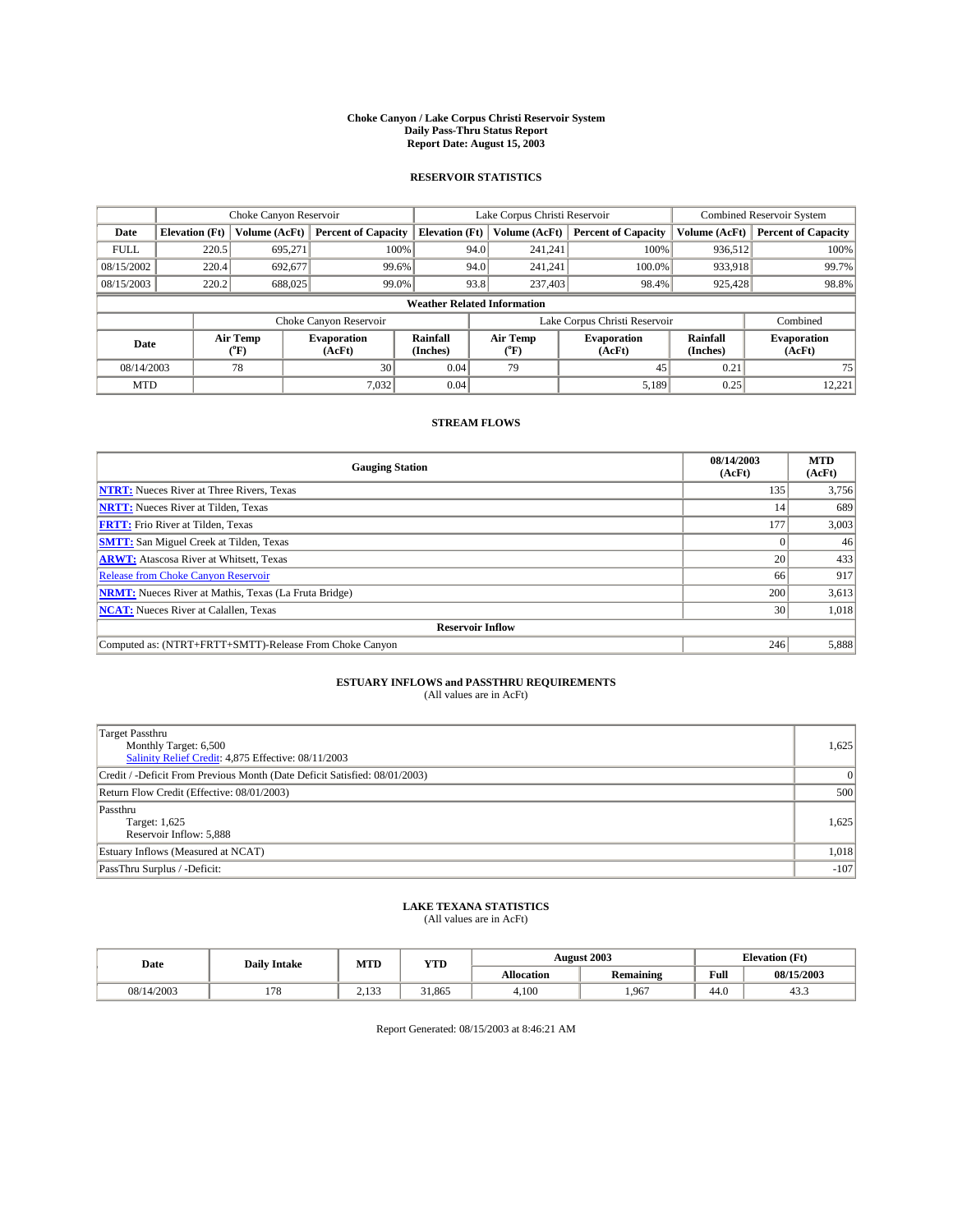#### **Choke Canyon / Lake Corpus Christi Reservoir System Daily Pass-Thru Status Report Report Date: August 16, 2003**

### **RESERVOIR STATISTICS**

|             | Choke Canyon Reservoir             |                          | Lake Corpus Christi Reservoir |                             |      |                  | Combined Reservoir System     |                      |                              |  |
|-------------|------------------------------------|--------------------------|-------------------------------|-----------------------------|------|------------------|-------------------------------|----------------------|------------------------------|--|
| Date        | <b>Elevation</b> (Ft)              | Volume (AcFt)            | <b>Percent of Capacity</b>    | <b>Elevation</b> (Ft)       |      | Volume (AcFt)    | <b>Percent of Capacity</b>    | Volume (AcFt)        | <b>Percent of Capacity</b>   |  |
| <b>FULL</b> | 220.5                              | 695.271                  |                               | 100%                        | 94.0 | 241,241          | 100%                          | 936.512              | 100%                         |  |
| 08/16/2002  | 220.4                              | 692.158                  | 99.6%                         |                             | 94.0 | 241,241          | $100.0\%$                     | 933,399              | 99.7%                        |  |
| 08/16/2003  | 220.2                              | 687,511                  | 98.9%                         |                             | 93.8 | 237,403          | 98.4%                         | 924,914              | 98.8%                        |  |
|             | <b>Weather Related Information</b> |                          |                               |                             |      |                  |                               |                      |                              |  |
|             |                                    |                          | Choke Canyon Reservoir        |                             |      |                  | Lake Corpus Christi Reservoir |                      | Combined                     |  |
| Date        |                                    | Air Temp<br>$\rm ^{6}F)$ | <b>Evaporation</b><br>(AcFt)  | <b>Rainfall</b><br>(Inches) |      | Air Temp<br>("F) | <b>Evaporation</b><br>(AcFt)  | Rainfall<br>(Inches) | <b>Evaporation</b><br>(AcFt) |  |
| 08/15/2003  |                                    | 94                       | 421                           | 0.03                        |      | 92               | 368                           | 0.00                 | 789                          |  |
| <b>MTD</b>  |                                    |                          | 7,453                         | 0.07                        |      |                  | 5,557                         | 0.25                 | 13,010                       |  |

### **STREAM FLOWS**

| <b>Gauging Station</b>                                       | 08/15/2003<br>(AcFt) | <b>MTD</b><br>(AcFt) |
|--------------------------------------------------------------|----------------------|----------------------|
| <b>NTRT:</b> Nueces River at Three Rivers, Texas             | 137                  | 3,893                |
| <b>NRTT:</b> Nueces River at Tilden, Texas                   | 13                   | 701                  |
| <b>FRTT:</b> Frio River at Tilden, Texas                     | 173                  | 3,176                |
| <b>SMTT:</b> San Miguel Creek at Tilden, Texas               |                      | 46                   |
| <b>ARWT:</b> Atascosa River at Whitsett, Texas               | 20                   | 453                  |
| <b>Release from Choke Canyon Reservoir</b>                   | 66                   | 983                  |
| <b>NRMT:</b> Nueces River at Mathis, Texas (La Fruta Bridge) | 179                  | 3,791                |
| <b>NCAT:</b> Nueces River at Calallen, Texas                 | 66                   | 1,084                |
| <b>Reservoir Inflow</b>                                      |                      |                      |
| Computed as: (NTRT+FRTT+SMTT)-Release From Choke Canyon      | 244                  | 6,132                |

## **ESTUARY INFLOWS and PASSTHRU REQUIREMENTS**<br>(All values are in AcFt)

| Target Passthru<br>Monthly Target: 6,500<br>Salinity Relief Credit: 4,875 Effective: 08/11/2003 | 1,625 |
|-------------------------------------------------------------------------------------------------|-------|
| Credit / -Deficit From Previous Month (Date Deficit Satisfied: 08/01/2003)                      |       |
| Return Flow Credit (Effective: 08/01/2003)                                                      | 500   |
| Passthru<br>Target: 1,625<br>Reservoir Inflow: 6,132                                            | 1,625 |
| Estuary Inflows (Measured at NCAT)                                                              | 1,084 |
| PassThru Surplus / -Deficit:                                                                    | $-41$ |

# **LAKE TEXANA STATISTICS** (All values are in AcFt)

| Date       | <b>Daily Intake</b> | MTD             | <b>YTD</b>          |                   | <b>August 2003</b> | <b>Elevation</b> (Ft) |            |
|------------|---------------------|-----------------|---------------------|-------------------|--------------------|-----------------------|------------|
|            |                     |                 |                     | <b>Allocation</b> | Remaining          | Full                  | 08/16/2003 |
| 08/15/2003 | 160                 | 2 רמ<br>ر رے دے | 22.025<br>ل کال کال | 4,100             | 1,807              | 44.0                  | 45.4       |

Report Generated: 08/16/2003 at 8:36:51 AM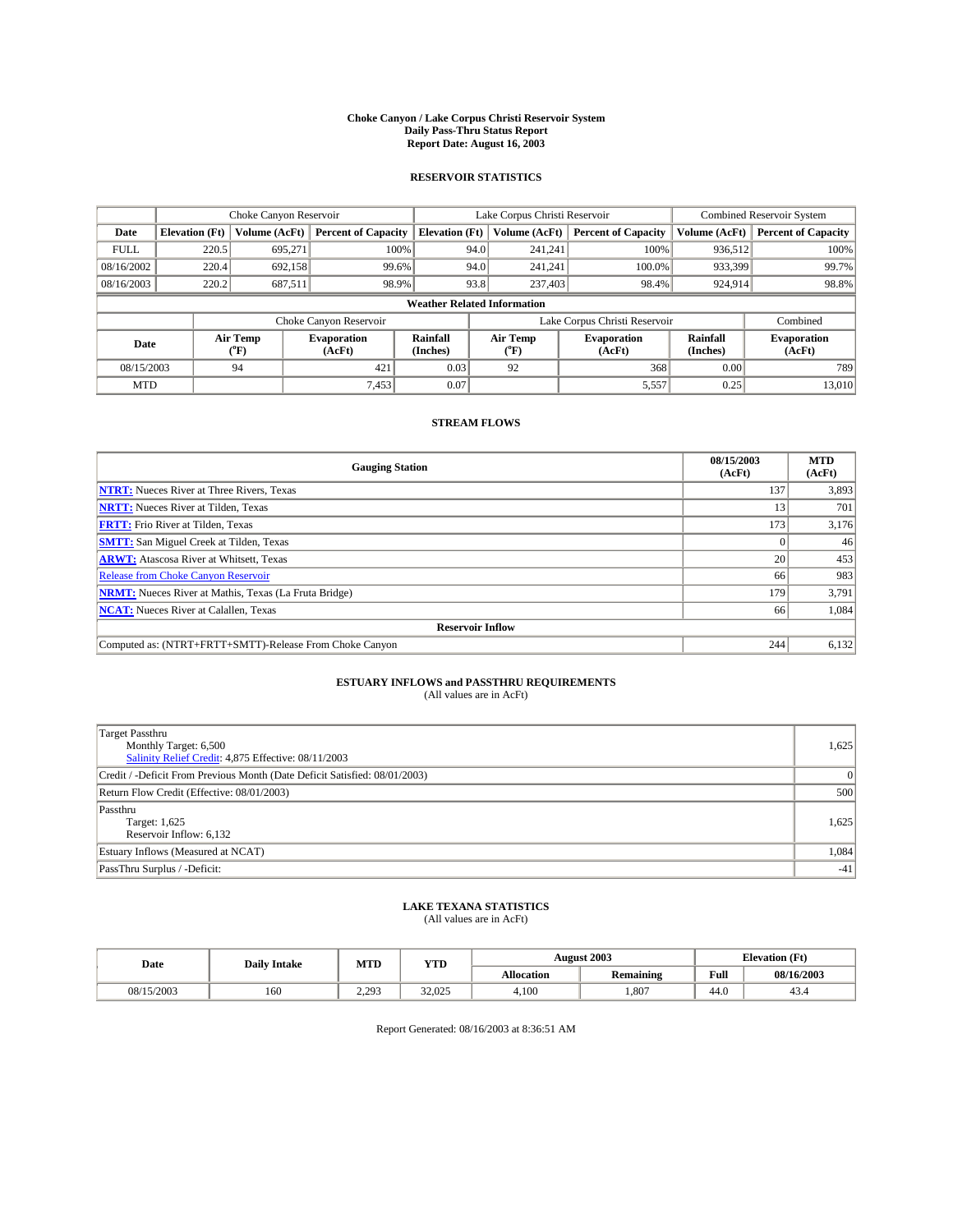#### **Choke Canyon / Lake Corpus Christi Reservoir System Daily Pass-Thru Status Report Report Date: August 17, 2003**

### **RESERVOIR STATISTICS**

|                                    | Choke Canyon Reservoir |                  | Lake Corpus Christi Reservoir |                             |      |                  | <b>Combined Reservoir System</b> |                      |                              |
|------------------------------------|------------------------|------------------|-------------------------------|-----------------------------|------|------------------|----------------------------------|----------------------|------------------------------|
| Date                               | <b>Elevation</b> (Ft)  | Volume (AcFt)    | <b>Percent of Capacity</b>    | <b>Elevation (Ft)</b>       |      | Volume (AcFt)    | <b>Percent of Capacity</b>       | Volume (AcFt)        | <b>Percent of Capacity</b>   |
| <b>FULL</b>                        | 220.5                  | 695,271          | 100%                          |                             | 94.0 | 241,241          | 100%                             | 936.512              | 100%                         |
| 08/17/2002                         | 220.4                  | 691.639          | 99.5%                         |                             | 94.0 | 241.241          | $100.0\%$                        | 932,880              | 99.6%                        |
| 08/17/2003                         | 220.2                  | 687,252          | 98.8%                         |                             | 93.8 | 236,638          | 98.1%                            | 923,890              | 98.7%                        |
| <b>Weather Related Information</b> |                        |                  |                               |                             |      |                  |                                  |                      |                              |
|                                    |                        |                  | Choke Canyon Reservoir        |                             |      |                  | Lake Corpus Christi Reservoir    |                      | Combined                     |
| Date                               |                        | Air Temp<br>(°F) | <b>Evaporation</b><br>(AcFt)  | <b>Rainfall</b><br>(Inches) |      | Air Temp<br>("F) | <b>Evaporation</b><br>(AcFt)     | Rainfall<br>(Inches) | <b>Evaporation</b><br>(AcFt) |
| 08/16/2003                         |                        | 96               | 451                           | 0.00                        |      | 92               | 323                              | 0.12                 | 774                          |
| <b>MTD</b>                         |                        |                  | 7.904                         | 0.07                        |      |                  | 5,880                            | 0.37                 | 13,784                       |

### **STREAM FLOWS**

| <b>Gauging Station</b>                                       | 08/16/2003<br>(AcFt) | <b>MTD</b><br>(AcFt) |
|--------------------------------------------------------------|----------------------|----------------------|
| <b>NTRT:</b> Nueces River at Three Rivers, Texas             | 131                  | 4,024                |
| <b>NRTT:</b> Nueces River at Tilden, Texas                   | 12                   | 713                  |
| <b>FRTT:</b> Frio River at Tilden, Texas                     | 169                  | 3,345                |
| <b>SMTT:</b> San Miguel Creek at Tilden, Texas               |                      | 47                   |
| <b>ARWT:</b> Atascosa River at Whitsett, Texas               | 20 <sub>1</sub>      | 472                  |
| <b>Release from Choke Canyon Reservoir</b>                   | 66                   | 1,048                |
| <b>NRMT:</b> Nueces River at Mathis, Texas (La Fruta Bridge) | 177                  | 3,968                |
| <b>NCAT:</b> Nueces River at Calallen, Texas                 | 40                   | 1,123                |
| <b>Reservoir Inflow</b>                                      |                      |                      |
| Computed as: (NTRT+FRTT+SMTT)-Release From Choke Canyon      | 235                  | 6,367                |

# **ESTUARY INFLOWS and PASSTHRU REQUIREMENTS**<br>(All values are in AcFt)

| Target Passthru<br>Monthly Target: 6,500<br>Salinity Relief Credit: 4,875 Effective: 08/11/2003 | 1,625 |
|-------------------------------------------------------------------------------------------------|-------|
| Credit / -Deficit From Previous Month (Date Deficit Satisfied: 08/01/2003)                      |       |
| Return Flow Credit (Effective: 08/01/2003)                                                      | 500   |
| Passthru<br>Target: 1,625<br>Reservoir Inflow: 6,367                                            | 1,625 |
| Estuary Inflows (Measured at NCAT)                                                              | 1,123 |
| PassThru Surplus / -Deficit:                                                                    | $-2$  |

# **LAKE TEXANA STATISTICS** (All values are in AcFt)

| Date       | <b>Daily Intake</b> | MTD   | <b>YTD</b>                  |                   | <b>August 2003</b> | <b>Elevation</b> (Ft) |            |
|------------|---------------------|-------|-----------------------------|-------------------|--------------------|-----------------------|------------|
|            |                     |       |                             | <b>Allocation</b> | <b>Remaining</b>   | Full                  | 08/17/2003 |
| 08/16/2003 | 149                 | 2.442 | 22<br>172<br><i>JL</i> .11J | 4,100             | .658               | $\sim$<br>44.0        | 45.4       |

Report Generated: 08/17/2003 at 8:00:38 AM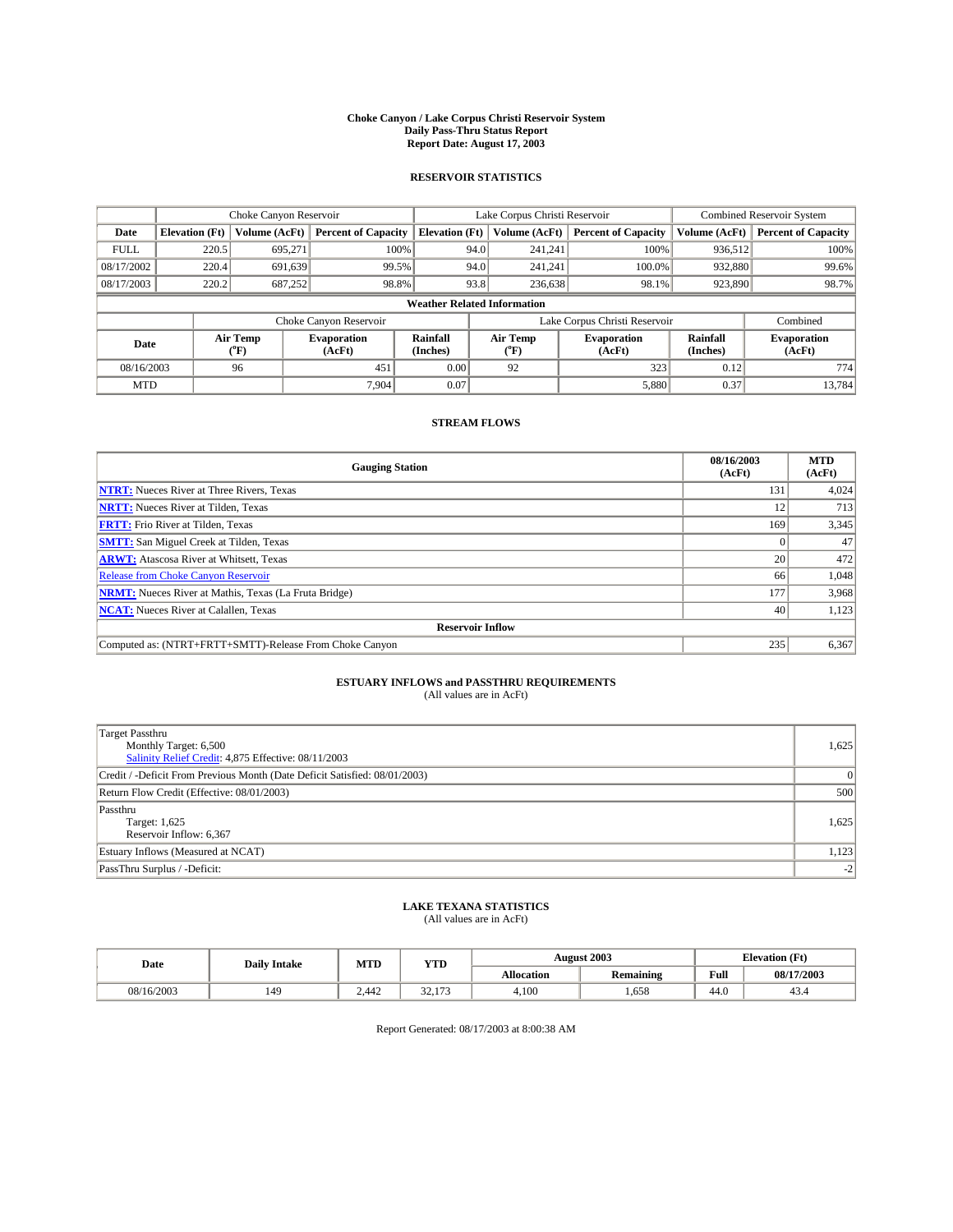#### **Choke Canyon / Lake Corpus Christi Reservoir System Daily Pass-Thru Status Report Report Date: August 18, 2003**

### **RESERVOIR STATISTICS**

|             | Choke Canyon Reservoir             |                  | Lake Corpus Christi Reservoir |                       |      |                  | <b>Combined Reservoir System</b> |                      |                              |  |
|-------------|------------------------------------|------------------|-------------------------------|-----------------------|------|------------------|----------------------------------|----------------------|------------------------------|--|
| Date        | <b>Elevation</b> (Ft)              | Volume (AcFt)    | <b>Percent of Capacity</b>    | <b>Elevation (Ft)</b> |      | Volume (AcFt)    | <b>Percent of Capacity</b>       | Volume (AcFt)        | <b>Percent of Capacity</b>   |  |
| <b>FULL</b> | 220.5                              | 695,271          |                               | 100%                  | 94.0 | 241,241          | 100%                             | 936.512              | 100%                         |  |
| 08/18/2002  | 220.4                              | 691,380          | 99.4%                         |                       | 94.0 | 241.241          | $100.0\%$                        | 932,621              | 99.6%                        |  |
| 08/18/2003  | 220.2                              | 686,992          | 98.8%                         |                       | 93.7 | 235,684          | 97.7%                            | 922,676              | 98.5%                        |  |
|             | <b>Weather Related Information</b> |                  |                               |                       |      |                  |                                  |                      |                              |  |
|             |                                    |                  | Choke Canyon Reservoir        |                       |      |                  | Lake Corpus Christi Reservoir    |                      | Combined                     |  |
| Date        |                                    | Air Temp<br>(°F) | <b>Evaporation</b><br>(AcFt)  | Rainfall<br>(Inches)  |      | Air Temp<br>("F) | <b>Evaporation</b><br>(AcFt)     | Rainfall<br>(Inches) | <b>Evaporation</b><br>(AcFt) |  |
| 08/17/2003  |                                    | 97               | 466                           | 0.00                  |      | 95               | 278                              | 0.00                 | 744                          |  |
| <b>MTD</b>  |                                    |                  | 8,370                         | 0.07                  |      |                  | 6,158                            | 0.37                 | 14,528                       |  |

### **STREAM FLOWS**

| <b>Gauging Station</b>                                       | 08/17/2003<br>(AcFt) | <b>MTD</b><br>(AcFt) |
|--------------------------------------------------------------|----------------------|----------------------|
| <b>NTRT:</b> Nueces River at Three Rivers, Texas             | 123                  | 4,147                |
| <b>NRTT:</b> Nueces River at Tilden, Texas                   | 10                   | 723                  |
| <b>FRTT:</b> Frio River at Tilden, Texas                     | 165                  | 3,509                |
| <b>SMTT:</b> San Miguel Creek at Tilden, Texas               |                      | 47                   |
| <b>ARWT:</b> Atascosa River at Whitsett, Texas               | 19                   | 491                  |
| <b>Release from Choke Canyon Reservoir</b>                   | 66                   | 1,114                |
| <b>NRMT:</b> Nueces River at Mathis, Texas (La Fruta Bridge) | 177                  | 4,145                |
| <b>NCAT:</b> Nueces River at Calallen, Texas                 |                      | 1,126                |
| <b>Reservoir Inflow</b>                                      |                      |                      |
| Computed as: (NTRT+FRTT+SMTT)-Release From Choke Canyon      | 222                  | 6,589                |

# **ESTUARY INFLOWS and PASSTHRU REQUIREMENTS**<br>(All values are in AcFt)

| <b>Target Passthru</b><br>Monthly Target: 6,500<br>Salinity Relief Credit: 4,875 Effective: 08/11/2003 | 1,625 |
|--------------------------------------------------------------------------------------------------------|-------|
| Credit / -Deficit From Previous Month (Date Deficit Satisfied: 08/01/2003)                             |       |
| Return Flow Credit (Effective: 08/01/2003)                                                             | 500   |
| Passthru<br>Target: 1,625<br>Reservoir Inflow: 6,589                                                   | 1,625 |
| Estuary Inflows (Measured at NCAT)                                                                     | 1,126 |
| PassThru Surplus / -Deficit:                                                                           | 11    |

# **LAKE TEXANA STATISTICS** (All values are in AcFt)

| Date       | <b>Daily Intake</b> | MTD   | <b>YTD</b>                   |                   | <b>August 2003</b> | <b>Elevation</b> (Ft) |            |
|------------|---------------------|-------|------------------------------|-------------------|--------------------|-----------------------|------------|
|            |                     |       |                              | <b>Allocation</b> | <b>Remaining</b>   | Full                  | 08/18/2003 |
| 08/17/2003 | 148                 | 2,590 | $\sim$<br>$\sim$<br>لەستەر ب | 4,100             | 1.510              | $\sim$<br>44.V        | 45.4       |

Report Generated: 08/18/2003 at 8:08:14 AM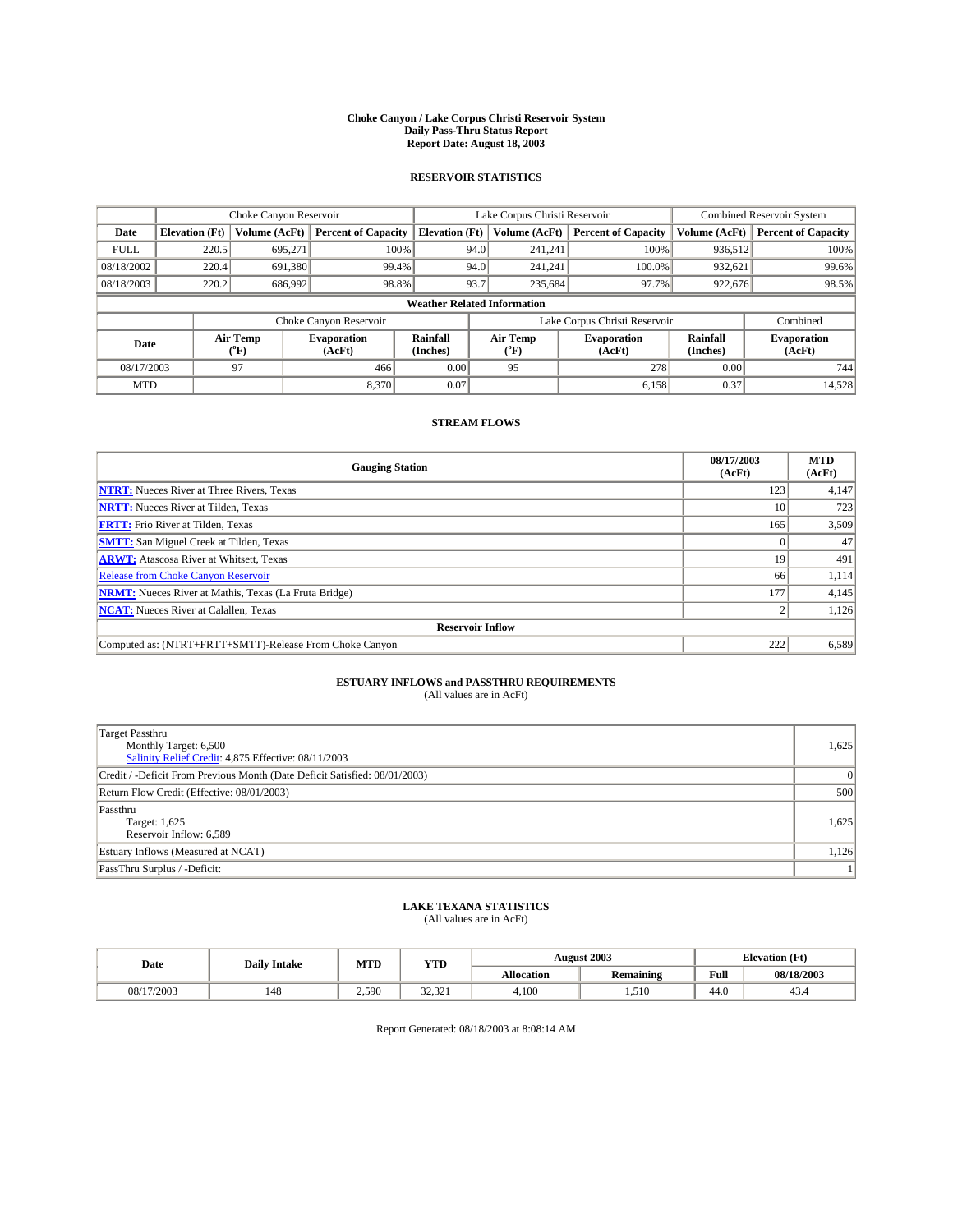#### **Choke Canyon / Lake Corpus Christi Reservoir System Daily Pass-Thru Status Report Report Date: August 19, 2003**

### **RESERVOIR STATISTICS**

|                                    | Choke Canyon Reservoir |                  |                              |                       | Lake Corpus Christi Reservoir |                  |                               |                      | <b>Combined Reservoir System</b> |  |
|------------------------------------|------------------------|------------------|------------------------------|-----------------------|-------------------------------|------------------|-------------------------------|----------------------|----------------------------------|--|
| Date                               | <b>Elevation</b> (Ft)  | Volume (AcFt)    | <b>Percent of Capacity</b>   | <b>Elevation (Ft)</b> |                               | Volume (AcFt)    | <b>Percent of Capacity</b>    | Volume (AcFt)        | <b>Percent of Capacity</b>       |  |
| <b>FULL</b>                        | 220.5                  | 695,271          | 100%                         |                       | 94.0                          | 241,241          | 100%                          | 936.512              | 100%                             |  |
| 08/19/2002                         | 220.4                  | 691,380          | 99.4%                        |                       | 94.0                          | 241.241          | $100.0\%$                     | 932,621              | 99.6%                            |  |
| 08/19/2003                         | 220.2                  | 686,733          | 98.8%                        |                       | 93.7                          | 235,112          | 97.5%                         | 921,845              | 98.4%                            |  |
| <b>Weather Related Information</b> |                        |                  |                              |                       |                               |                  |                               |                      |                                  |  |
|                                    |                        |                  | Choke Canyon Reservoir       |                       |                               |                  | Lake Corpus Christi Reservoir |                      | Combined                         |  |
| Date                               |                        | Air Temp<br>(°F) | <b>Evaporation</b><br>(AcFt) | Rainfall<br>(Inches)  |                               | Air Temp<br>("F) | <b>Evaporation</b><br>(AcFt)  | Rainfall<br>(Inches) | <b>Evaporation</b><br>(AcFt)     |  |
| 08/18/2003                         |                        | 99               | 616                          | 0.00                  |                               | 97               | 377                           | 0.00                 | 993                              |  |
| <b>MTD</b>                         |                        |                  | 8.986                        | 0.07                  |                               |                  | 6,535                         | 0.37                 | 15,521                           |  |

### **STREAM FLOWS**

| <b>Gauging Station</b>                                       | 08/18/2003<br>(AcFt) | <b>MTD</b><br>(AcFt) |
|--------------------------------------------------------------|----------------------|----------------------|
| <b>NTRT:</b> Nueces River at Three Rivers, Texas             | 121                  | 4,268                |
| <b>NRTT:</b> Nueces River at Tilden, Texas                   |                      | 731                  |
| <b>FRTT:</b> Frio River at Tilden, Texas                     | 165                  | 3,674                |
| <b>SMTT:</b> San Miguel Creek at Tilden, Texas               |                      | 47                   |
| <b>ARWT:</b> Atascosa River at Whitsett, Texas               | 19                   | 510                  |
| Release from Choke Canyon Reservoir                          | 66                   | 1,179                |
| <b>NRMT:</b> Nueces River at Mathis, Texas (La Fruta Bridge) | 177                  | 4,321                |
| <b>NCAT:</b> Nueces River at Calallen, Texas                 |                      | 1,126                |
| <b>Reservoir Inflow</b>                                      |                      |                      |
| Computed as: (NTRT+FRTT+SMTT)-Release From Choke Canyon      | 220                  | 6,810                |

## **ESTUARY INFLOWS and PASSTHRU REQUIREMENTS**<br>(All values are in AcFt)

| <b>Target Passthru</b>                                                     |       |
|----------------------------------------------------------------------------|-------|
| Monthly Target: 6,500                                                      | 1,625 |
| Salinity Relief Credit: 4,875 Effective: 08/11/2003                        |       |
| Credit / -Deficit From Previous Month (Date Deficit Satisfied: 08/01/2003) |       |
| Return Flow Credit (Effective: 08/01/2003)                                 | 500   |
| Passthru                                                                   |       |
| Target: 1,625                                                              | 1,625 |
| Reservoir Inflow: 6,810                                                    |       |
| Estuary Inflows (Measured at NCAT)                                         | 1,126 |
| PassThru Surplus / -Deficit:                                               | 11    |

# **LAKE TEXANA STATISTICS** (All values are in AcFt)

| Date       | <b>Daily Intake</b> | MTD   | <b>YTD</b>   |                   | <b>August 2003</b> |                | <b>Elevation</b> (Ft) |  |
|------------|---------------------|-------|--------------|-------------------|--------------------|----------------|-----------------------|--|
|            |                     |       |              | <b>Allocation</b> | <b>Remaining</b>   | Full           | 08/19/2003            |  |
| 08/18/2003 | 148                 | 2.738 | 22<br>32.469 | 4,100             | .362               | $\sim$<br>44.U | 45.4                  |  |

Report Generated: 08/19/2003 at 9:06:08 AM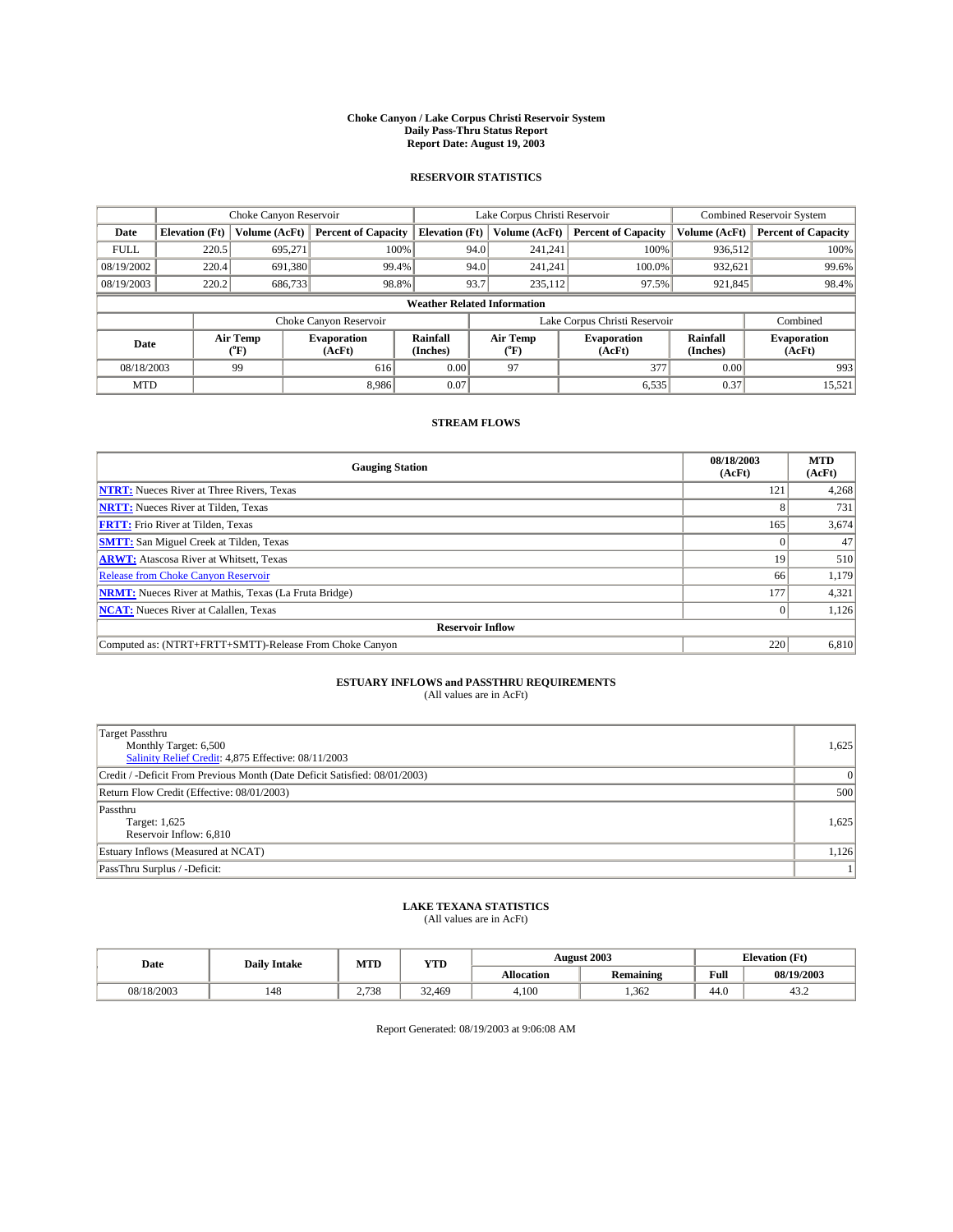#### **Choke Canyon / Lake Corpus Christi Reservoir System Daily Pass-Thru Status Report Report Date: August 20, 2003**

### **RESERVOIR STATISTICS**

|                                    | Choke Canyon Reservoir |                  |                              |                       | Lake Corpus Christi Reservoir |                  |                               |                      | <b>Combined Reservoir System</b> |  |  |
|------------------------------------|------------------------|------------------|------------------------------|-----------------------|-------------------------------|------------------|-------------------------------|----------------------|----------------------------------|--|--|
| Date                               | <b>Elevation</b> (Ft)  | Volume (AcFt)    | <b>Percent of Capacity</b>   | <b>Elevation (Ft)</b> |                               | Volume (AcFt)    | <b>Percent of Capacity</b>    | Volume (AcFt)        | <b>Percent of Capacity</b>       |  |  |
| <b>FULL</b>                        | 220.5                  | 695,271          |                              | 100%                  | 94.0                          | 241,241          | 100%                          | 936.512              | 100%                             |  |  |
| 08/20/2002                         | 220.3                  | 690,602          | 99.3%                        |                       | 94.0                          | 241.241          | $100.0\%$                     | 931,843              | 99.5%                            |  |  |
| 08/20/2003                         | 220.2                  | 686,473          | 98.7%                        |                       | 93.7                          | 234,731          | 97.3%                         | 921,204              | 98.4%                            |  |  |
| <b>Weather Related Information</b> |                        |                  |                              |                       |                               |                  |                               |                      |                                  |  |  |
|                                    |                        |                  | Choke Canyon Reservoir       |                       |                               |                  | Lake Corpus Christi Reservoir |                      | Combined                         |  |  |
| Date                               |                        | Air Temp<br>(°F) | <b>Evaporation</b><br>(AcFt) | Rainfall<br>(Inches)  |                               | Air Temp<br>("F) | <b>Evaporation</b><br>(AcFt)  | Rainfall<br>(Inches) | <b>Evaporation</b><br>(AcFt)     |  |  |
| 08/19/2003                         |                        | 98               | 570                          | 0.00                  |                               | 95               | 444                           | 0.00                 | 1.014                            |  |  |
| <b>MTD</b>                         |                        |                  | 9,556                        | 0.07                  |                               |                  | 6.979                         | 0.37                 | 16,535                           |  |  |

### **STREAM FLOWS**

| <b>Gauging Station</b>                                       | 08/19/2003<br>(AcFt) | <b>MTD</b><br>(AcFt) |
|--------------------------------------------------------------|----------------------|----------------------|
| <b>NTRT:</b> Nueces River at Three Rivers, Texas             | 109                  | 4,377                |
| <b>NRTT:</b> Nueces River at Tilden, Texas                   |                      | 738                  |
| <b>FRTT:</b> Frio River at Tilden, Texas                     | 163                  | 3,837                |
| <b>SMTT:</b> San Miguel Creek at Tilden, Texas               |                      | 47                   |
| <b>ARWT:</b> Atascosa River at Whitsett, Texas               | 18                   | 529                  |
| <b>Release from Choke Canyon Reservoir</b>                   | 66                   | 1,245                |
| <b>NRMT:</b> Nueces River at Mathis, Texas (La Fruta Bridge) | 185                  | 4,506                |
| <b>NCAT:</b> Nueces River at Calallen, Texas                 |                      | 1,126                |
| <b>Reservoir Inflow</b>                                      |                      |                      |
| Computed as: (NTRT+FRTT+SMTT)-Release From Choke Canyon      | 207                  | 7,016                |

# **ESTUARY INFLOWS and PASSTHRU REQUIREMENTS**<br>(All values are in AcFt)

| Target Passthru<br>Monthly Target: 6,500<br>Salinity Relief Credit: 4,875 Effective: 08/11/2003 | 1,625 |
|-------------------------------------------------------------------------------------------------|-------|
| Credit / -Deficit From Previous Month (Date Deficit Satisfied: 08/01/2003)                      |       |
| Return Flow Credit (Effective: 08/01/2003)                                                      | 500   |
| Passthru<br>Target: 1,625<br>Reservoir Inflow: 7,016                                            | 1,625 |
| Estuary Inflows (Measured at NCAT)                                                              | 1,126 |
| PassThru Surplus / -Deficit:                                                                    | 11    |

# **LAKE TEXANA STATISTICS** (All values are in AcFt)

| Date       | <b>Daily Intake</b> | MTD   | YTD    |                   | <b>August 2003</b> | <b>Elevation</b> (Ft) |            |
|------------|---------------------|-------|--------|-------------------|--------------------|-----------------------|------------|
|            |                     |       |        | <b>Allocation</b> | <b>Remaining</b>   | Full                  | 08/20/2003 |
| 08/19/2003 | 148                 | 2.885 | 32.617 | 4,100             | 215<br>ر د سه د    | $\sim$<br>44.U        | 43.2       |

Report Generated: 08/20/2003 at 8:31:49 AM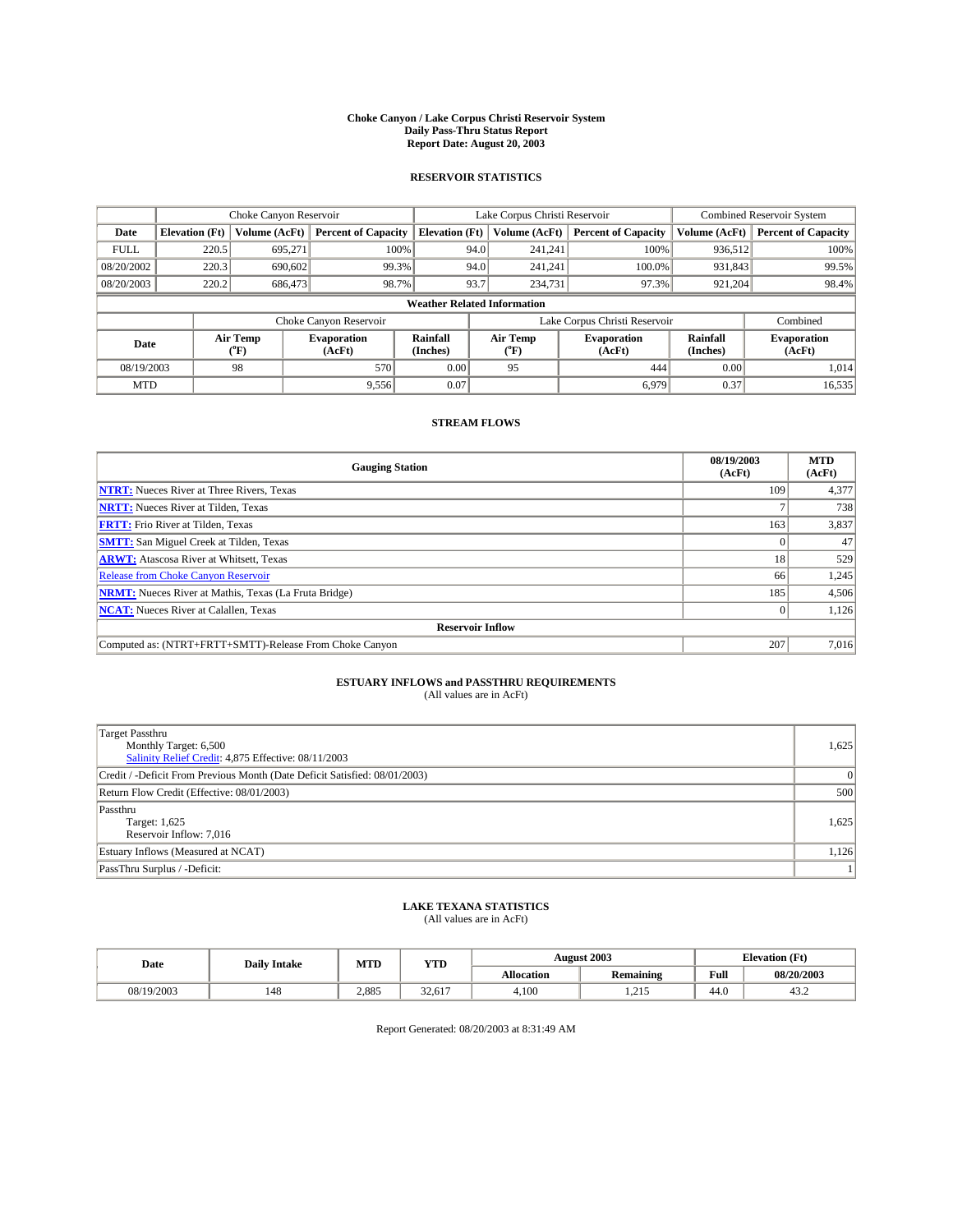#### **Choke Canyon / Lake Corpus Christi Reservoir System Daily Pass-Thru Status Report Report Date: August 21, 2003**

### **RESERVOIR STATISTICS**

|             | Choke Canyon Reservoir             |                             |                              |                             | Lake Corpus Christi Reservoir |                  |                               |                      | <b>Combined Reservoir System</b> |  |
|-------------|------------------------------------|-----------------------------|------------------------------|-----------------------------|-------------------------------|------------------|-------------------------------|----------------------|----------------------------------|--|
| Date        | <b>Elevation</b> (Ft)              | Volume (AcFt)               | <b>Percent of Capacity</b>   | <b>Elevation</b> (Ft)       |                               | Volume (AcFt)    | <b>Percent of Capacity</b>    | Volume (AcFt)        | <b>Percent of Capacity</b>       |  |
| <b>FULL</b> | 220.5                              | 695,271                     |                              | 100%                        | 94.0                          | 241,241          | 100%                          | 936.512              | 100%                             |  |
| 08/21/2002  | 220.3                              | 689.569                     |                              | 99.2%                       | 94.0                          | 241.241          | $100.0\%$                     | 930,810              | 99.4%                            |  |
| 08/21/2003  | 220.2                              | 686,214                     |                              | 98.7%                       | 93.6                          | 234,540          | 97.2%                         | 920,754              | 98.3%                            |  |
|             | <b>Weather Related Information</b> |                             |                              |                             |                               |                  |                               |                      |                                  |  |
|             |                                    |                             | Choke Canyon Reservoir       |                             |                               |                  | Lake Corpus Christi Reservoir |                      | Combined                         |  |
| Date        |                                    | Air Temp<br>${}^{\circ}$ F) | <b>Evaporation</b><br>(AcFt) | <b>Rainfall</b><br>(Inches) |                               | Air Temp<br>("F) | <b>Evaporation</b><br>(AcFt)  | Rainfall<br>(Inches) | <b>Evaporation</b><br>(AcFt)     |  |
| 08/20/2003  |                                    | 99                          | 510                          | 0.00                        |                               | 95               | 299                           | 0.00                 | 809                              |  |
| <b>MTD</b>  |                                    |                             | 10.066                       | 0.07                        |                               |                  | 7,278                         | 0.37                 | 17.344                           |  |

### **STREAM FLOWS**

| <b>Gauging Station</b>                                       | 08/20/2003<br>(AcFt) | <b>MTD</b><br>(AcFt) |
|--------------------------------------------------------------|----------------------|----------------------|
| <b>NTRT:</b> Nueces River at Three Rivers, Texas             | 107                  | 4,484                |
| <b>NRTT:</b> Nueces River at Tilden, Texas                   |                      | 745                  |
| <b>FRTT:</b> Frio River at Tilden, Texas                     | 161                  | 3,998                |
| <b>SMTT:</b> San Miguel Creek at Tilden, Texas               |                      | 47                   |
| <b>ARWT:</b> Atascosa River at Whitsett, Texas               | 18                   | 546                  |
| <b>Release from Choke Canyon Reservoir</b>                   | 66                   | 1,310                |
| <b>NRMT:</b> Nueces River at Mathis, Texas (La Fruta Bridge) | 280                  | 4,786                |
| <b>NCAT:</b> Nueces River at Calallen, Texas                 |                      | 1,126                |
| <b>Reservoir Inflow</b>                                      |                      |                      |
| Computed as: (NTRT+FRTT+SMTT)-Release From Choke Canyon      | 203                  | 7,219                |

# **ESTUARY INFLOWS and PASSTHRU REQUIREMENTS**<br>(All values are in AcFt)

| <b>Target Passthru</b><br>Monthly Target: 6,500<br>Salinity Relief Credit: 4,875 Effective: 08/11/2003 | 1,625 |
|--------------------------------------------------------------------------------------------------------|-------|
| Credit / -Deficit From Previous Month (Date Deficit Satisfied: 08/01/2003)                             |       |
| Return Flow Credit (Effective: 08/01/2003)                                                             | 500   |
| Passthru<br>Target: 1,625<br>Reservoir Inflow: 7,219                                                   | 1,625 |
| Estuary Inflows (Measured at NCAT)                                                                     | 1,126 |
| PassThru Surplus / -Deficit:                                                                           | 11    |

# **LAKE TEXANA STATISTICS** (All values are in AcFt)

| Date       | <b>Daily Intake</b>            | MTD   | YTD    |                   | <b>August 2003</b>            | <b>Elevation</b> (Ft) |            |
|------------|--------------------------------|-------|--------|-------------------|-------------------------------|-----------------------|------------|
|            |                                |       |        | <b>Allocation</b> | $\cdot$ .<br><b>Remaining</b> | Full                  | 08/21/2003 |
| 08/20/2003 | $\overline{\phantom{a}}$<br>14 | 3.033 | 32.764 | 4,100             | .067                          | $\sim$<br>44.U        | 43.2       |

Report Generated: 08/21/2003 at 8:24:16 AM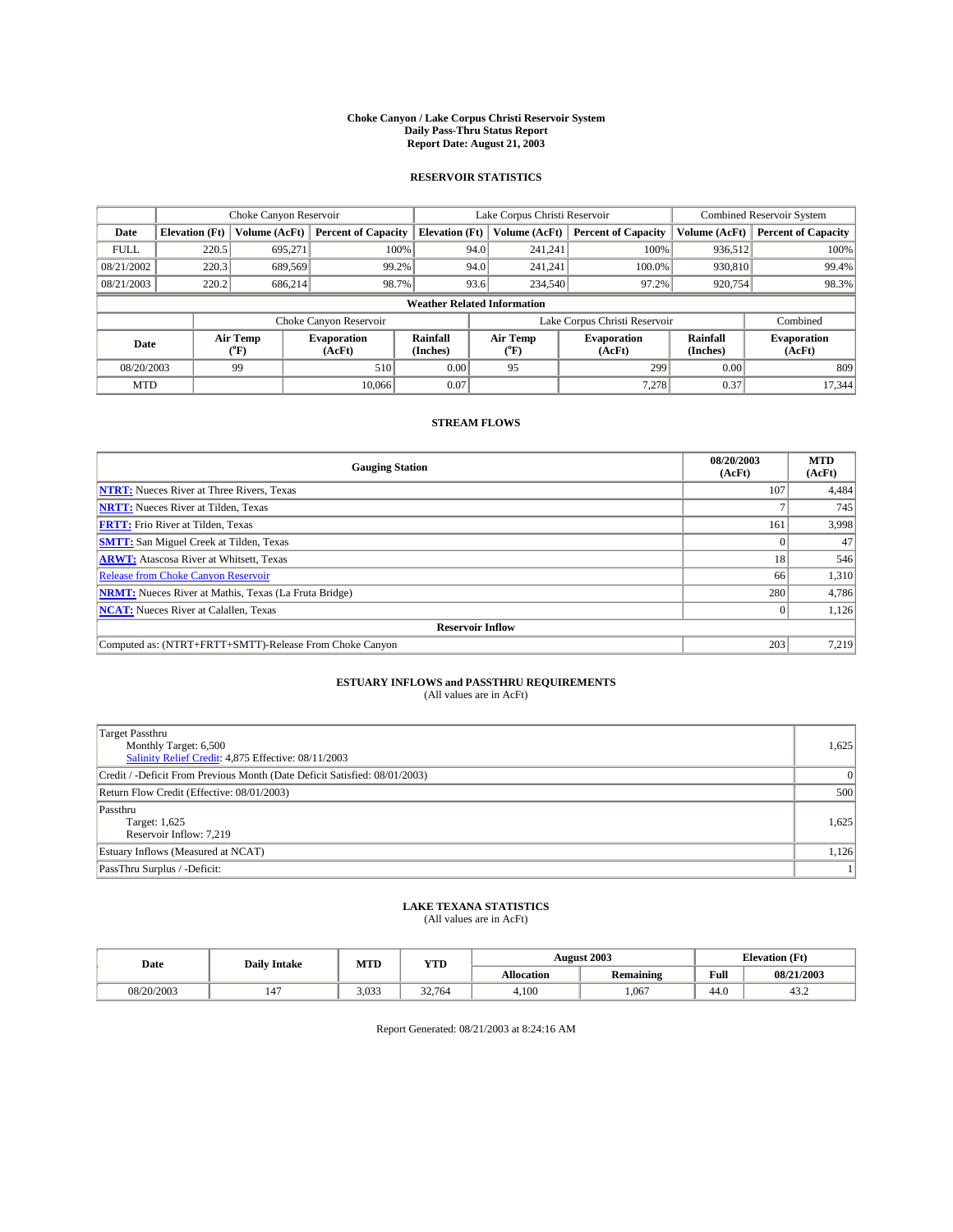#### **Choke Canyon / Lake Corpus Christi Reservoir System Daily Pass-Thru Status Report Report Date: August 22, 2003**

### **RESERVOIR STATISTICS**

|                                    | Choke Canyon Reservoir |                             |                              |                             | Lake Corpus Christi Reservoir |                  |                               |                      | <b>Combined Reservoir System</b> |  |  |
|------------------------------------|------------------------|-----------------------------|------------------------------|-----------------------------|-------------------------------|------------------|-------------------------------|----------------------|----------------------------------|--|--|
| Date                               | <b>Elevation (Ft)</b>  | Volume (AcFt)               | <b>Percent of Capacity</b>   | <b>Elevation</b> (Ft)       |                               | Volume (AcFt)    | <b>Percent of Capacity</b>    | Volume (AcFt)        | <b>Percent of Capacity</b>       |  |  |
| <b>FULL</b>                        | 220.5                  | 695,271                     |                              | 100%                        | 94.0                          | 241,241          | 100%                          | 936.512              | 100%                             |  |  |
| 08/22/2002                         | 220.2                  | 688.540                     |                              | $99.0\%$                    | 94.0                          | 241.241          | $100.0\%$                     | 929,781              | 99.3%                            |  |  |
| 08/22/2003                         | 220.1                  | 685,955                     |                              | 98.7%                       | 93.6                          | 234,350          | 97.1%                         | 920,305              | 98.3%                            |  |  |
| <b>Weather Related Information</b> |                        |                             |                              |                             |                               |                  |                               |                      |                                  |  |  |
|                                    |                        |                             | Choke Canyon Reservoir       |                             |                               |                  | Lake Corpus Christi Reservoir |                      | Combined                         |  |  |
| Date                               |                        | Air Temp<br>${}^{\circ}$ F) | <b>Evaporation</b><br>(AcFt) | <b>Rainfall</b><br>(Inches) |                               | Air Temp<br>("F) | <b>Evaporation</b><br>(AcFt)  | Rainfall<br>(Inches) | <b>Evaporation</b><br>(AcFt)     |  |  |
| 08/21/2003                         |                        | 98                          | 540                          | 0.00                        |                               | 96               | 288                           | 0.00                 | 828                              |  |  |
| <b>MTD</b>                         |                        |                             | 10.606                       | 0.07                        |                               |                  | 7.566                         | 0.37                 | 18,172                           |  |  |

### **STREAM FLOWS**

| <b>Gauging Station</b>                                       | 08/21/2003<br>(AcFt) | <b>MTD</b><br>(AcFt) |
|--------------------------------------------------------------|----------------------|----------------------|
| <b>NTRT:</b> Nueces River at Three Rivers, Texas             | 113                  | 4,597                |
| <b>NRTT:</b> Nueces River at Tilden, Texas                   |                      | 750                  |
| <b>FRTT:</b> Frio River at Tilden, Texas                     | 157                  | 4,155                |
| <b>SMTT:</b> San Miguel Creek at Tilden, Texas               |                      | 47                   |
| <b>ARWT:</b> Atascosa River at Whitsett, Texas               | 15                   | 561                  |
| <b>Release from Choke Canyon Reservoir</b>                   | 66                   | 1,376                |
| <b>NRMT:</b> Nueces River at Mathis, Texas (La Fruta Bridge) | 214                  | 5,000                |
| <b>NCAT:</b> Nueces River at Calallen, Texas                 |                      | 1,126                |
| <b>Reservoir Inflow</b>                                      |                      |                      |
| Computed as: (NTRT+FRTT+SMTT)-Release From Choke Canyon      | 205                  | 7,423                |

## **ESTUARY INFLOWS and PASSTHRU REQUIREMENTS**<br>(All values are in AcFt)

| Target Passthru<br>Monthly Target: 6,500<br>Salinity Relief Credit: 4,875 Effective: 08/11/2003 | 1,625 |
|-------------------------------------------------------------------------------------------------|-------|
| Credit / -Deficit From Previous Month (Date Deficit Satisfied: 08/01/2003)                      |       |
| Return Flow Credit (Effective: 08/01/2003)                                                      | 500   |
| Passthru<br>Target: 1,625<br>Reservoir Inflow: 7,423                                            | 1,625 |
| Estuary Inflows (Measured at NCAT)                                                              | 1,126 |
| PassThru Surplus / -Deficit:                                                                    | 11    |

# **LAKE TEXANA STATISTICS** (All values are in AcFt)

| Date       | <b>Daily Intake</b>            | MTD   | <b>YTD</b>    |                   | <b>August 2003</b> | <b>Elevation</b> (Ft) |            |
|------------|--------------------------------|-------|---------------|-------------------|--------------------|-----------------------|------------|
|            |                                |       |               | <b>Allocation</b> | Remaining          | Full                  | 08/22/2003 |
| 08/21/2003 | $\overline{\phantom{0}}$<br>14 | ۔ 180 | 3201<br>----- | 4,100             | 920                | $\sim$<br>44.U        | 43.1       |

Report Generated: 08/22/2003 at 8:41:12 AM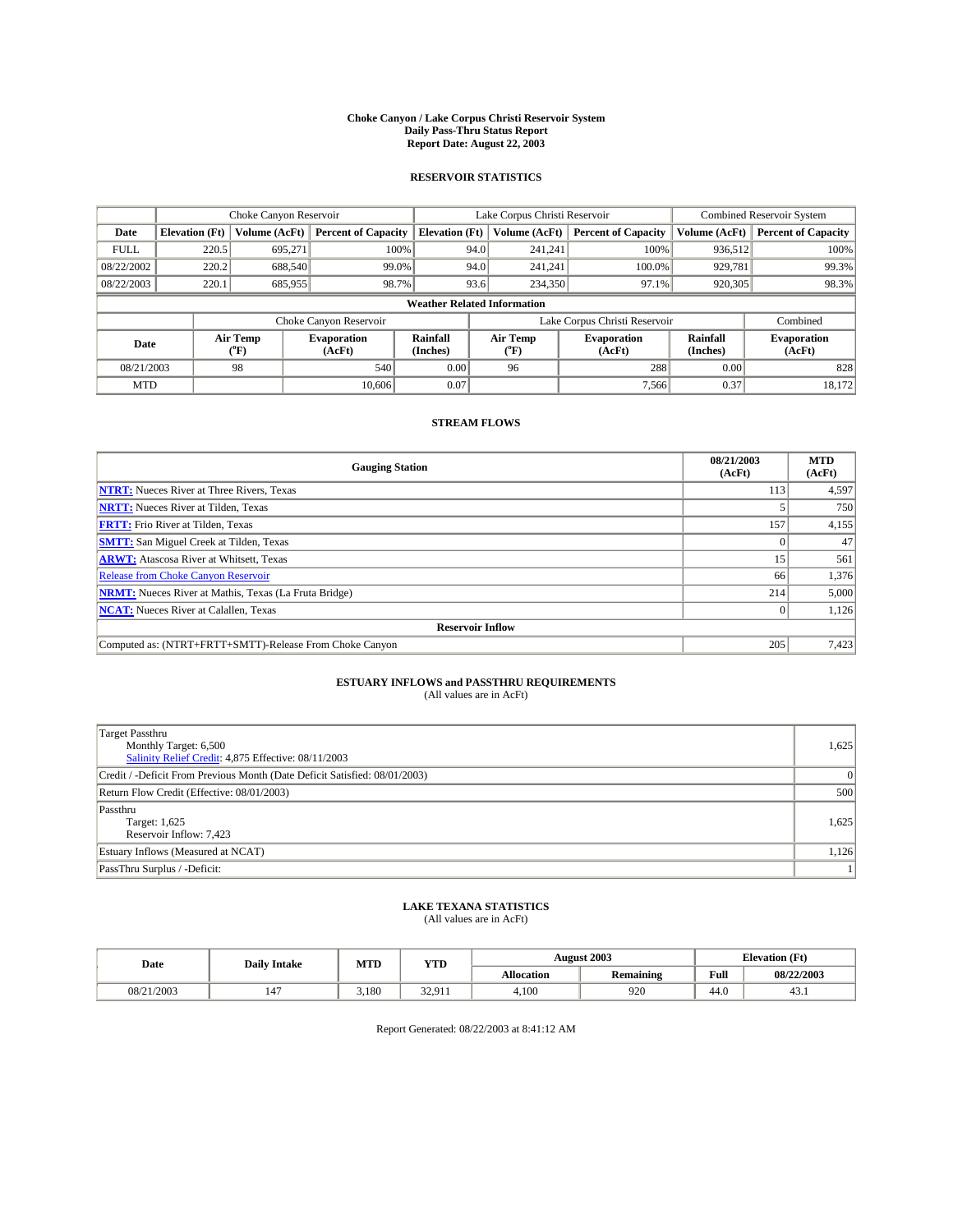#### **Choke Canyon / Lake Corpus Christi Reservoir System Daily Pass-Thru Status Report Report Date: August 23, 2003**

### **RESERVOIR STATISTICS**

|                                    | Choke Canyon Reservoir |                  |                              |                       | Lake Corpus Christi Reservoir |                  |                               |                      | <b>Combined Reservoir System</b> |  |  |
|------------------------------------|------------------------|------------------|------------------------------|-----------------------|-------------------------------|------------------|-------------------------------|----------------------|----------------------------------|--|--|
| Date                               | <b>Elevation</b> (Ft)  | Volume (AcFt)    | <b>Percent of Capacity</b>   | <b>Elevation (Ft)</b> |                               | Volume (AcFt)    | <b>Percent of Capacity</b>    | Volume (AcFt)        | <b>Percent of Capacity</b>       |  |  |
| <b>FULL</b>                        | 220.5                  | 695,271          | 100%                         |                       | 94.0                          | 241,241          | 100%                          | 936.512              | 100%                             |  |  |
| 08/23/2002                         | 220.2                  | 688,025          | 99.0%                        |                       | 94.0                          | 241.241          | $100.0\%$                     | 929.266              | 99.2%                            |  |  |
| 08/23/2003                         | 220.1                  | 685,695          | 98.6%                        |                       | 93.6                          | 233,780          | 96.9%                         | 919,475              | 98.2%                            |  |  |
| <b>Weather Related Information</b> |                        |                  |                              |                       |                               |                  |                               |                      |                                  |  |  |
|                                    |                        |                  | Choke Canyon Reservoir       |                       |                               |                  | Lake Corpus Christi Reservoir |                      | Combined                         |  |  |
| Date                               |                        | Air Temp<br>(°F) | <b>Evaporation</b><br>(AcFt) | Rainfall<br>(Inches)  |                               | Air Temp<br>("F) | <b>Evaporation</b><br>(AcFt)  | Rainfall<br>(Inches) | <b>Evaporation</b><br>(AcFt)     |  |  |
| 08/22/2003                         |                        | 89               | 300                          | 0.00                  |                               | 93               | 221                           | 0.00                 | 521                              |  |  |
| <b>MTD</b>                         |                        |                  | 10.906                       | 0.07                  |                               |                  | 7.787                         | 0.37                 | 18,693                           |  |  |

### **STREAM FLOWS**

| <b>Gauging Station</b>                                       | 08/22/2003<br>(AcFt) | <b>MTD</b><br>(AcFt) |
|--------------------------------------------------------------|----------------------|----------------------|
| <b>NTRT:</b> Nueces River at Three Rivers, Texas             | 107                  | 4,704                |
| <b>NRTT:</b> Nueces River at Tilden, Texas                   |                      | 754                  |
| <b>FRTT:</b> Frio River at Tilden, Texas                     | 153                  | 4,307                |
| <b>SMTT:</b> San Miguel Creek at Tilden, Texas               |                      | 47                   |
| <b>ARWT:</b> Atascosa River at Whitsett, Texas               | 12                   | 573                  |
| Release from Choke Canyon Reservoir                          | 66                   | 1,441                |
| <b>NRMT:</b> Nueces River at Mathis, Texas (La Fruta Bridge) | 220                  | 5,221                |
| <b>NCAT:</b> Nueces River at Calallen, Texas                 |                      | 1,126                |
| <b>Reservoir Inflow</b>                                      |                      |                      |
| Computed as: (NTRT+FRTT+SMTT)-Release From Choke Canyon      | 195                  | 7,618                |

## **ESTUARY INFLOWS and PASSTHRU REQUIREMENTS**<br>(All values are in AcFt)

| <b>Target Passthru</b>                                                     |       |
|----------------------------------------------------------------------------|-------|
| Monthly Target: 6,500                                                      | 1,625 |
| Salinity Relief Credit: 4,875 Effective: 08/11/2003                        |       |
| Credit / -Deficit From Previous Month (Date Deficit Satisfied: 08/01/2003) |       |
| Return Flow Credit (Effective: 08/01/2003)                                 | 500   |
| Passthru                                                                   |       |
| Target: 1,625                                                              | 1,625 |
| Reservoir Inflow: 7,618                                                    |       |
| Estuary Inflows (Measured at NCAT)                                         | 1,126 |
| PassThru Surplus / -Deficit:                                               | 11    |

# **LAKE TEXANA STATISTICS** (All values are in AcFt)

| Date       | <b>Daily Intake</b> | MTD   | <b>YTD</b> |                   | <b>August 2003</b>           | <b>Elevation</b> (Ft) |            |
|------------|---------------------|-------|------------|-------------------|------------------------------|-----------------------|------------|
|            |                     |       |            | <b>Allocation</b> | $\cdots$<br><b>Remaining</b> | Full                  | 08/23/2003 |
| 08/22/2003 | 147                 | 3.327 | 33.058     | 4,100             | $\overline{a}$<br>, , ,      | 44.0                  | 43.1       |

Report Generated: 08/23/2003 at 8:19:19 AM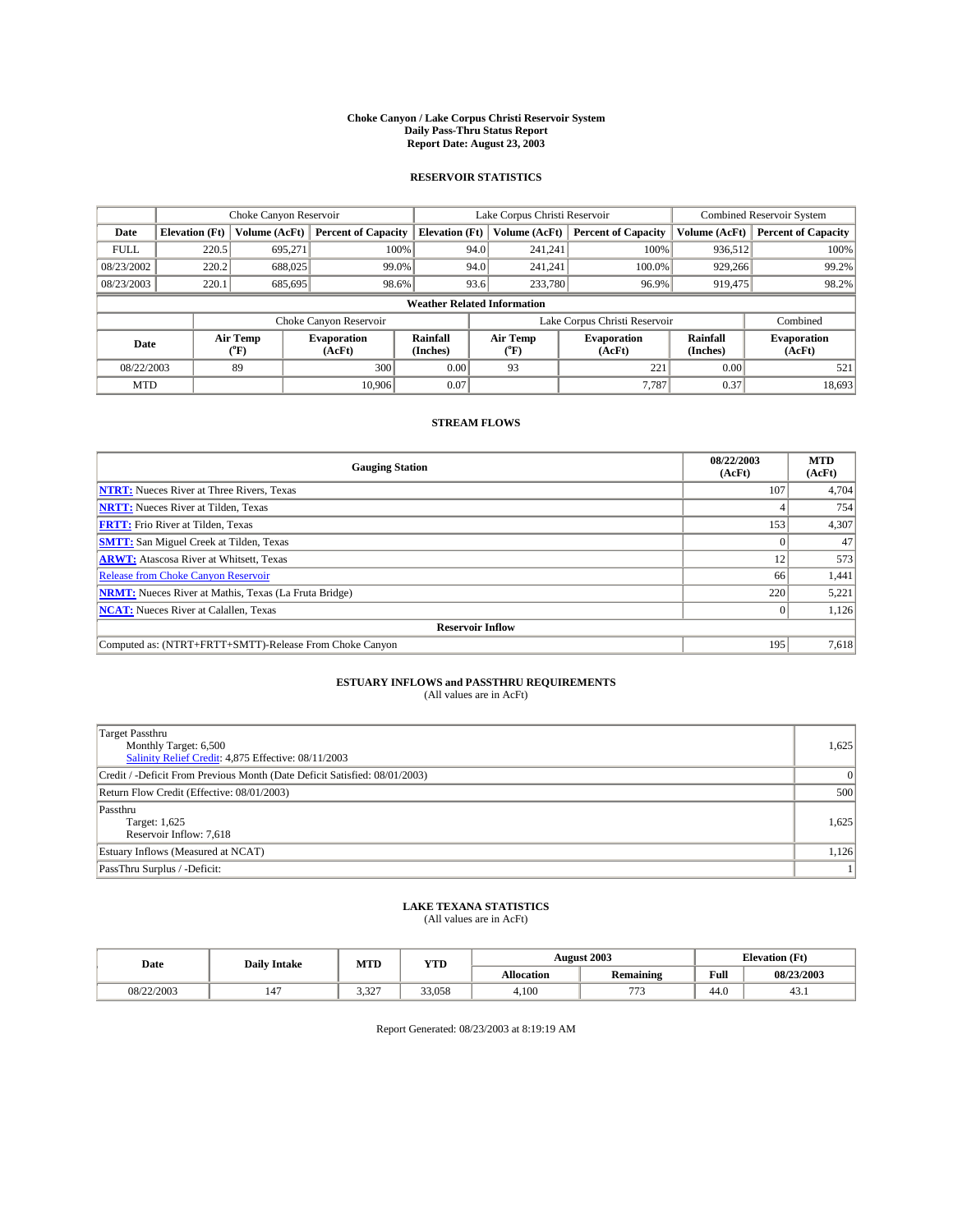#### **Choke Canyon / Lake Corpus Christi Reservoir System Daily Pass-Thru Status Report Report Date: August 24, 2003**

### **RESERVOIR STATISTICS**

|                                    | Choke Canyon Reservoir |                             |                              |                             | Lake Corpus Christi Reservoir |                  |                               |                      | <b>Combined Reservoir System</b> |  |
|------------------------------------|------------------------|-----------------------------|------------------------------|-----------------------------|-------------------------------|------------------|-------------------------------|----------------------|----------------------------------|--|
| Date                               | <b>Elevation</b> (Ft)  | Volume (AcFt)               | <b>Percent of Capacity</b>   | <b>Elevation</b> (Ft)       |                               | Volume (AcFt)    | <b>Percent of Capacity</b>    | Volume (AcFt)        | <b>Percent of Capacity</b>       |  |
| <b>FULL</b>                        | 220.5                  | 695,271                     |                              | 100%                        | 94.0                          | 241,241          | 100%                          | 936.512              | 100%                             |  |
| 08/24/2002                         | 220.2                  | 687,252                     | 98.8%                        |                             | 94.0                          | 240,663          | 99.8%                         | 927,915              | 99.1%                            |  |
| 08/24/2003                         | 220.1                  | 685,436                     | 98.6%                        |                             | 93.6                          | 233,209          | 96.7%                         | 918,645              | 98.1%                            |  |
| <b>Weather Related Information</b> |                        |                             |                              |                             |                               |                  |                               |                      |                                  |  |
|                                    |                        |                             | Choke Canyon Reservoir       |                             |                               |                  | Lake Corpus Christi Reservoir |                      | Combined                         |  |
| Date                               |                        | Air Temp<br>${}^{\circ}$ F) | <b>Evaporation</b><br>(AcFt) | <b>Rainfall</b><br>(Inches) |                               | Air Temp<br>("F) | <b>Evaporation</b><br>(AcFt)  | Rainfall<br>(Inches) | <b>Evaporation</b><br>(AcFt)     |  |
| 08/23/2003                         |                        | 91                          | 315                          | 0.00                        |                               | 89               | 243                           | 0.00                 | 558                              |  |
| <b>MTD</b>                         |                        |                             | 11,221                       | 0.07                        |                               |                  | 8,030                         | 0.37                 | 19,251                           |  |

### **STREAM FLOWS**

| <b>Gauging Station</b>                                       | 08/23/2003<br>(AcFt) | <b>MTD</b><br>(AcFt) |
|--------------------------------------------------------------|----------------------|----------------------|
| <b>NTRT:</b> Nueces River at Three Rivers, Texas             | 107                  | 4,812                |
| <b>NRTT:</b> Nueces River at Tilden, Texas                   |                      | 758                  |
| <b>FRTT:</b> Frio River at Tilden, Texas                     | 151                  | 4,458                |
| <b>SMTT:</b> San Miguel Creek at Tilden, Texas               |                      | 47                   |
| <b>ARWT:</b> Atascosa River at Whitsett, Texas               | 13                   | 586                  |
| <b>Release from Choke Canyon Reservoir</b>                   | 66                   | 1,507                |
| <b>NRMT:</b> Nueces River at Mathis, Texas (La Fruta Bridge) | 226                  | 5,447                |
| <b>NCAT:</b> Nueces River at Calallen, Texas                 |                      | 1,126                |
| <b>Reservoir Inflow</b>                                      |                      |                      |
| Computed as: (NTRT+FRTT+SMTT)-Release From Choke Canyon      | 193                  | 7,811                |

## **ESTUARY INFLOWS and PASSTHRU REQUIREMENTS**<br>(All values are in AcFt)

| Target Passthru<br>Monthly Target: 6,500<br>Salinity Relief Credit: 4,875 Effective: 08/11/2003 | 1,625 |
|-------------------------------------------------------------------------------------------------|-------|
| Credit / -Deficit From Previous Month (Date Deficit Satisfied: 08/01/2003)                      |       |
| Return Flow Credit (Effective: 08/01/2003)                                                      | 500   |
| Passthru<br>Target: 1,625<br>Reservoir Inflow: 7,811                                            | 1,625 |
| Estuary Inflows (Measured at NCAT)                                                              | 1,126 |
| PassThru Surplus / -Deficit:                                                                    | 11    |

# **LAKE TEXANA STATISTICS** (All values are in AcFt)

| Date       | <b>Daily Intake</b>            | MTD   | <b>YTD</b> |                   | <b>August 2003</b> | <b>Elevation</b> (Ft) |            |
|------------|--------------------------------|-------|------------|-------------------|--------------------|-----------------------|------------|
|            |                                |       |            | <b>Allocation</b> | Remaining          | Full                  | 08/24/2003 |
| 08/23/2003 | $\overline{\phantom{a}}$<br>14 | 474.د | 33.205     | 4,100             | 626                | $\sim$<br>44.U        | 43.1       |

Report Generated: 08/24/2003 at 9:17:22 AM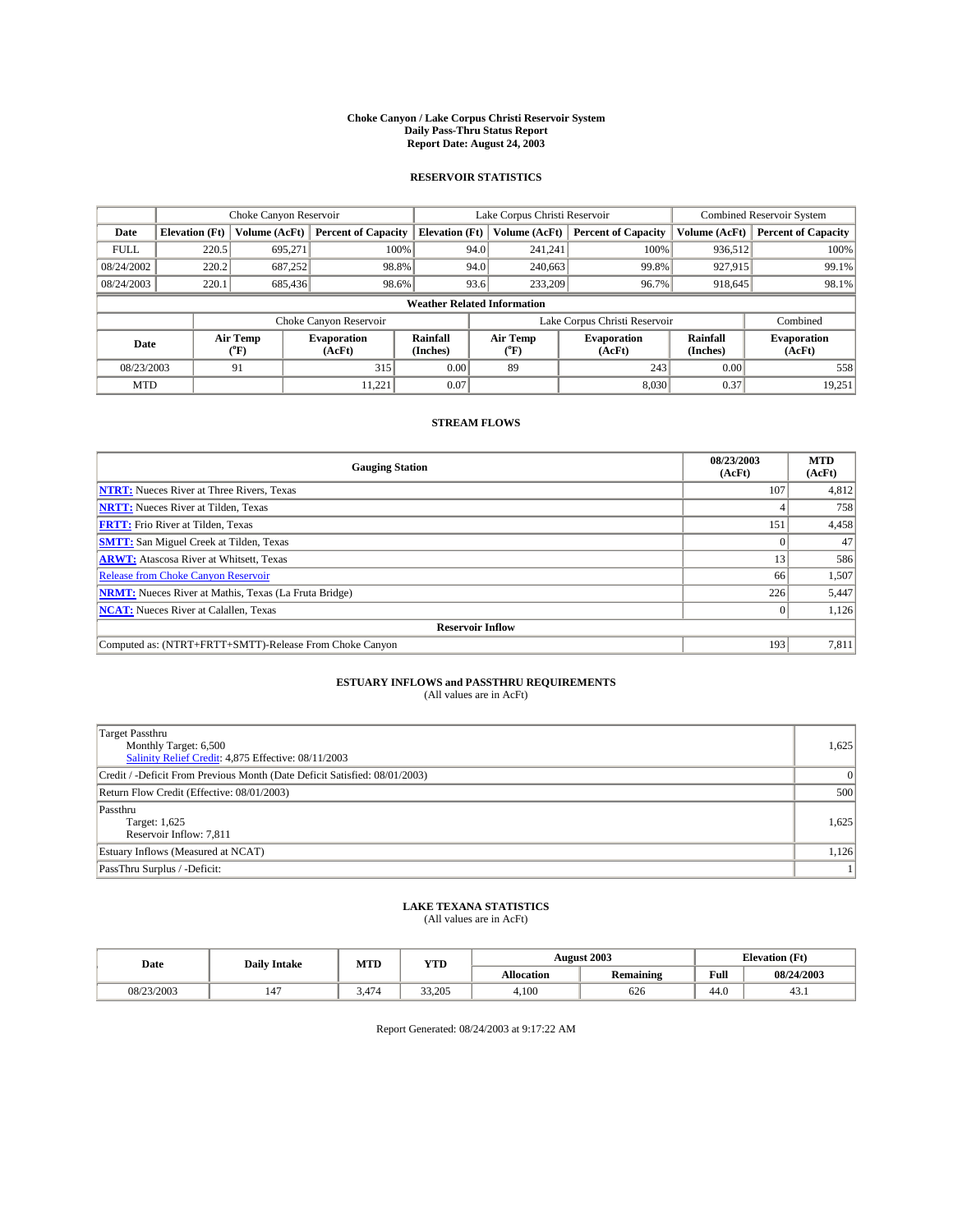#### **Choke Canyon / Lake Corpus Christi Reservoir System Daily Pass-Thru Status Report Report Date: August 25, 2003**

### **RESERVOIR STATISTICS**

|                                    | Choke Canyon Reservoir |                  | Lake Corpus Christi Reservoir |                             |      |                  | <b>Combined Reservoir System</b> |                      |                              |
|------------------------------------|------------------------|------------------|-------------------------------|-----------------------------|------|------------------|----------------------------------|----------------------|------------------------------|
| Date                               | <b>Elevation</b> (Ft)  | Volume (AcFt)    | <b>Percent of Capacity</b>    | <b>Elevation</b> (Ft)       |      | Volume (AcFt)    | <b>Percent of Capacity</b>       | Volume (AcFt)        | <b>Percent of Capacity</b>   |
| <b>FULL</b>                        | 220.5                  | 695,271          |                               | 100%                        | 94.0 | 241,241          | 100%                             | 936.512              | 100%                         |
| 08/25/2002                         | 220.2                  | 686,733          |                               | 98.8%                       | 94.0 | 240,279          | 99.6%                            | 927.012              | 99.0%                        |
| 08/25/2003                         | 220.1                  | 685,176          |                               | 98.5%                       | 93.6 | 232,640          | 96.4%                            | 917,816              | 98.0%                        |
| <b>Weather Related Information</b> |                        |                  |                               |                             |      |                  |                                  |                      |                              |
|                                    |                        |                  | Choke Canyon Reservoir        |                             |      |                  | Lake Corpus Christi Reservoir    |                      | Combined                     |
| Date                               |                        | Air Temp<br>(°F) | <b>Evaporation</b><br>(AcFt)  | <b>Rainfall</b><br>(Inches) |      | Air Temp<br>("F) | <b>Evaporation</b><br>(AcFt)     | Rainfall<br>(Inches) | <b>Evaporation</b><br>(AcFt) |
| 08/24/2003                         |                        | 96               | 510                           | 0.00                        |      | 95               | 309                              | 0.00                 | 819                          |
| <b>MTD</b>                         |                        |                  | 11,731                        | 0.07                        |      |                  | 8,339                            | 0.37                 | 20,070                       |

### **STREAM FLOWS**

| <b>Gauging Station</b>                                       | 08/24/2003<br>(AcFt) | <b>MTD</b><br>(AcFt) |
|--------------------------------------------------------------|----------------------|----------------------|
| <b>NTRT:</b> Nueces River at Three Rivers, Texas             | 107                  | 4,919                |
| <b>NRTT:</b> Nueces River at Tilden, Texas                   |                      | 761                  |
| <b>FRTT:</b> Frio River at Tilden, Texas                     | 171                  | 4,629                |
| <b>SMTT:</b> San Miguel Creek at Tilden, Texas               |                      | 47                   |
| <b>ARWT:</b> Atascosa River at Whitsett, Texas               | 13                   | 598                  |
| Release from Choke Canyon Reservoir                          | 66                   | 1,572                |
| <b>NRMT:</b> Nueces River at Mathis, Texas (La Fruta Bridge) | 210                  | 5,657                |
| <b>NCAT:</b> Nueces River at Calallen, Texas                 | 13                   | 1,139                |
| <b>Reservoir Inflow</b>                                      |                      |                      |
| Computed as: (NTRT+FRTT+SMTT)-Release From Choke Canyon      | 212                  | 8,023                |

## **ESTUARY INFLOWS and PASSTHRU REQUIREMENTS**<br>(All values are in AcFt)

| Target Passthru<br>Monthly Target: 6,500<br>Salinity Relief Credit: 4,875 Effective: 08/11/2003 | 1,625 |
|-------------------------------------------------------------------------------------------------|-------|
| Credit / -Deficit From Previous Month (Date Deficit Satisfied: 08/01/2003)                      |       |
| Return Flow Credit (Effective: 08/01/2003)                                                      | 500   |
| Passthru<br>Target: 1,625<br>Reservoir Inflow: 8,023                                            | 1,625 |
| Estuary Inflows (Measured at NCAT)                                                              | 1,139 |
| PassThru Surplus / -Deficit:                                                                    | 14    |

# **LAKE TEXANA STATISTICS** (All values are in AcFt)

| Date       | <b>Daily Intake</b> | MTD   | <b>YTD</b> |                   | <b>August 2003</b> | <b>Elevation</b> (Ft) |            |
|------------|---------------------|-------|------------|-------------------|--------------------|-----------------------|------------|
|            |                     |       |            | <b>Allocation</b> | Remaining          | Full                  | 08/25/2003 |
| 08/24/2003 | 146                 | 3.620 | 22.25      | 4,100             | 480                | $\sim$<br>44.U        | 43.1       |

Report Generated: 08/25/2003 at 8:29:52 AM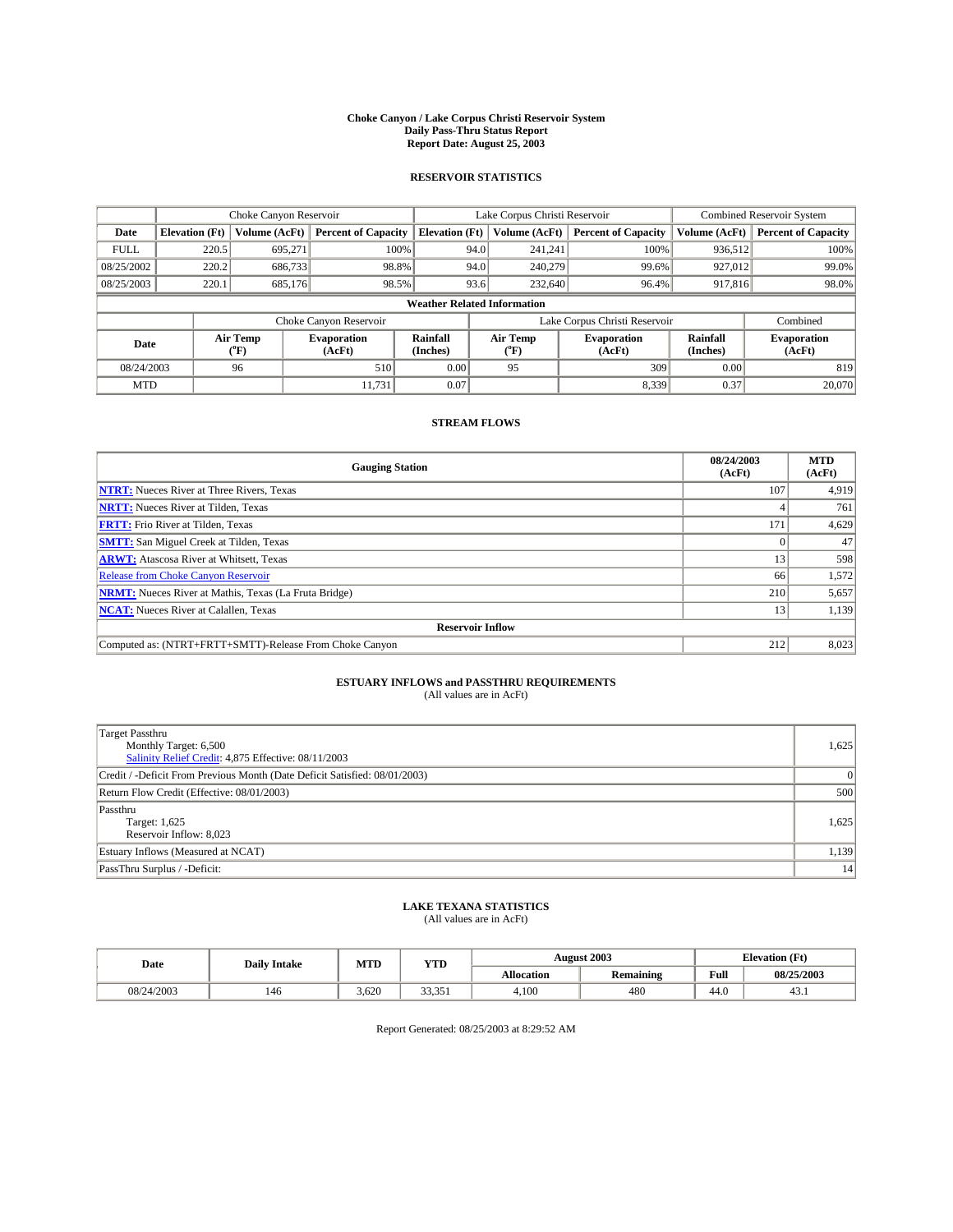#### **Choke Canyon / Lake Corpus Christi Reservoir System Daily Pass-Thru Status Report Report Date: August 26, 2003**

### **RESERVOIR STATISTICS**

|                                    | Choke Canyon Reservoir |                  |                              |                             | Lake Corpus Christi Reservoir |                  |                               |                             | <b>Combined Reservoir System</b> |  |  |
|------------------------------------|------------------------|------------------|------------------------------|-----------------------------|-------------------------------|------------------|-------------------------------|-----------------------------|----------------------------------|--|--|
| Date                               | <b>Elevation</b> (Ft)  | Volume (AcFt)    | <b>Percent of Capacity</b>   | <b>Elevation</b> (Ft)       |                               | Volume (AcFt)    | <b>Percent of Capacity</b>    | Volume (AcFt)               | <b>Percent of Capacity</b>       |  |  |
| <b>FULL</b>                        | 220.5                  | 695,271          |                              | 100%                        | 94.0                          | 241,241          | 100%                          | 936.512                     | 100%                             |  |  |
| 08/26/2002                         | 220.2                  | 687.511          | 98.9%                        |                             | 93.9                          | 239,894          | 99.4%                         | 927.405                     | 99.0%                            |  |  |
| 08/26/2003                         | 220.1                  | 684,917          | 98.5%                        |                             | 93.5                          | 232,261          | 96.3%                         | 917,178                     | 97.9%                            |  |  |
| <b>Weather Related Information</b> |                        |                  |                              |                             |                               |                  |                               |                             |                                  |  |  |
|                                    |                        |                  | Choke Canyon Reservoir       |                             |                               |                  | Lake Corpus Christi Reservoir |                             | Combined                         |  |  |
| Date                               |                        | Air Temp<br>(°F) | <b>Evaporation</b><br>(AcFt) | <b>Rainfall</b><br>(Inches) |                               | Air Temp<br>("F) | <b>Evaporation</b><br>(AcFt)  | <b>Rainfall</b><br>(Inches) | <b>Evaporation</b><br>(AcFt)     |  |  |
| 08/25/2003                         |                        | 97               | 570                          | 0.00                        |                               | 97               | 365                           | 0.00                        | 935                              |  |  |
| <b>MTD</b>                         |                        |                  | 12,301                       | 0.07                        |                               |                  | 8.704                         | 0.37                        | 21,005                           |  |  |

### **STREAM FLOWS**

| <b>Gauging Station</b>                                       | 08/25/2003<br>(AcFt) | <b>MTD</b><br>(AcFt) |
|--------------------------------------------------------------|----------------------|----------------------|
| <b>NTRT:</b> Nueces River at Three Rivers, Texas             | 105                  | 5,024                |
| <b>NRTT:</b> Nueces River at Tilden, Texas                   |                      | 765                  |
| <b>FRTT:</b> Frio River at Tilden, Texas                     | 159                  | 4,788                |
| <b>SMTT:</b> San Miguel Creek at Tilden, Texas               |                      | 47                   |
| <b>ARWT:</b> Atascosa River at Whitsett, Texas               | 12                   | 610                  |
| <b>Release from Choke Canyon Reservoir</b>                   | 66                   | 1,638                |
| <b>NRMT:</b> Nueces River at Mathis, Texas (La Fruta Bridge) | 210                  | 5,868                |
| <b>NCAT:</b> Nueces River at Calallen, Texas                 | 38                   | 1,177                |
| <b>Reservoir Inflow</b>                                      |                      |                      |
| Computed as: (NTRT+FRTT+SMTT)-Release From Choke Canyon      | 199                  | 8,222                |

## **ESTUARY INFLOWS and PASSTHRU REQUIREMENTS**<br>(All values are in AcFt)

| Target Passthru<br>Monthly Target: 6,500<br>Salinity Relief Credit: 4,875 Effective: 08/11/2003 | 1,625 |
|-------------------------------------------------------------------------------------------------|-------|
| Credit / -Deficit From Previous Month (Date Deficit Satisfied: 08/01/2003)                      |       |
| Return Flow Credit (Effective: 08/01/2003)                                                      | 500   |
| Passthru<br>Target: 1,625<br>Reservoir Inflow: 8.222                                            | 1,625 |
| Estuary Inflows (Measured at NCAT)                                                              | 1,177 |
| PassThru Surplus / -Deficit:                                                                    | 52    |

# **LAKE TEXANA STATISTICS** (All values are in AcFt)

| Date       | <b>Daily Intake</b> | MTD   | <b>YTD</b>       |                   | <b>August 2003</b> |                | <b>Elevation</b> (Ft) |
|------------|---------------------|-------|------------------|-------------------|--------------------|----------------|-----------------------|
|            |                     |       |                  | <b>Allocation</b> | <b>Remaining</b>   | Full           | 08/26/2003            |
| 08/25/2003 | 147                 | 3,766 | $\sim$<br>33.498 | 4,100             | $\sim$<br>334      | $\sim$<br>44.0 | 43.0                  |

Report Generated: 08/26/2003 at 8:47:46 AM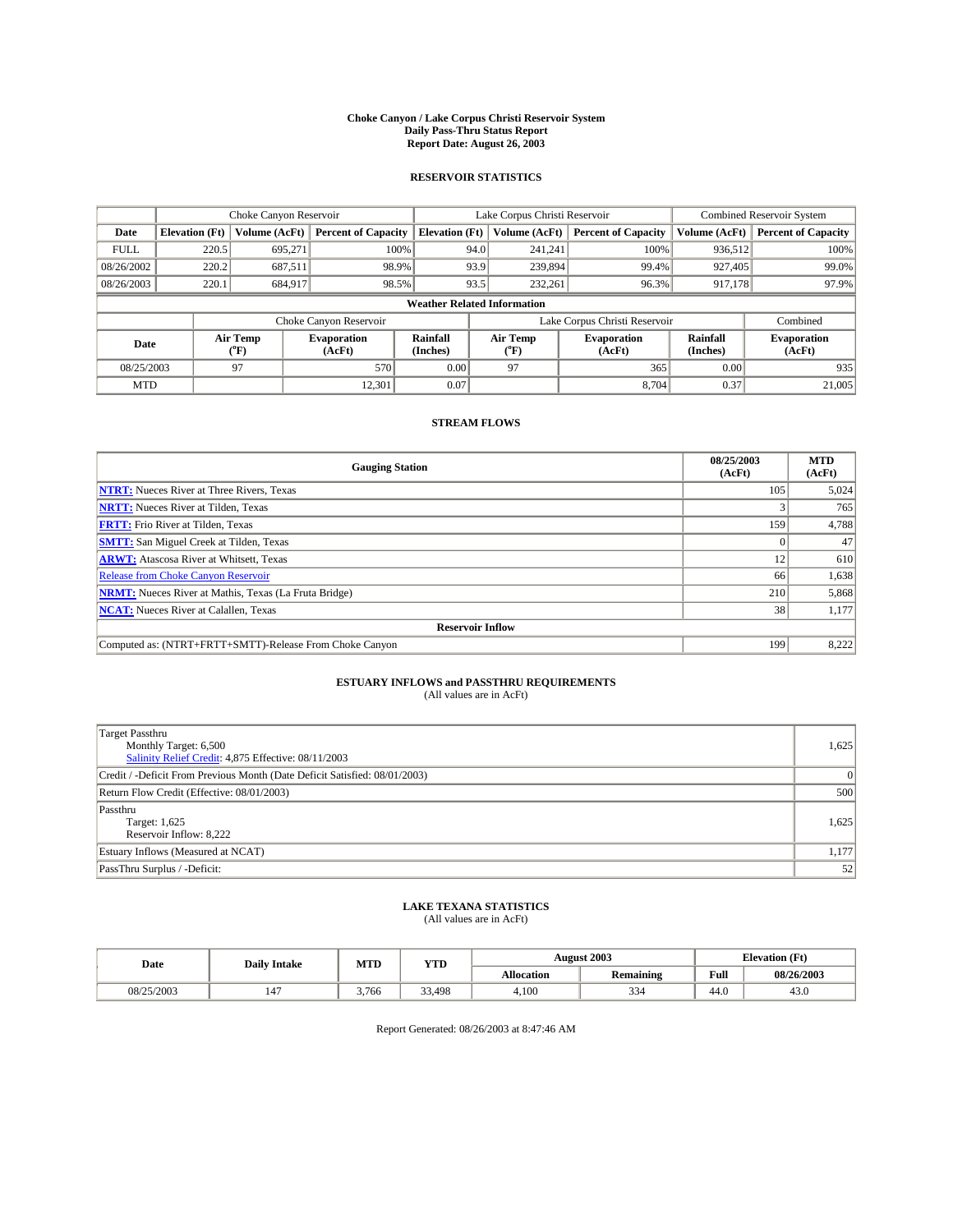#### **Choke Canyon / Lake Corpus Christi Reservoir System Daily Pass-Thru Status Report Report Date: August 27, 2003**

### **RESERVOIR STATISTICS**

|                                    | Choke Canyon Reservoir |                  |                              | Lake Corpus Christi Reservoir | <b>Combined Reservoir System</b> |                  |                               |                             |                              |
|------------------------------------|------------------------|------------------|------------------------------|-------------------------------|----------------------------------|------------------|-------------------------------|-----------------------------|------------------------------|
| Date                               | <b>Elevation</b> (Ft)  | Volume (AcFt)    | <b>Percent of Capacity</b>   | <b>Elevation</b> (Ft)         |                                  | Volume (AcFt)    | <b>Percent of Capacity</b>    | Volume (AcFt)               | <b>Percent of Capacity</b>   |
| <b>FULL</b>                        | 220.5                  | 695,271          |                              | 100%                          | 94.0                             | 241,241          | 100%                          | 936.512                     | 100%                         |
| 08/27/2002                         | 220.2                  | 686,733          | 98.8%                        |                               | 93.9                             | 239,702          | 99.4%                         | 926,435                     | 98.9%                        |
| 08/27/2003                         | 220.1                  | 684,660          | 98.5%                        |                               | 93.5                             | 231,692          | $96.0\%$                      | 916,352                     | 97.8%                        |
| <b>Weather Related Information</b> |                        |                  |                              |                               |                                  |                  |                               |                             |                              |
|                                    |                        |                  | Choke Canyon Reservoir       |                               |                                  |                  | Lake Corpus Christi Reservoir |                             | Combined                     |
| Date                               |                        | Air Temp<br>(°F) | <b>Evaporation</b><br>(AcFt) | <b>Rainfall</b><br>(Inches)   |                                  | Air Temp<br>("F) | <b>Evaporation</b><br>(AcFt)  | <b>Rainfall</b><br>(Inches) | <b>Evaporation</b><br>(AcFt) |
| 08/26/2003                         |                        | 97               | 569                          | 0.00                          |                                  | 96               | 364                           | 0.00                        | 933                          |
| <b>MTD</b>                         |                        |                  | 12,870                       | 0.07                          |                                  |                  | 9,068                         | 0.37                        | 21,938                       |

### **STREAM FLOWS**

| <b>Gauging Station</b>                                       | 08/26/2003<br>(AcFt) | <b>MTD</b><br>(AcFt) |
|--------------------------------------------------------------|----------------------|----------------------|
| <b>NTRT:</b> Nueces River at Three Rivers, Texas             | 93                   | 5,117                |
| <b>NRTT:</b> Nueces River at Tilden, Texas                   |                      | 767                  |
| <b>FRTT:</b> Frio River at Tilden, Texas                     | 143                  | 4,931                |
| <b>SMTT:</b> San Miguel Creek at Tilden, Texas               |                      | 47                   |
| <b>ARWT:</b> Atascosa River at Whitsett, Texas               | 12                   | 622                  |
| Release from Choke Canyon Reservoir                          | 66                   | 1,703                |
| <b>NRMT:</b> Nueces River at Mathis, Texas (La Fruta Bridge) | 212                  | 6,080                |
| <b>NCAT:</b> Nueces River at Calallen, Texas                 |                      | 1,181                |
| <b>Reservoir Inflow</b>                                      |                      |                      |
| Computed as: (NTRT+FRTT+SMTT)-Release From Choke Canyon      | 171                  | 8,392                |

## **ESTUARY INFLOWS and PASSTHRU REQUIREMENTS**<br>(All values are in AcFt)

| Target Passthru<br>Monthly Target: 6,500<br>Salinity Relief Credit: 4,875 Effective: 08/11/2003 | 1,625 |
|-------------------------------------------------------------------------------------------------|-------|
| Credit / -Deficit From Previous Month (Date Deficit Satisfied: 08/01/2003)                      |       |
| Return Flow Credit (Effective: 08/01/2003)                                                      | 500   |
| Passthru<br>Target: 1,625<br>Reservoir Inflow: 8,392                                            | 1,625 |
| Estuary Inflows (Measured at NCAT)                                                              | 1,181 |
| PassThru Surplus / -Deficit:                                                                    | 56    |

# **LAKE TEXANA STATISTICS** (All values are in AcFt)

| Date       | <b>Daily Intake</b> | MTD   | YTD    |                   | <b>August 2003</b>           | <b>Elevation</b> (Ft) |            |
|------------|---------------------|-------|--------|-------------------|------------------------------|-----------------------|------------|
|            |                     |       |        | <b>Allocation</b> | $\cdots$<br><b>Remaining</b> | Full                  | 08/27/2003 |
| 08/26/2003 | 145                 | 3.911 | 33.643 | 4,100             | 189                          | $\sim$<br>44.U        | 42.9       |

Report Generated: 08/27/2003 at 8:14:46 AM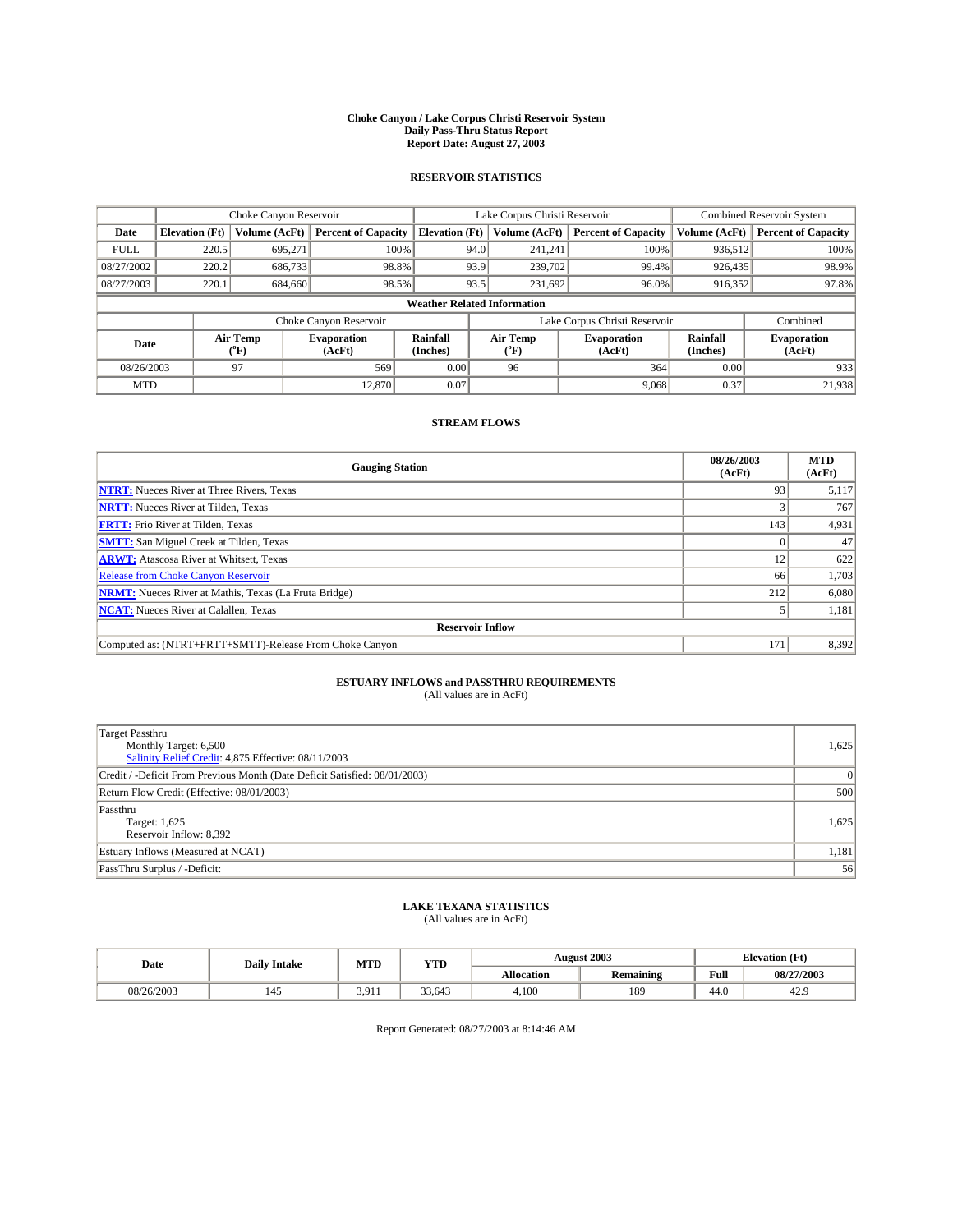#### **Choke Canyon / Lake Corpus Christi Reservoir System Daily Pass-Thru Status Report Report Date: August 28, 2003**

### **RESERVOIR STATISTICS**

|                                    | Choke Canyon Reservoir |                             |                              |                             | Lake Corpus Christi Reservoir |                  |                               |                             | <b>Combined Reservoir System</b> |  |
|------------------------------------|------------------------|-----------------------------|------------------------------|-----------------------------|-------------------------------|------------------|-------------------------------|-----------------------------|----------------------------------|--|
| Date                               | <b>Elevation</b> (Ft)  | Volume (AcFt)               | <b>Percent of Capacity</b>   | <b>Elevation</b> (Ft)       |                               | Volume (AcFt)    | <b>Percent of Capacity</b>    | Volume (AcFt)               | <b>Percent of Capacity</b>       |  |
| <b>FULL</b>                        | 220.5                  | 695,271                     |                              | 100%                        | 94.0                          | 241,241          | 100%                          | 936.512                     | 100%                             |  |
| 08/28/2002                         | 220.1                  | 685,955                     |                              | 98.7%                       | 93.9                          | 239,318          | 99.2%                         | 925.273                     | 98.8%                            |  |
| 08/28/2003                         | 220.1                  | 684,403                     | 98.4%                        |                             | 93.5                          | 231,124          | 95.8%                         | 915,527                     | 97.8%                            |  |
| <b>Weather Related Information</b> |                        |                             |                              |                             |                               |                  |                               |                             |                                  |  |
|                                    |                        |                             | Choke Canyon Reservoir       |                             |                               |                  | Lake Corpus Christi Reservoir |                             | Combined                         |  |
| Date                               |                        | Air Temp<br>${}^{\circ}$ F) | <b>Evaporation</b><br>(AcFt) | <b>Rainfall</b><br>(Inches) |                               | Air Temp<br>("F) | <b>Evaporation</b><br>(AcFt)  | <b>Rainfall</b><br>(Inches) | <b>Evaporation</b><br>(AcFt)     |  |
| 08/27/2003                         |                        | 98                          | 539                          | 0.00                        |                               | 96               | 254                           | 0.00                        | 793                              |  |
| <b>MTD</b>                         |                        |                             | 13.409                       | 0.07                        |                               |                  | 9,322                         | 0.37                        | 22,731                           |  |

### **STREAM FLOWS**

| <b>Gauging Station</b>                                       | 08/27/2003<br>(AcFt) | <b>MTD</b><br>(AcFt) |  |  |  |  |
|--------------------------------------------------------------|----------------------|----------------------|--|--|--|--|
| <b>NTRT:</b> Nueces River at Three Rivers, Texas             | 89                   | 5,207                |  |  |  |  |
| <b>NRTT:</b> Nueces River at Tilden, Texas                   | 40                   | 807                  |  |  |  |  |
| <b>FRTT:</b> Frio River at Tilden, Texas                     | 139                  | 5,070                |  |  |  |  |
| <b>SMTT:</b> San Miguel Creek at Tilden, Texas               |                      | 47                   |  |  |  |  |
| <b>ARWT:</b> Atascosa River at Whitsett, Texas               | 12                   | 633                  |  |  |  |  |
| Release from Choke Canyon Reservoir                          | 66                   | 1,769                |  |  |  |  |
| <b>NRMT:</b> Nueces River at Mathis, Texas (La Fruta Bridge) | 177                  | 6,257                |  |  |  |  |
| <b>NCAT:</b> Nueces River at Calallen, Texas                 |                      | 1,183                |  |  |  |  |
| <b>Reservoir Inflow</b>                                      |                      |                      |  |  |  |  |
| Computed as: (NTRT+FRTT+SMTT)-Release From Choke Canyon      | 163                  | 8,555                |  |  |  |  |

## **ESTUARY INFLOWS and PASSTHRU REQUIREMENTS**<br>(All values are in AcFt)

| <b>Target Passthru</b>                                                     |       |
|----------------------------------------------------------------------------|-------|
| Monthly Target: 6,500                                                      | 1,625 |
| Salinity Relief Credit: 4,875 Effective: 08/11/2003                        |       |
| Credit / -Deficit From Previous Month (Date Deficit Satisfied: 08/01/2003) |       |
| Return Flow Credit (Effective: 08/01/2003)                                 | 500   |
| Passthru                                                                   |       |
| Target: 1,625                                                              | 1,625 |
| Reservoir Inflow: 8,555                                                    |       |
| Estuary Inflows (Measured at NCAT)                                         | 1,183 |
| PassThru Surplus / -Deficit:                                               | 58    |

# **LAKE TEXANA STATISTICS** (All values are in AcFt)

| Date       | <b>Daily Intake</b> | MTD   | <b>YTD</b> |                   | <b>August 2003</b>    |                | <b>Elevation</b> (Ft) |  |
|------------|---------------------|-------|------------|-------------------|-----------------------|----------------|-----------------------|--|
|            |                     |       |            | <b>Allocation</b> | .<br><b>Remaining</b> | Full           | 08/28/2003            |  |
| 08/27/2003 | 146                 | 4.058 | 33.789     | 4,100             | т∠                    | $\sim$<br>44.V | 42.6                  |  |

Report Generated: 08/28/2003 at 8:16:43 AM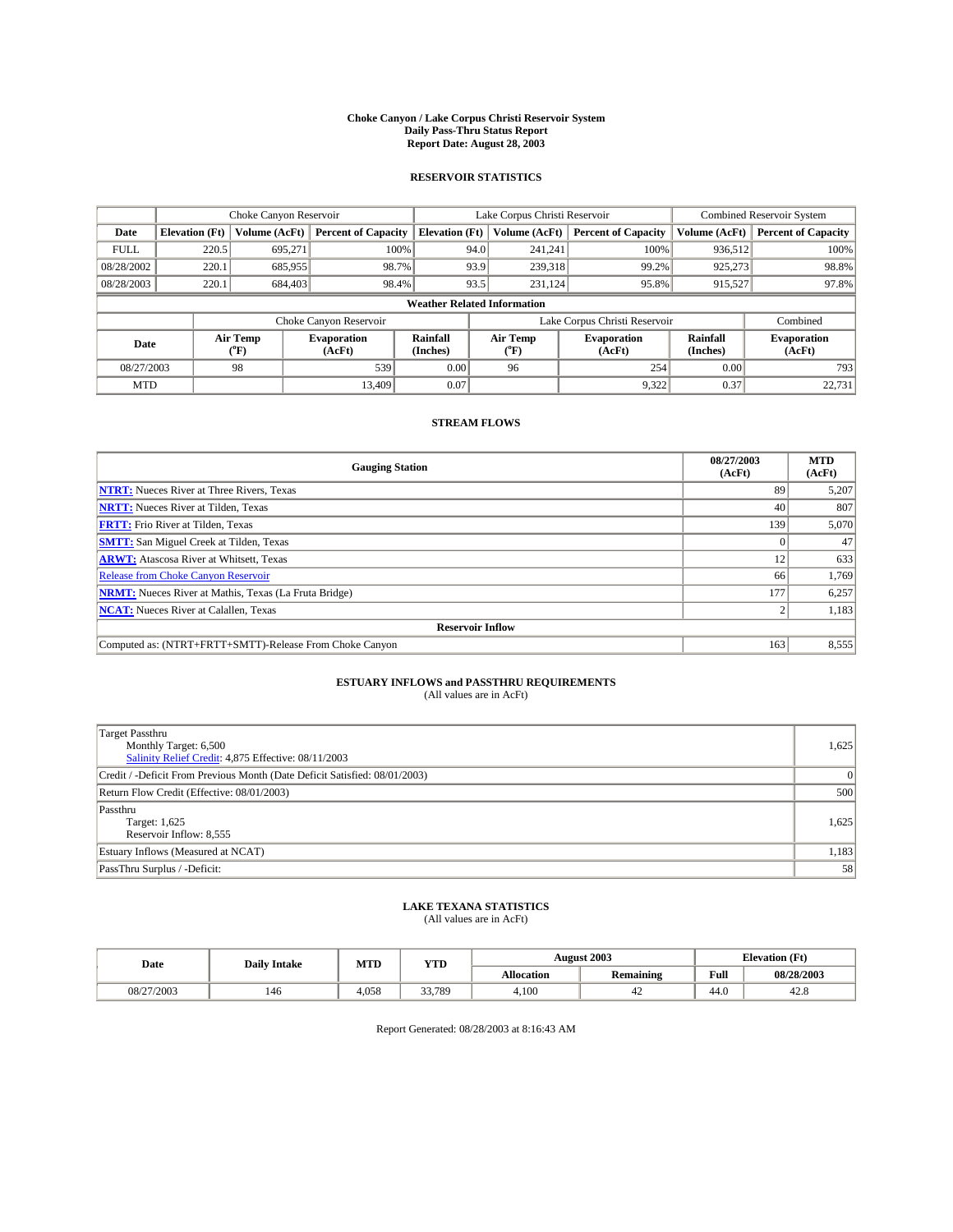#### **Choke Canyon / Lake Corpus Christi Reservoir System Daily Pass-Thru Status Report Report Date: August 29, 2003**

### **RESERVOIR STATISTICS**

|                                    | Choke Canyon Reservoir |                  |                              |                       | Lake Corpus Christi Reservoir |                  |                               |                      | <b>Combined Reservoir System</b> |  |  |
|------------------------------------|------------------------|------------------|------------------------------|-----------------------|-------------------------------|------------------|-------------------------------|----------------------|----------------------------------|--|--|
| Date                               | <b>Elevation</b> (Ft)  | Volume (AcFt)    | <b>Percent of Capacity</b>   | <b>Elevation (Ft)</b> |                               | Volume (AcFt)    | <b>Percent of Capacity</b>    | Volume (AcFt)        | <b>Percent of Capacity</b>       |  |  |
| <b>FULL</b>                        | 220.5                  | 695,271          |                              | 100%                  | 94.0                          | 241,241          | 100%                          | 936.512              | 100%                             |  |  |
| 08/29/2002                         | 220.1                  | 685.436          | 98.6%                        |                       | 93.9                          | 238,935          | 99.0%                         | 924,371              | 98.7%                            |  |  |
| 08/29/2003                         | 220.1                  | 684,146          | 98.4%                        |                       | 93.4                          | 230,746          | 95.6%                         | 914,892              | 97.7%                            |  |  |
| <b>Weather Related Information</b> |                        |                  |                              |                       |                               |                  |                               |                      |                                  |  |  |
|                                    |                        |                  | Choke Canyon Reservoir       |                       |                               |                  | Lake Corpus Christi Reservoir |                      | Combined                         |  |  |
| Date                               |                        | Air Temp<br>(°F) | <b>Evaporation</b><br>(AcFt) | Rainfall<br>(Inches)  |                               | Air Temp<br>("F) | <b>Evaporation</b><br>(AcFt)  | Rainfall<br>(Inches) | <b>Evaporation</b><br>(AcFt)     |  |  |
| 08/28/2003                         |                        | 98               | 554                          | 0.00                  |                               | 96               | 319                           | 0.00                 | 873                              |  |  |
| <b>MTD</b>                         |                        |                  | 13,963                       | 0.07                  |                               |                  | 9,641                         | 0.37                 | 23,604                           |  |  |

### **STREAM FLOWS**

| <b>Gauging Station</b>                                       | 08/28/2003<br>(AcFt) | <b>MTD</b><br>(AcFt) |  |  |  |  |
|--------------------------------------------------------------|----------------------|----------------------|--|--|--|--|
| <b>NTRT:</b> Nueces River at Three Rivers, Texas             |                      | 5,278                |  |  |  |  |
| <b>NRTT:</b> Nueces River at Tilden, Texas                   |                      | 815                  |  |  |  |  |
| <b>FRTT:</b> Frio River at Tilden, Texas                     | 135                  | 5,205                |  |  |  |  |
| <b>SMTT:</b> San Miguel Creek at Tilden, Texas               |                      | 47                   |  |  |  |  |
| <b>ARWT:</b> Atascosa River at Whitsett, Texas               | 12                   | 645                  |  |  |  |  |
| <b>Release from Choke Canyon Reservoir</b>                   | 66                   | 1,834                |  |  |  |  |
| <b>NRMT:</b> Nueces River at Mathis, Texas (La Fruta Bridge) | 173                  | 6,429                |  |  |  |  |
| <b>NCAT:</b> Nueces River at Calallen, Texas                 |                      | 1,194                |  |  |  |  |
| <b>Reservoir Inflow</b>                                      |                      |                      |  |  |  |  |
| Computed as: (NTRT+FRTT+SMTT)-Release From Choke Canyon      | 141                  | 8,696                |  |  |  |  |

## **ESTUARY INFLOWS and PASSTHRU REQUIREMENTS**<br>(All values are in AcFt)

| Target Passthru<br>Monthly Target: 6,500<br>Salinity Relief Credit: 4,875 Effective: 08/11/2003 | 1,625 |
|-------------------------------------------------------------------------------------------------|-------|
| Credit / -Deficit From Previous Month (Date Deficit Satisfied: 08/01/2003)                      |       |
| Return Flow Credit (Effective: 08/01/2003)                                                      | 500   |
| Passthru<br>Target: 1,625<br>Reservoir Inflow: 8,696                                            | 1,625 |
| Estuary Inflows (Measured at NCAT)                                                              | 1,194 |
| PassThru Surplus / -Deficit:                                                                    | 69    |

# **LAKE TEXANA STATISTICS** (All values are in AcFt)

| Date       | <b>Daily Intake</b>  | MTD    | <b>YTD</b> |                   | <b>August 2003</b> | <b>Elevation</b> (Ft) |            |
|------------|----------------------|--------|------------|-------------------|--------------------|-----------------------|------------|
|            |                      |        |            | <b>Allocation</b> | <b>Remaining</b>   | Full                  | 08/29/2003 |
| 08/28/2003 | $\overline{1}$<br>14 | $+205$ | 33,936     | 4,100             | $-105$             | $\sim$<br>44.U        | 44.0       |

Report Generated: 08/29/2003 at 8:11:36 AM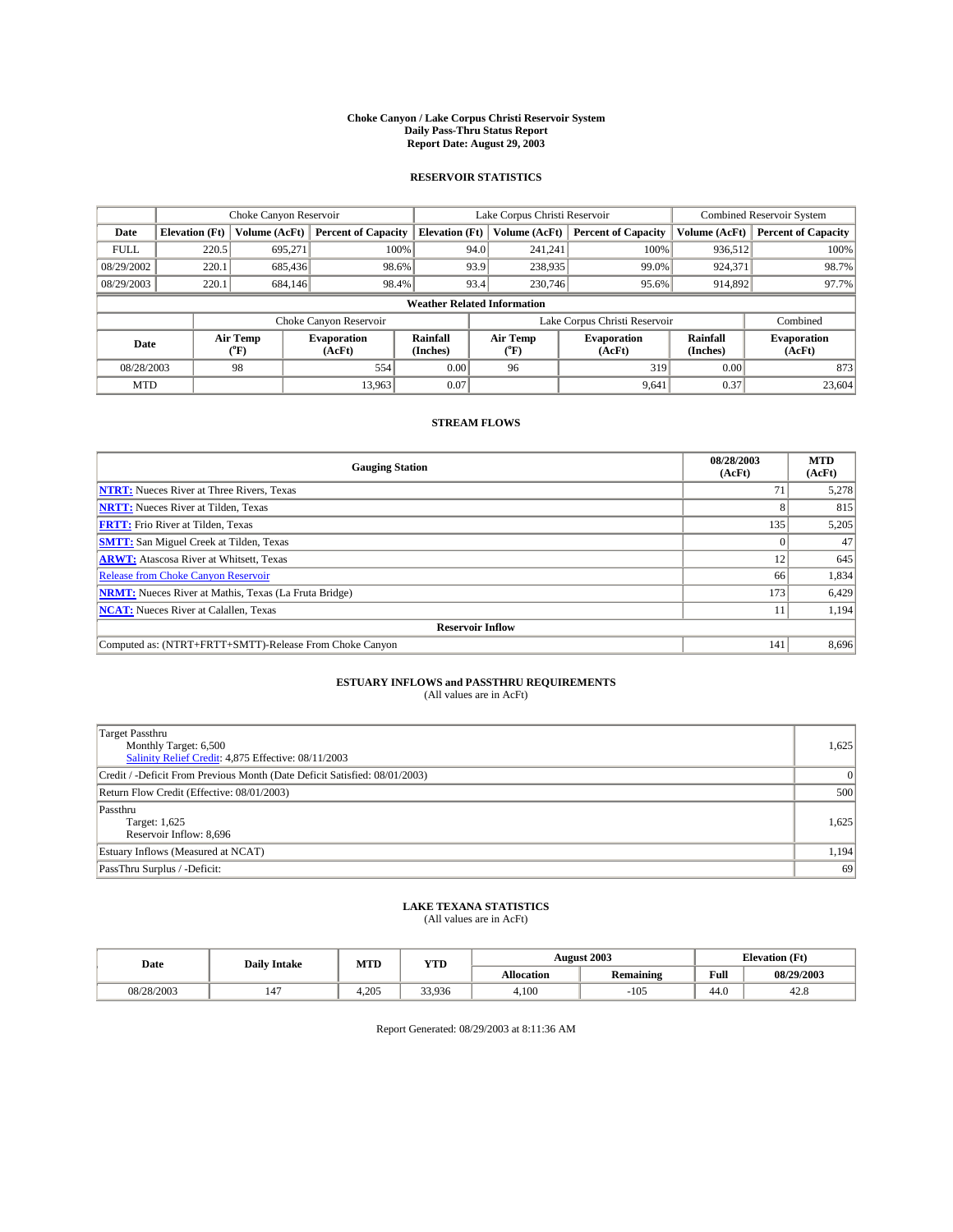#### **Choke Canyon / Lake Corpus Christi Reservoir System Daily Pass-Thru Status Report Report Date: August 30, 2003**

### **RESERVOIR STATISTICS**

|             | Choke Canyon Reservoir             |                  |                              |                       | Lake Corpus Christi Reservoir |                  |                               |                      | <b>Combined Reservoir System</b> |  |  |
|-------------|------------------------------------|------------------|------------------------------|-----------------------|-------------------------------|------------------|-------------------------------|----------------------|----------------------------------|--|--|
| Date        | <b>Elevation</b> (Ft)              | Volume (AcFt)    | <b>Percent of Capacity</b>   | <b>Elevation (Ft)</b> |                               | Volume (AcFt)    | <b>Percent of Capacity</b>    | Volume (AcFt)        | <b>Percent of Capacity</b>       |  |  |
| <b>FULL</b> | 220.5                              | 695,271          |                              | 100%                  | 94.0                          | 241,241          | 100%                          | 936.512              | 100%                             |  |  |
| 08/30/2002  | 220.1                              | 684,917          | 98.5%                        |                       | 93.9                          | 238,743          | 99.0%                         | 923,660              | 98.6%                            |  |  |
| 08/30/2003  | 220.0                              | 683.117          | 98.3%                        |                       | 93.4                          | 230,368          | 95.5%                         | 913,485              | 97.5%                            |  |  |
|             | <b>Weather Related Information</b> |                  |                              |                       |                               |                  |                               |                      |                                  |  |  |
|             |                                    |                  | Choke Canyon Reservoir       |                       |                               |                  | Lake Corpus Christi Reservoir |                      | Combined                         |  |  |
| Date        |                                    | Air Temp<br>(°F) | <b>Evaporation</b><br>(AcFt) | Rainfall<br>(Inches)  |                               | Air Temp<br>("F) | <b>Evaporation</b><br>(AcFt)  | Rainfall<br>(Inches) | <b>Evaporation</b><br>(AcFt)     |  |  |
| 08/29/2003  |                                    | 99               | 554                          | 0.00                  |                               | 96               | 264                           | 0.00                 | 818                              |  |  |
| <b>MTD</b>  |                                    |                  | 14,517                       | 0.07                  |                               |                  | 9,905                         | 0.37                 | 24,422                           |  |  |

### **STREAM FLOWS**

| <b>Gauging Station</b>                                       | 08/29/2003<br>(AcFt) | <b>MTD</b><br>(AcFt) |  |  |  |  |
|--------------------------------------------------------------|----------------------|----------------------|--|--|--|--|
| <b>NTRT:</b> Nueces River at Three Rivers, Texas             |                      | 5,350                |  |  |  |  |
| <b>NRTT:</b> Nueces River at Tilden, Texas                   |                      | 823                  |  |  |  |  |
| <b>FRTT:</b> Frio River at Tilden, Texas                     | 131                  | 5,336                |  |  |  |  |
| <b>SMTT:</b> San Miguel Creek at Tilden, Texas               |                      | 47                   |  |  |  |  |
| <b>ARWT:</b> Atascosa River at Whitsett, Texas               | 12                   | 657                  |  |  |  |  |
| Release from Choke Canyon Reservoir                          | 66                   | 1.900                |  |  |  |  |
| <b>NRMT:</b> Nueces River at Mathis, Texas (La Fruta Bridge) | 153                  | 6,582                |  |  |  |  |
| <b>NCAT:</b> Nueces River at Calallen, Texas                 |                      | 1,201                |  |  |  |  |
| <b>Reservoir Inflow</b>                                      |                      |                      |  |  |  |  |
| Computed as: (NTRT+FRTT+SMTT)-Release From Choke Canyon      | 137                  | 8,833                |  |  |  |  |

## **ESTUARY INFLOWS and PASSTHRU REQUIREMENTS**<br>(All values are in AcFt)

| <b>Target Passthru</b><br>Monthly Target: 6,500<br>Salinity Relief Credit: 4,875 Effective: 08/11/2003 | 1,625 |
|--------------------------------------------------------------------------------------------------------|-------|
| Credit / -Deficit From Previous Month (Date Deficit Satisfied: 08/01/2003)                             |       |
| Return Flow Credit (Effective: 08/01/2003)                                                             | 500   |
| Passthru<br>Target: 1,625<br>Reservoir Inflow: 8,833                                                   | 1,625 |
| Estuary Inflows (Measured at NCAT)                                                                     | 1,201 |
| PassThru Surplus / -Deficit:                                                                           | 76    |

# **LAKE TEXANA STATISTICS** (All values are in AcFt)

| Date       | <b>Daily Intake</b> | MTD   | <b>YTD</b> |                   | <b>August 2003</b> | <b>Elevation</b> (Ft) |            |
|------------|---------------------|-------|------------|-------------------|--------------------|-----------------------|------------|
|            |                     |       |            | <b>Allocation</b> | <b>Remaining</b>   | Full                  | 08/30/2003 |
| 08/29/2003 | 148                 | 4.353 | 34.084     | 4,100             | 252<br>. پ         | $\sim$<br>44.V        | 44.0       |

Report Generated: 08/30/2003 at 8:02:29 AM